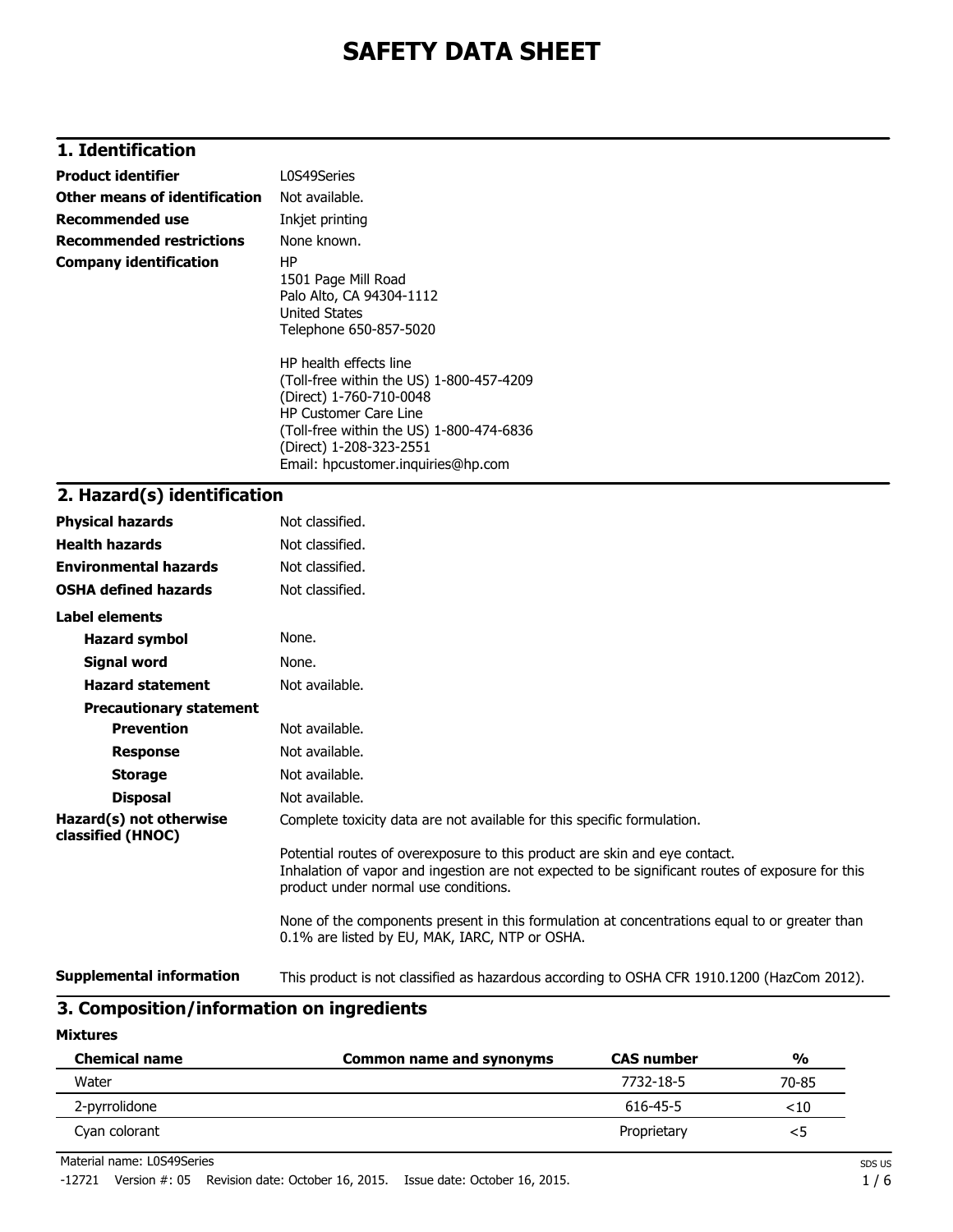| <b>Composition comments</b> | This ink supply contains an aqueous ink formulation.<br>This product has been evaluated using criteria specified in 29 CFR 1910.1200 (Hazard<br>Communication Standard). |
|-----------------------------|--------------------------------------------------------------------------------------------------------------------------------------------------------------------------|
| 4. First-aid measures       |                                                                                                                                                                          |
| <b>Inhalation</b>           | Move to fresh air. If symptoms persist not medical attention                                                                                                             |

| THIRROUN                                                        | <u>riove</u> to fresh all. If symptoms persist, get medical attention.                                                                                                                             |
|-----------------------------------------------------------------|----------------------------------------------------------------------------------------------------------------------------------------------------------------------------------------------------|
| <b>Skin contact</b>                                             | Wash affected areas thoroughly with mild soap and water. Get medical attention if irritation<br>develops or persists.                                                                              |
| Eye contact                                                     | Do not rub eyes. Immediately flush with large amounts of clean, warm water (low pressure) for at<br>least 15 minutes or until particles are removed. If irritation persists get medical attention. |
| <b>Ingestion</b>                                                | If ingestion of a large amount does occur, seek medical attention.                                                                                                                                 |
| <b>Most important</b><br>symptoms/effects, acute and<br>delayed | Not available.                                                                                                                                                                                     |

| Suitable extinguishing media                                               | Dry chemical, CO2, water spray or regular foam. |
|----------------------------------------------------------------------------|-------------------------------------------------|
| Unsuitable extinguishing<br>media                                          | None known.                                     |
| <b>Specific hazards arising from</b><br>the chemical                       | Not applicable.                                 |
| <b>Special protective equipment</b><br>and precautions for<br>firefighters | Not available.                                  |
| <b>Specific methods</b>                                                    | None established.                               |
| 6. Accidental release measures                                             |                                                 |

#### **Personal precautions, protective equipment and emergency procedures** Wear appropriate personal protective equipment. **Methods and materials for containment and cleaning up** Dike the spilled material, where this is possible. Absorb with inert absorbent such as dry clay, sand or diatomaceous earth, commercial sorbents, or recover using pumps. **Environmental precautions** Do not let product enter drains. Do not flush into surface water or sanitary sewer system.

### **7. Handling and storage**

| <b>Precautions for safe handling</b>                                      | Avoid contact with skin, eyes and clothing.                               |
|---------------------------------------------------------------------------|---------------------------------------------------------------------------|
| Conditions for safe storage,<br>including any<br><b>incompatibilities</b> | Keep out of the reach of children. Keep away from excessive heat or cold. |

### **8. Exposure controls/personal protection**

| <b>Occupational exposure limits</b>        | No exposure limits noted for ingredient(s).                            |
|--------------------------------------------|------------------------------------------------------------------------|
| <b>Biological limit values</b>             | No biological exposure limits noted for the ingredient(s).             |
| <b>Exposure guidelines</b>                 | Exposure limits have not been established for this product.            |
| <b>Appropriate engineering</b><br>controls | Use in a well ventilated area.                                         |
|                                            | Individual protection measures, such as personal protective equipment  |
| Eye/face protection                        | Not available.                                                         |
| <b>Skin protection</b>                     |                                                                        |
| <b>Hand protection</b>                     | Not available.                                                         |
| <b>Other</b>                               | Not available.                                                         |
| <b>Respiratory protection</b>              | Not available.                                                         |
| <b>Thermal hazards</b>                     | Not available.                                                         |
| <b>General hygiene</b><br>considerations   | Handle in accordance with good industrial hygiene and safety practice. |

## **9. Physical and chemical properties**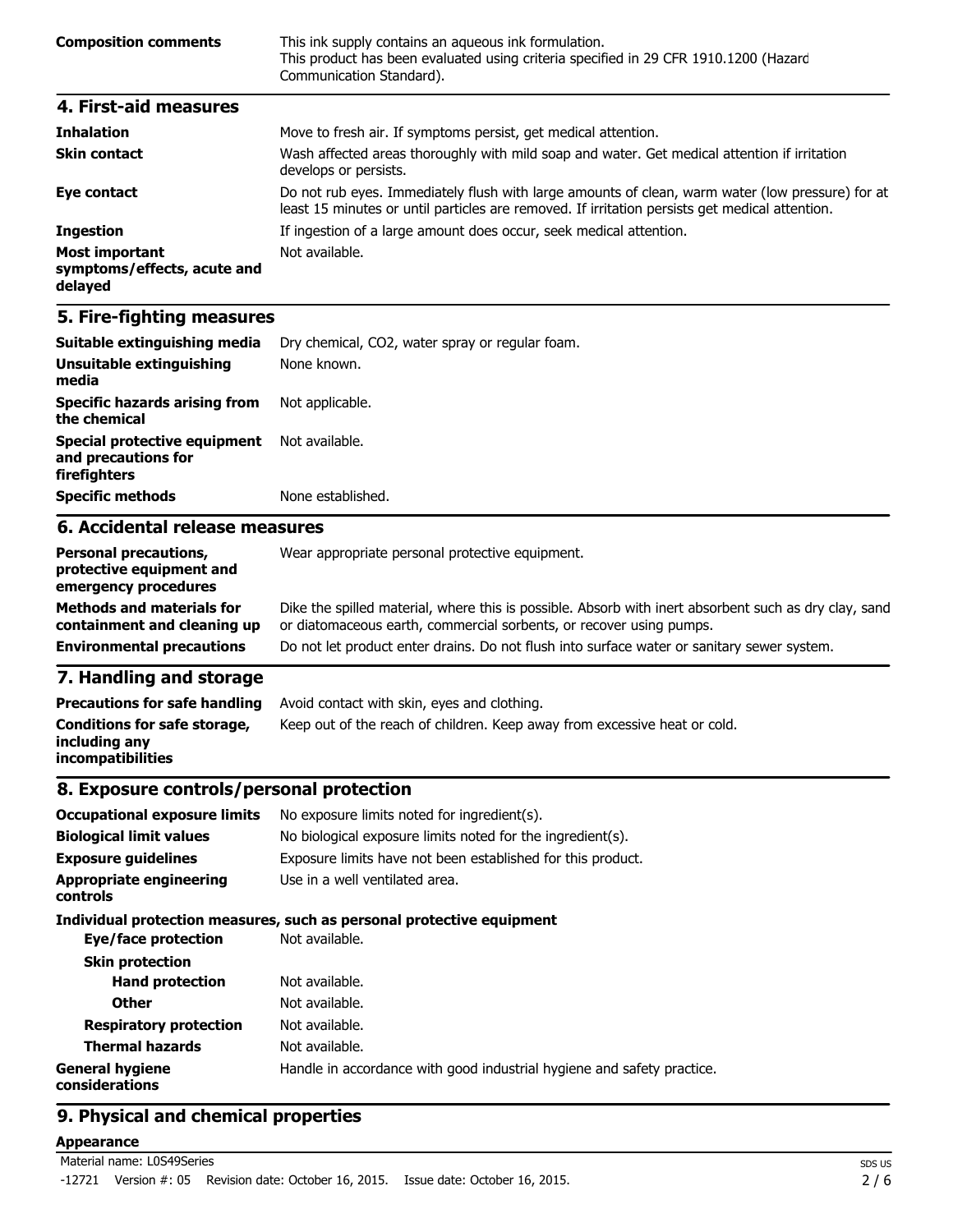| <b>Physical state</b>                               | Not available.                                            |
|-----------------------------------------------------|-----------------------------------------------------------|
| <b>Color</b>                                        | Cyan                                                      |
| Odor                                                | Not available.                                            |
| <b>Odor threshold</b>                               | Not available.                                            |
| рH                                                  | $9 - 9.5$                                                 |
| <b>Melting point/freezing point</b>                 | Not available.                                            |
| Initial boiling point and<br>boiling range          | Not available.                                            |
| <b>Flash point</b>                                  | Not available.                                            |
| <b>Evaporation rate</b>                             | Not available.                                            |
| <b>Flammability (solid, gas)</b>                    | Not available.                                            |
| <b>Upper/lower flammability or explosive limits</b> |                                                           |
| <b>Flammability limit - lower</b><br>(%)            | Not available.                                            |
| <b>Flammability limit -</b><br>upper $(% )$         | Not available.                                            |
| <b>Explosive limit - lower</b><br>(9/6)             | Not available.                                            |
| <b>Explosive limit - upper</b><br>(9/6)             | Not available.                                            |
| Vapor pressure                                      | Not available.                                            |
| Solubility(ies)                                     |                                                           |
| <b>Solubility (water)</b>                           | Not available.                                            |
| <b>Partition coefficient</b><br>(n-octanol/water)   | Not available.                                            |
| <b>Auto-ignition temperature</b>                    | Not available.                                            |
| <b>Decomposition temperature</b>                    | Not available.                                            |
| <b>Viscosity</b>                                    | Not available.                                            |
| <b>Other information</b>                            | For other VOC regulatory data/information see Section 15. |
| VOC (Weight %)                                      | $186$ g/l                                                 |

| <b>Reactivity</b>                            | Not available.                                                                                                                                   |
|----------------------------------------------|--------------------------------------------------------------------------------------------------------------------------------------------------|
| <b>Chemical stability</b>                    | Stable under recommended storage conditions.                                                                                                     |
| <b>Possibility of hazardous</b><br>reactions | Will not occur.                                                                                                                                  |
| <b>Conditions to avoid</b>                   | Not available.                                                                                                                                   |
| <b>Incompatible materials</b>                | Incompatible with strong bases and oxidizing agents.                                                                                             |
| <b>Hazardous decomposition</b><br>products   | Upon decomposition, this product may yield gaseous nitrogen oxides, carbon monoxide, carbon<br>dioxide and/or low molecular weight hydrocarbons. |

# **11. Toxicological information**

| Symptoms related to the<br>physical, chemical and<br>toxicological characteristics | Not available.                                                    |
|------------------------------------------------------------------------------------|-------------------------------------------------------------------|
| <b>Information on toxicological effects</b>                                        |                                                                   |
| <b>Acute toxicity</b>                                                              | Based on available data, the classification criteria are not met. |
| <b>Skin corrosion/irritation</b>                                                   | Based on available data, the classification criteria are not met. |
| Serious eye damage/eye<br>irritation                                               | Based on available data, the classification criteria are not met. |
| Respiratory or skin sensitization                                                  |                                                                   |

| <b>Respiratory sensitization</b> | Based on available data, the classification criteria are not met. |
|----------------------------------|-------------------------------------------------------------------|
| <b>Skin sensitization</b>        | Based on available data, the classification criteria are not met. |

#### Material name: L0S49Series

-12721 Version #: 05 Revision date: October 16, 2015. Issue date: October 16, 2015.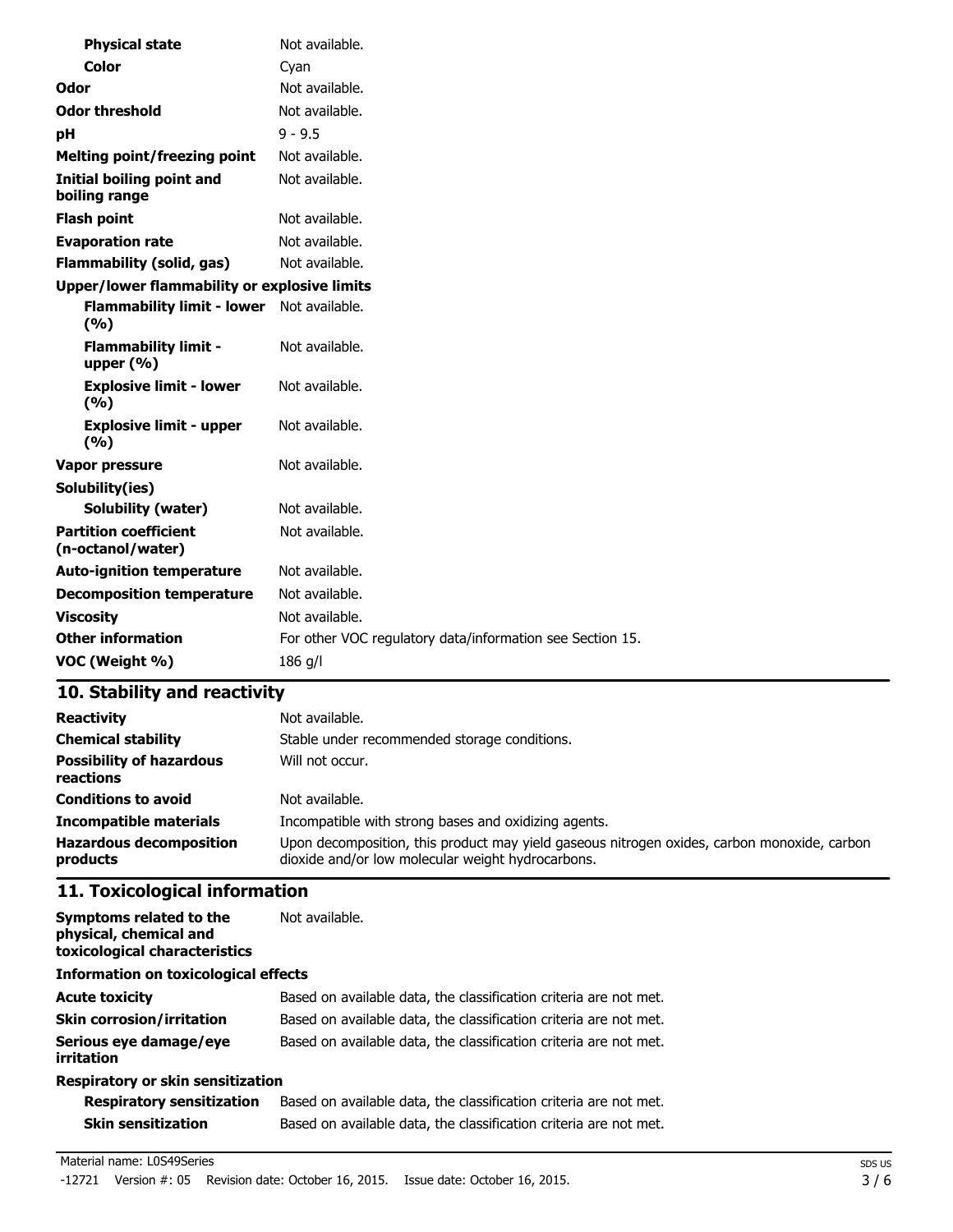| <b>Germ cell mutagenicity</b>                                                                                                                                                                                                                                                    |                                                                   | Based on available data, the classification criteria are not met.      |                                                                                            |
|----------------------------------------------------------------------------------------------------------------------------------------------------------------------------------------------------------------------------------------------------------------------------------|-------------------------------------------------------------------|------------------------------------------------------------------------|--------------------------------------------------------------------------------------------|
| Carcinogenicity                                                                                                                                                                                                                                                                  | Based on available data, the classification criteria are not met. |                                                                        |                                                                                            |
| <b>Reproductive toxicity</b>                                                                                                                                                                                                                                                     | Based on available data, the classification criteria are not met. |                                                                        |                                                                                            |
| <b>Specific target organ toxicity</b>                                                                                                                                                                                                                                            | Based on available data, the classification criteria are not met. |                                                                        |                                                                                            |
| - single exposure                                                                                                                                                                                                                                                                |                                                                   |                                                                        |                                                                                            |
| <b>Specific target organ toxicity</b><br>- repeated exposure                                                                                                                                                                                                                     |                                                                   | Based on available data, the classification criteria are not met.      |                                                                                            |
| <b>Aspiration hazard</b>                                                                                                                                                                                                                                                         |                                                                   | Based on available data, the classification criteria are not met.      |                                                                                            |
| <b>Further information</b>                                                                                                                                                                                                                                                       |                                                                   | Complete toxicity data are not available for this specific formulation | Refer to Section 2 for potential health effects and Section 4 for first aid measures.      |
| <b>Components</b>                                                                                                                                                                                                                                                                | <b>Species</b>                                                    |                                                                        | <b>Test Results</b>                                                                        |
| 2-pyrrolidone (CAS 616-45-5)                                                                                                                                                                                                                                                     |                                                                   |                                                                        |                                                                                            |
| <b>Acute</b>                                                                                                                                                                                                                                                                     |                                                                   |                                                                        |                                                                                            |
| <b>Oral</b>                                                                                                                                                                                                                                                                      |                                                                   |                                                                        |                                                                                            |
| LD50                                                                                                                                                                                                                                                                             | Guinea pig                                                        |                                                                        | 6500 mg/kg                                                                                 |
|                                                                                                                                                                                                                                                                                  | Rat                                                               |                                                                        | 6500 mg/kg                                                                                 |
| 12. Ecological information                                                                                                                                                                                                                                                       |                                                                   |                                                                        |                                                                                            |
| <b>Aquatic toxicity</b>                                                                                                                                                                                                                                                          | No information available.                                         |                                                                        |                                                                                            |
| <b>Ecotoxicity</b>                                                                                                                                                                                                                                                               |                                                                   |                                                                        |                                                                                            |
| <b>Components</b>                                                                                                                                                                                                                                                                |                                                                   | <b>Species</b>                                                         | <b>Test Results</b>                                                                        |
| 2-pyrrolidone (CAS 616-45-5)                                                                                                                                                                                                                                                     |                                                                   |                                                                        |                                                                                            |
| <b>Aquatic</b>                                                                                                                                                                                                                                                                   |                                                                   |                                                                        |                                                                                            |
| Crustacea                                                                                                                                                                                                                                                                        | <b>EC50</b>                                                       | Water flea (Daphnia pulex)                                             | 13.21 mg/l, 48 hours                                                                       |
| Persistence and degradability Not available.                                                                                                                                                                                                                                     |                                                                   |                                                                        |                                                                                            |
| <b>Bioaccumulative potential</b>                                                                                                                                                                                                                                                 | Not available.                                                    |                                                                        |                                                                                            |
| Partition coefficient n-octanol / water (log Kow)<br>2-pyrrolidone                                                                                                                                                                                                               |                                                                   | $-0.85$                                                                |                                                                                            |
| <b>Mobility in soil</b>                                                                                                                                                                                                                                                          | Not available.                                                    |                                                                        |                                                                                            |
| <b>Other adverse effects</b>                                                                                                                                                                                                                                                     | Not available.                                                    |                                                                        |                                                                                            |
| 13. Disposal considerations                                                                                                                                                                                                                                                      |                                                                   |                                                                        |                                                                                            |
| <b>Disposal instructions</b>                                                                                                                                                                                                                                                     | Regulations.                                                      | Do not allow this material to drain into sewers/water supplies.        | Dispose of waste material according to Local, State, Federal, and Provincial Environmental |
| HP's Planet Partners (trademark) supplies recycling program enables simple, convenient recycling of<br>HP original inkjet and LaserJet supplies. For more information and to determine if this service is<br>available in your location, please visit http://www.hp.com/recycle. |                                                                   |                                                                        |                                                                                            |
| 14. Transport information                                                                                                                                                                                                                                                        |                                                                   |                                                                        |                                                                                            |
| <b>DOT</b>                                                                                                                                                                                                                                                                       |                                                                   |                                                                        |                                                                                            |
| Not regulated as dangerous goods.                                                                                                                                                                                                                                                |                                                                   |                                                                        |                                                                                            |
| <b>IATA</b>                                                                                                                                                                                                                                                                      |                                                                   |                                                                        |                                                                                            |
| Not regulated as dangerous goods.                                                                                                                                                                                                                                                |                                                                   |                                                                        |                                                                                            |
| <b>IMDG</b>                                                                                                                                                                                                                                                                      |                                                                   |                                                                        |                                                                                            |
| Not regulated as dangerous goods.                                                                                                                                                                                                                                                |                                                                   |                                                                        |                                                                                            |
| <b>ADR</b>                                                                                                                                                                                                                                                                       |                                                                   |                                                                        |                                                                                            |
| Not regulated as dangerous goods.                                                                                                                                                                                                                                                |                                                                   |                                                                        |                                                                                            |
| <b>Further information</b>                                                                                                                                                                                                                                                       |                                                                   | Not a dangerous good under DOT, IATA, ADR, IMDG, or RID.               |                                                                                            |
| 15. Regulatory information                                                                                                                                                                                                                                                       |                                                                   |                                                                        |                                                                                            |
| <b>US federal regulations</b>                                                                                                                                                                                                                                                    |                                                                   | US TSCA 12(b): Does not contain listed chemicals.                      |                                                                                            |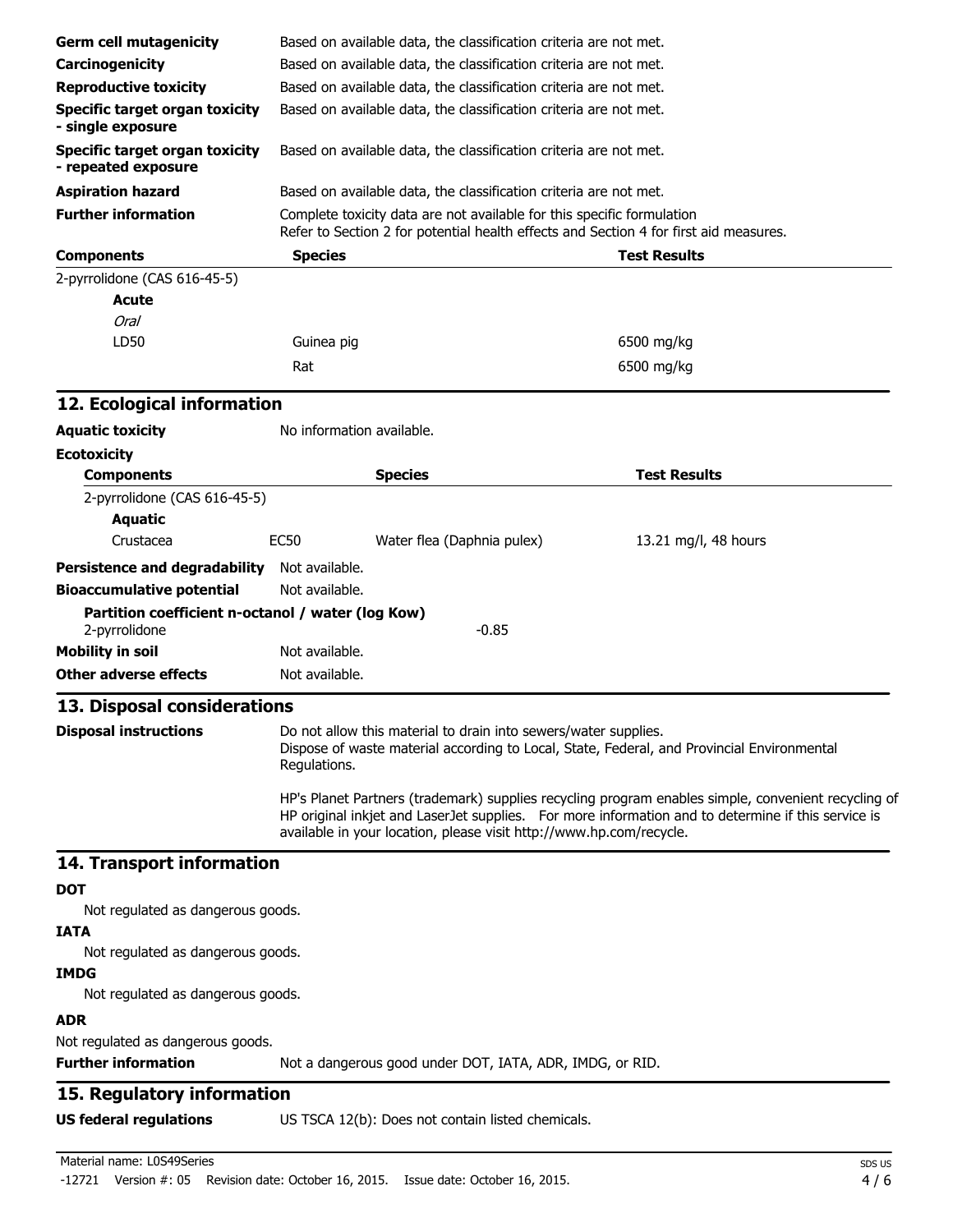|                                                       | TSCA Section 12(b) Export Notification (40 CFR 707, Subpt. D)                                                                                                                                                                                                                                                     |
|-------------------------------------------------------|-------------------------------------------------------------------------------------------------------------------------------------------------------------------------------------------------------------------------------------------------------------------------------------------------------------------|
| Not regulated.                                        |                                                                                                                                                                                                                                                                                                                   |
| <b>CERCLA Hazardous Substance List (40 CFR 302.4)</b> |                                                                                                                                                                                                                                                                                                                   |
| Not listed.                                           |                                                                                                                                                                                                                                                                                                                   |
| <b>SARA 304 Emergency release notification</b>        |                                                                                                                                                                                                                                                                                                                   |
| Not regulated.                                        | OSHA Specifically Regulated Substances (29 CFR 1910.1001-1050)                                                                                                                                                                                                                                                    |
| Not listed.                                           |                                                                                                                                                                                                                                                                                                                   |
|                                                       | <b>Superfund Amendments and Reauthorization Act of 1986 (SARA)</b>                                                                                                                                                                                                                                                |
| <b>Hazard categories</b>                              | Immediate Hazard - No                                                                                                                                                                                                                                                                                             |
|                                                       | Delayed Hazard - No                                                                                                                                                                                                                                                                                               |
|                                                       | Fire Hazard - No                                                                                                                                                                                                                                                                                                  |
|                                                       | Pressure Hazard - No                                                                                                                                                                                                                                                                                              |
|                                                       | Reactivity Hazard - No                                                                                                                                                                                                                                                                                            |
| <b>SARA 302 Extremely hazardous substance</b>         |                                                                                                                                                                                                                                                                                                                   |
| Not listed.                                           |                                                                                                                                                                                                                                                                                                                   |
| <b>SARA 311/312</b><br><b>Hazardous chemical</b>      | No                                                                                                                                                                                                                                                                                                                |
| <b>Other federal regulations</b>                      |                                                                                                                                                                                                                                                                                                                   |
| <b>Safe Drinking Water Act</b><br>(SDWA)              | Not regulated.                                                                                                                                                                                                                                                                                                    |
| <b>US state regulations</b>                           |                                                                                                                                                                                                                                                                                                                   |
| US. Massachusetts RTK - Substance List                |                                                                                                                                                                                                                                                                                                                   |
| 2-pyrrolidone (CAS 616-45-5)                          |                                                                                                                                                                                                                                                                                                                   |
|                                                       | US. New Jersey Worker and Community Right-to-Know Act                                                                                                                                                                                                                                                             |
| Not listed.                                           |                                                                                                                                                                                                                                                                                                                   |
|                                                       | US. Pennsylvania Worker and Community Right-to-Know Law                                                                                                                                                                                                                                                           |
| 2-pyrrolidone (CAS 616-45-5)                          |                                                                                                                                                                                                                                                                                                                   |
| <b>US. Rhode Island RTK</b>                           |                                                                                                                                                                                                                                                                                                                   |
| Not regulated.                                        |                                                                                                                                                                                                                                                                                                                   |
| <b>US. California Proposition 65</b>                  |                                                                                                                                                                                                                                                                                                                   |
| Not Listed.                                           |                                                                                                                                                                                                                                                                                                                   |
| <b>Other information</b>                              | VOC content (less water, less exempt compounds) = $\langle 411 \text{ q/L}$ (U.S. requirement, not for emissions                                                                                                                                                                                                  |
|                                                       | VOC data based on formulation (Organic compounds minus solids)                                                                                                                                                                                                                                                    |
| <b>Regulatory information</b>                         | All chemical substances in this HP product have been notified or are exempt from notification under<br>chemical substances notification laws in the following countries: US (TSCA), EU (EINECS/ELINCS),<br>Switzerland, Canada (DSL/NDSL), Australia, Japan, Philippines, South Korea, New Zealand, and<br>China. |
|                                                       | 16. Other information, including date of preparation or last revision                                                                                                                                                                                                                                             |
| <b>Issue date</b>                                     | October 16, 2015.                                                                                                                                                                                                                                                                                                 |
| <b>Revision date</b>                                  | October 16, 2015.                                                                                                                                                                                                                                                                                                 |
| <b>Version #</b>                                      | 05                                                                                                                                                                                                                                                                                                                |
|                                                       |                                                                                                                                                                                                                                                                                                                   |

**Disclaimer** This Safety Data Sheet document is provided without charge to customers of HP. Data is the most current known to HP at the time of preparation of this document and is believed to be accurate. It should not be construed as guaranteeing specific properties of the products as described or suitability for a particular application. This document was prepared to the requirements of the jurisdiction specified in Section 1 above and may not meet regulatory requirements in other countries.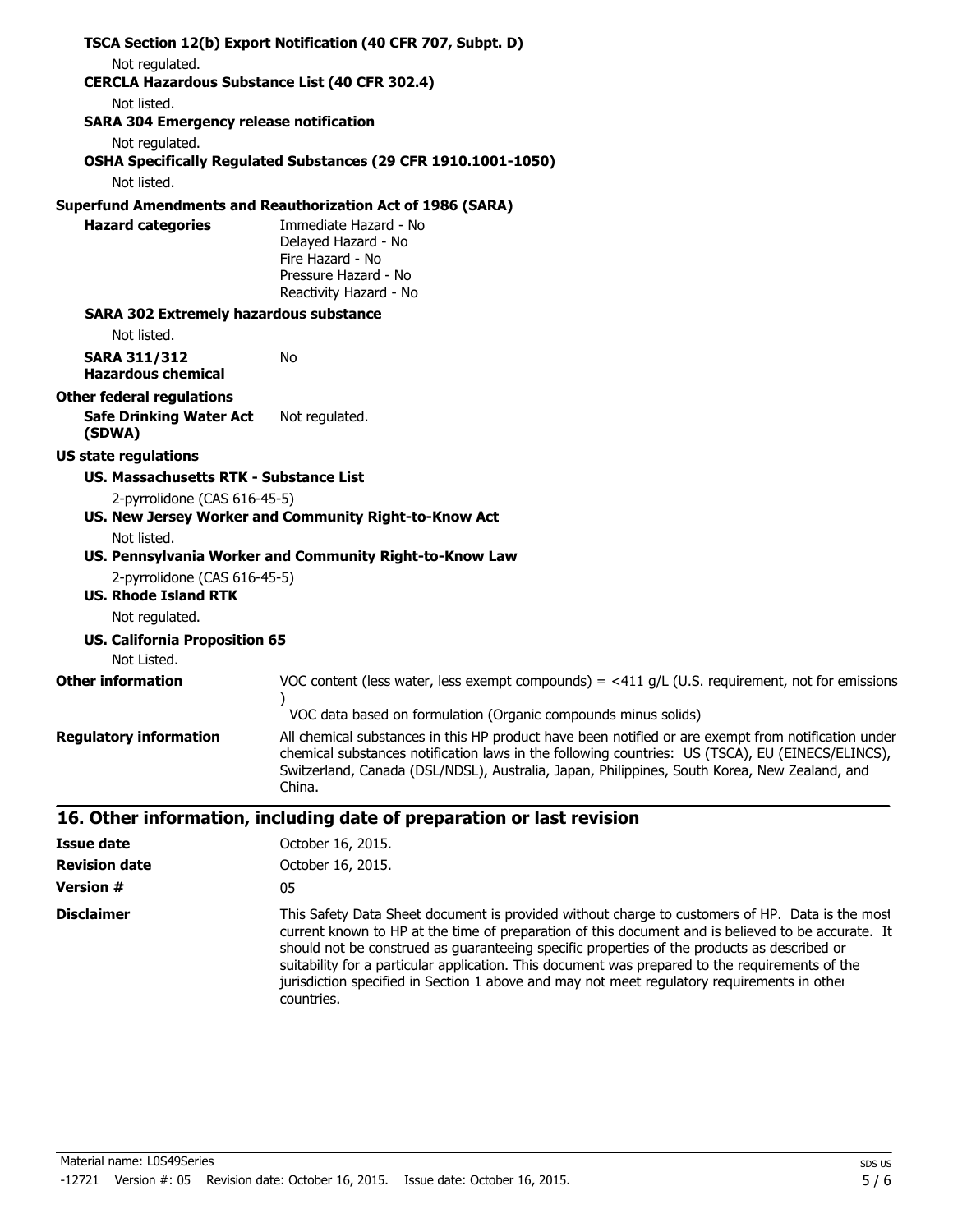| <b>ACGIH</b>  | American Conference of Governmental Industrial Hygienists           |
|---------------|---------------------------------------------------------------------|
| <b>CAS</b>    | <b>Chemical Abstracts Service</b>                                   |
| <b>CERCLA</b> | Comprehensive Environmental Response Compensation and Liability Act |
| <b>CFR</b>    | Code of Federal Regulations                                         |
| <b>COC</b>    | Cleveland Open Cup                                                  |
| <b>DOT</b>    | Department of Transportation                                        |
| <b>EPCRA</b>  | Emergency Planning and Community Right-to-Know Act (aka SARA)       |
| <b>IARC</b>   | International Agency for Research on Cancer                         |
| <b>NIOSH</b>  | National Institute for Occupational Safety and Health               |
| <b>NTP</b>    | National Toxicology Program                                         |
| <b>OSHA</b>   | Occupational Safety and Health Administration                       |
| <b>PEL</b>    | Permissible Exposure Limit                                          |
| <b>RCRA</b>   | Resource Conservation and Recovery Act                              |
| <b>REC</b>    | Recommended                                                         |
| <b>REL</b>    | Recommended Exposure Limit                                          |
| <b>SARA</b>   | Superfund Amendments and Reauthorization Act of 1986                |
| <b>STEL</b>   | Short-Term Exposure Limit                                           |
| <b>TCLP</b>   | Toxicity Characteristics Leaching Procedure                         |
| <b>TLV</b>    | Threshold Limit Value                                               |
| <b>TSCA</b>   | <b>Toxic Substances Control Act</b>                                 |
| <b>VOC</b>    | Volatile Organic Compounds                                          |
|               |                                                                     |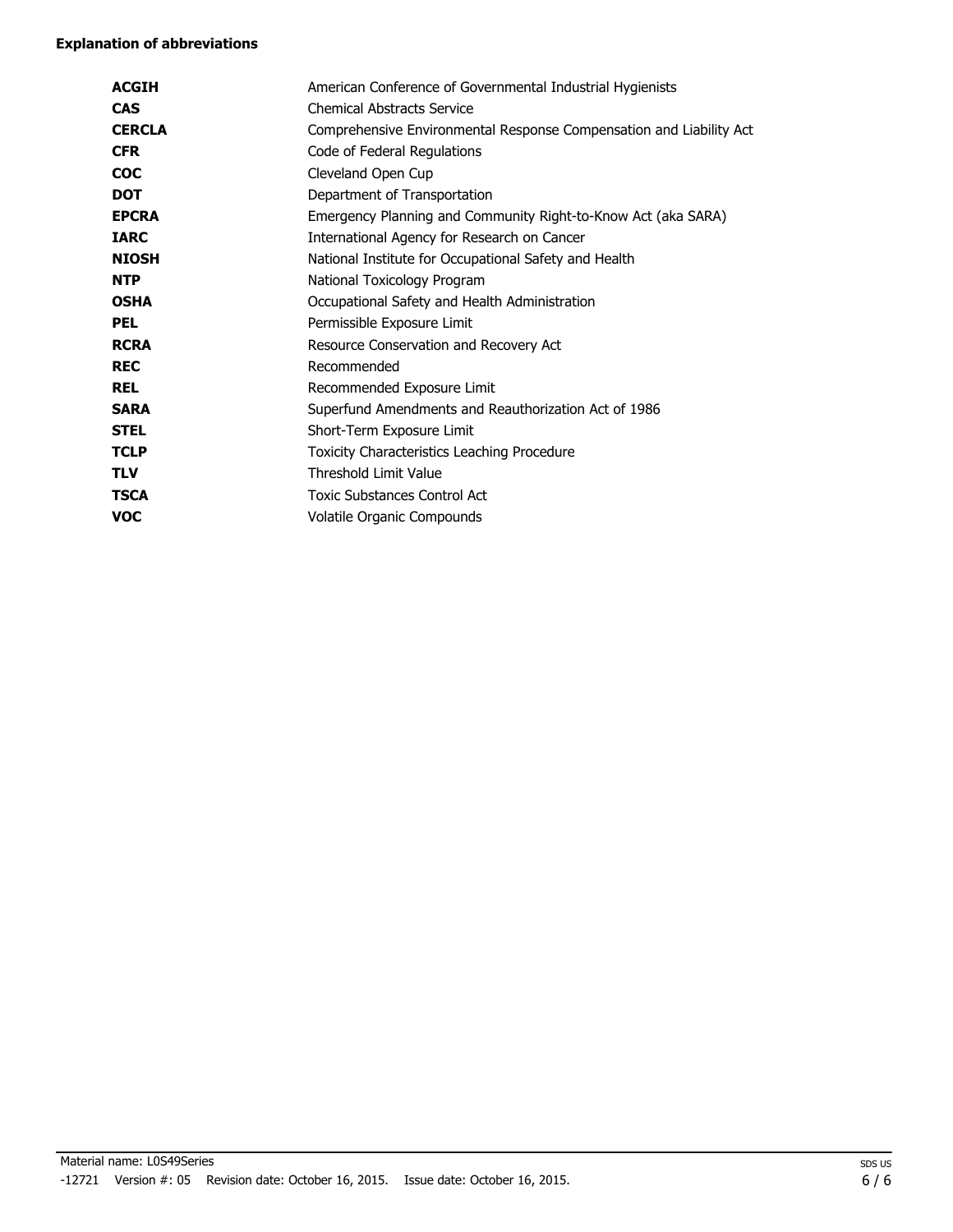# **1. Identification**

| <b>Product identifier</b>       | L0S61Series                                                                                                                                                                                                                                |  |
|---------------------------------|--------------------------------------------------------------------------------------------------------------------------------------------------------------------------------------------------------------------------------------------|--|
| Other means of identification   | Not available.                                                                                                                                                                                                                             |  |
| <b>Recommended use</b>          | Inkjet printing                                                                                                                                                                                                                            |  |
| <b>Recommended restrictions</b> | None known.                                                                                                                                                                                                                                |  |
| <b>Company identification</b>   | HP<br>1501 Page Mill Road<br>Palo Alto, CA 94304-1112<br>United States<br>Telephone 650-857-5020                                                                                                                                           |  |
|                                 | HP health effects line<br>(Toll-free within the US) 1-800-457-4209<br>(Direct) 1-760-710-0048<br><b>HP Customer Care Line</b><br>(Toll-free within the US) 1-800-474-6836<br>(Direct) 1-208-323-2551<br>Email: hpcustomer.inquiries@hp.com |  |
| 2. Hazard(s) identification     |                                                                                                                                                                                                                                            |  |

| <b>Physical hazards</b>                      | Not classified.                                                                                                                                                                                                        |
|----------------------------------------------|------------------------------------------------------------------------------------------------------------------------------------------------------------------------------------------------------------------------|
| <b>Health hazards</b>                        | Not classified.                                                                                                                                                                                                        |
| <b>Environmental hazards</b>                 | Not classified.                                                                                                                                                                                                        |
| <b>OSHA defined hazards</b>                  | Not classified.                                                                                                                                                                                                        |
| Label elements                               |                                                                                                                                                                                                                        |
| <b>Hazard symbol</b>                         | None.                                                                                                                                                                                                                  |
| Signal word                                  | None.                                                                                                                                                                                                                  |
| <b>Hazard statement</b>                      | Not available.                                                                                                                                                                                                         |
| <b>Precautionary statement</b>               |                                                                                                                                                                                                                        |
| <b>Prevention</b>                            | Not available.                                                                                                                                                                                                         |
| <b>Response</b>                              | Not available.                                                                                                                                                                                                         |
| <b>Storage</b>                               | Not available.                                                                                                                                                                                                         |
| <b>Disposal</b>                              | Not available.                                                                                                                                                                                                         |
| Hazard(s) not otherwise<br>classified (HNOC) | Complete toxicity data are not available for this specific formulation.                                                                                                                                                |
|                                              | Potential routes of overexposure to this product are skin and eye contact.<br>Inhalation of vapor and ingestion are not expected to be significant routes of exposure for this<br>product under normal use conditions. |
|                                              | None of the components present in this formulation at concentrations equal to or greater than<br>0.1% are listed by EU, MAK, IARC, NTP or OSHA.                                                                        |
| <b>Supplemental information</b>              | This product is not classified as hazardous according to OSHA CFR 1910.1200 (HazCom 2012).                                                                                                                             |

# **3. Composition/information on ingredients**

#### **Mixtures**

| <b>Chemical name</b> | <b>Common name and synonyms</b> | <b>CAS number</b> | $\frac{0}{0}$ |
|----------------------|---------------------------------|-------------------|---------------|
| Water                |                                 | 7732-18-5         | 70-85         |
| 2-pyrrolidone        |                                 | 616-45-5          | $<$ 10        |
| Cyan colorant        |                                 | Proprietary       | <5            |

Material name: L0S61Series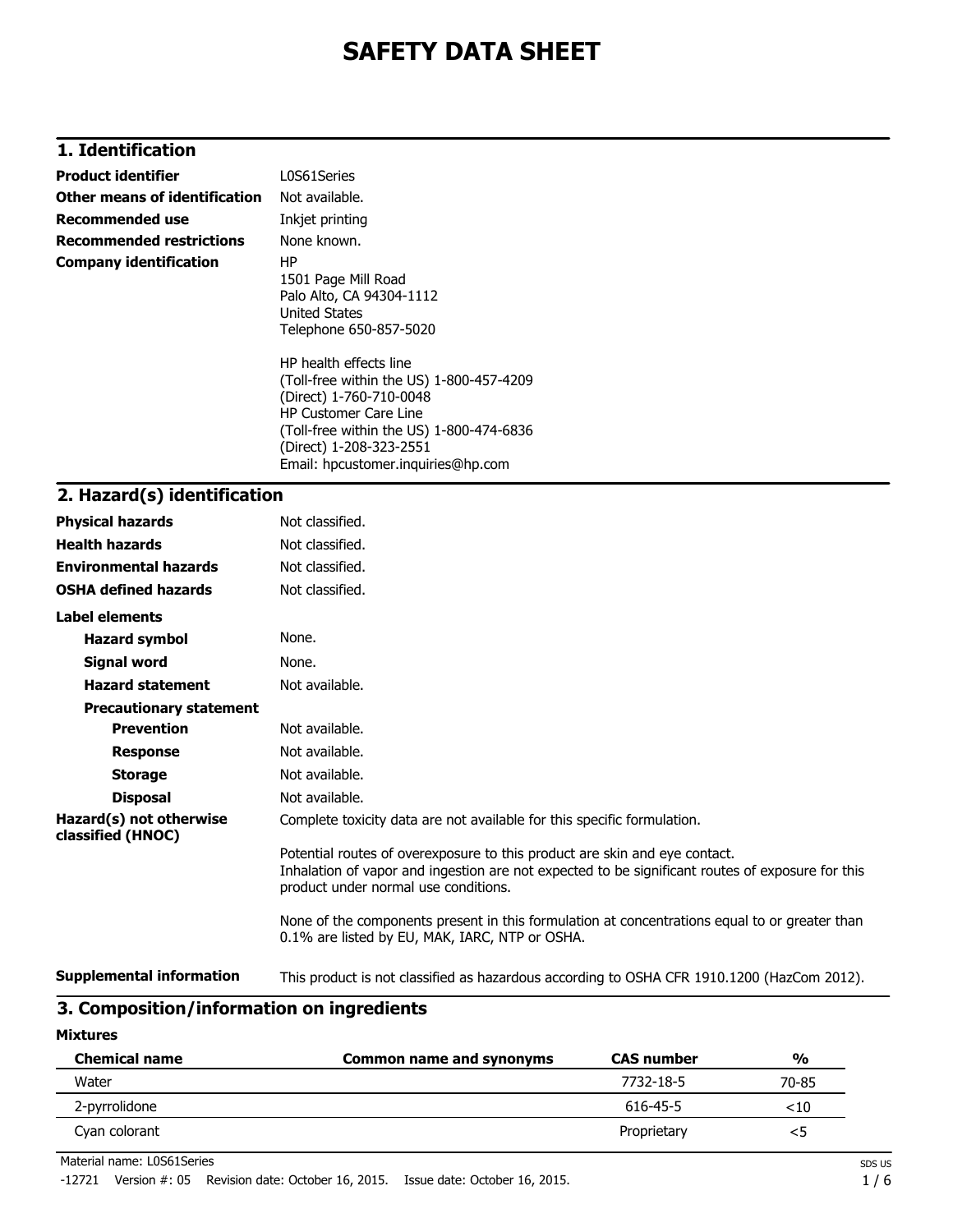| <b>Composition comments</b> | This ink supply contains an aqueous ink formulation.<br>This product has been evaluated using criteria specified in 29 CFR 1910.1200 (Hazard<br>Communication Standard). |
|-----------------------------|--------------------------------------------------------------------------------------------------------------------------------------------------------------------------|
| 4. First-aid measures       |                                                                                                                                                                          |
| <b>Teleslation</b>          | Mouse to froch air. If symptoms norsist, not modical attention                                                                                                           |

| <b>Innaiation</b>                                               | <u>MOVE to fresh air. It symptoms persist, get medical attention.</u>                                                                                                                              |
|-----------------------------------------------------------------|----------------------------------------------------------------------------------------------------------------------------------------------------------------------------------------------------|
| <b>Skin contact</b>                                             | Wash affected areas thoroughly with mild soap and water. Get medical attention if irritation<br>develops or persists.                                                                              |
| Eye contact                                                     | Do not rub eyes. Immediately flush with large amounts of clean, warm water (low pressure) for at<br>least 15 minutes or until particles are removed. If irritation persists get medical attention. |
| <b>Ingestion</b>                                                | If ingestion of a large amount does occur, seek medical attention.                                                                                                                                 |
| <b>Most important</b><br>symptoms/effects, acute and<br>delayed | Not available.                                                                                                                                                                                     |

| Benessel mosesubleme                                                | Allega gaanan sida ayaanaa lagabaabka gardanaank |  |
|---------------------------------------------------------------------|--------------------------------------------------|--|
| 6. Accidental release measures                                      |                                                  |  |
| <b>Specific methods</b>                                             | None established.                                |  |
| Special protective equipment<br>and precautions for<br>firefighters | Not available.                                   |  |
| <b>Specific hazards arising from</b><br>the chemical                | Not applicable.                                  |  |
| Unsuitable extinguishing<br>media                                   | None known.                                      |  |
| Suitable extinguishing media                                        | Dry chemical, CO2, water spray or regular foam.  |  |

| <b>Personal precautions,</b><br>protective equipment and<br>emergency procedures | Wear appropriate personal protective equipment.                                                                                                                              |
|----------------------------------------------------------------------------------|------------------------------------------------------------------------------------------------------------------------------------------------------------------------------|
| <b>Methods and materials for</b><br>containment and cleaning up                  | Dike the spilled material, where this is possible. Absorb with inert absorbent such as dry clay, sand<br>or diatomaceous earth, commercial sorbents, or recover using pumps. |
| <b>Environmental precautions</b>                                                 | Do not let product enter drains. Do not flush into surface water or sanitary sewer system.                                                                                   |
| the contract of the contract of the contract of the                              |                                                                                                                                                                              |

### **7. Handling and storage**

| <b>Precautions for safe handling</b>                                      | Avoid contact with skin, eyes and clothing.                               |
|---------------------------------------------------------------------------|---------------------------------------------------------------------------|
| Conditions for safe storage,<br>including any<br><b>incompatibilities</b> | Keep out of the reach of children. Keep away from excessive heat or cold. |

## **8. Exposure controls/personal protection**

| <b>Occupational exposure limits</b>        | No exposure limits noted for ingredient(s).                            |  |
|--------------------------------------------|------------------------------------------------------------------------|--|
| <b>Biological limit values</b>             | No biological exposure limits noted for the ingredient(s).             |  |
| <b>Exposure guidelines</b>                 | Exposure limits have not been established for this product.            |  |
| <b>Appropriate engineering</b><br>controls | Use in a well ventilated area.                                         |  |
|                                            | Individual protection measures, such as personal protective equipment  |  |
| Eye/face protection                        | Not available.                                                         |  |
| <b>Skin protection</b>                     |                                                                        |  |
| <b>Hand protection</b>                     | Not available.                                                         |  |
| <b>Other</b>                               | Not available.                                                         |  |
| <b>Respiratory protection</b>              | Not available.                                                         |  |
| <b>Thermal hazards</b>                     | Not available.                                                         |  |
| <b>General hygiene</b><br>considerations   | Handle in accordance with good industrial hygiene and safety practice. |  |

# **9. Physical and chemical properties**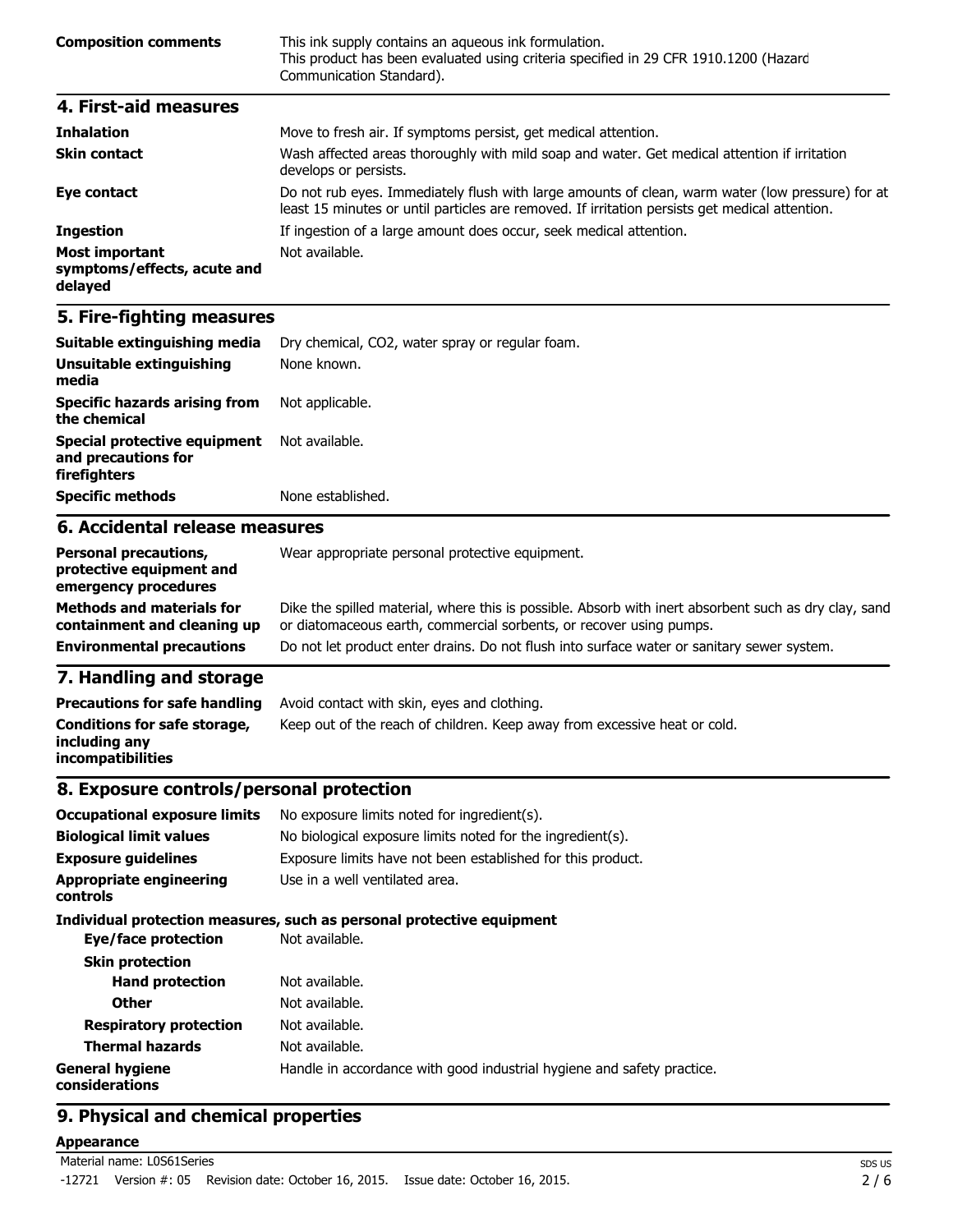| <b>Physical state</b>                             | Not available.                                            |  |
|---------------------------------------------------|-----------------------------------------------------------|--|
| <b>Color</b>                                      | Cyan                                                      |  |
| Odor                                              | Not available.                                            |  |
| <b>Odor threshold</b>                             | Not available.                                            |  |
| рH                                                | $9 - 9.5$                                                 |  |
| <b>Melting point/freezing point</b>               | Not available.                                            |  |
| <b>Initial boiling point and</b><br>boiling range | Not available.                                            |  |
| <b>Flash point</b>                                | Not available.                                            |  |
| <b>Evaporation rate</b>                           | Not available.                                            |  |
| <b>Flammability (solid, gas)</b>                  | Not available.                                            |  |
| Upper/lower flammability or explosive limits      |                                                           |  |
| <b>Flammability limit - lower</b><br>(%)          | Not available.                                            |  |
| <b>Flammability limit -</b><br>upper $(% )$       | Not available.                                            |  |
| <b>Explosive limit - lower</b><br>(%)             | Not available.                                            |  |
| <b>Explosive limit - upper</b><br>(%)             | Not available.                                            |  |
| Vapor pressure                                    | Not available.                                            |  |
| Solubility(ies)                                   |                                                           |  |
| <b>Solubility (water)</b>                         | Not available.                                            |  |
| <b>Partition coefficient</b><br>(n-octanol/water) | Not available.                                            |  |
| <b>Auto-ignition temperature</b>                  | Not available.                                            |  |
| <b>Decomposition temperature</b>                  | Not available.                                            |  |
| <b>Viscosity</b>                                  | Not available.                                            |  |
| <b>Other information</b>                          | For other VOC regulatory data/information see Section 15. |  |
| VOC (Weight %)                                    | 186 g/l                                                   |  |

| <b>Reactivity</b>                            | Not available.                                                                                                                                   |
|----------------------------------------------|--------------------------------------------------------------------------------------------------------------------------------------------------|
| <b>Chemical stability</b>                    | Stable under recommended storage conditions.                                                                                                     |
| <b>Possibility of hazardous</b><br>reactions | Will not occur.                                                                                                                                  |
| <b>Conditions to avoid</b>                   | Not available.                                                                                                                                   |
| <b>Incompatible materials</b>                | Incompatible with strong bases and oxidizing agents.                                                                                             |
| <b>Hazardous decomposition</b><br>products   | Upon decomposition, this product may yield gaseous nitrogen oxides, carbon monoxide, carbon<br>dioxide and/or low molecular weight hydrocarbons. |

# **11. Toxicological information**

| Symptoms related to the<br>physical, chemical and<br>toxicological characteristics | Not available.                                                    |  |
|------------------------------------------------------------------------------------|-------------------------------------------------------------------|--|
| <b>Information on toxicological effects</b>                                        |                                                                   |  |
| <b>Acute toxicity</b>                                                              | Based on available data, the classification criteria are not met. |  |
| <b>Skin corrosion/irritation</b>                                                   | Based on available data, the classification criteria are not met. |  |
| Serious eye damage/eye<br>irritation                                               | Based on available data, the classification criteria are not met. |  |
| Respiratory or skin sensitization                                                  |                                                                   |  |

| <b>Respiratory sensitization</b> | Based on available data, the classification criteria are not met. |
|----------------------------------|-------------------------------------------------------------------|
| <b>Skin sensitization</b>        | Based on available data, the classification criteria are not met. |

#### Material name: L0S61Series

-12721 Version #: 05 Revision date: October 16, 2015. Issue date: October 16, 2015.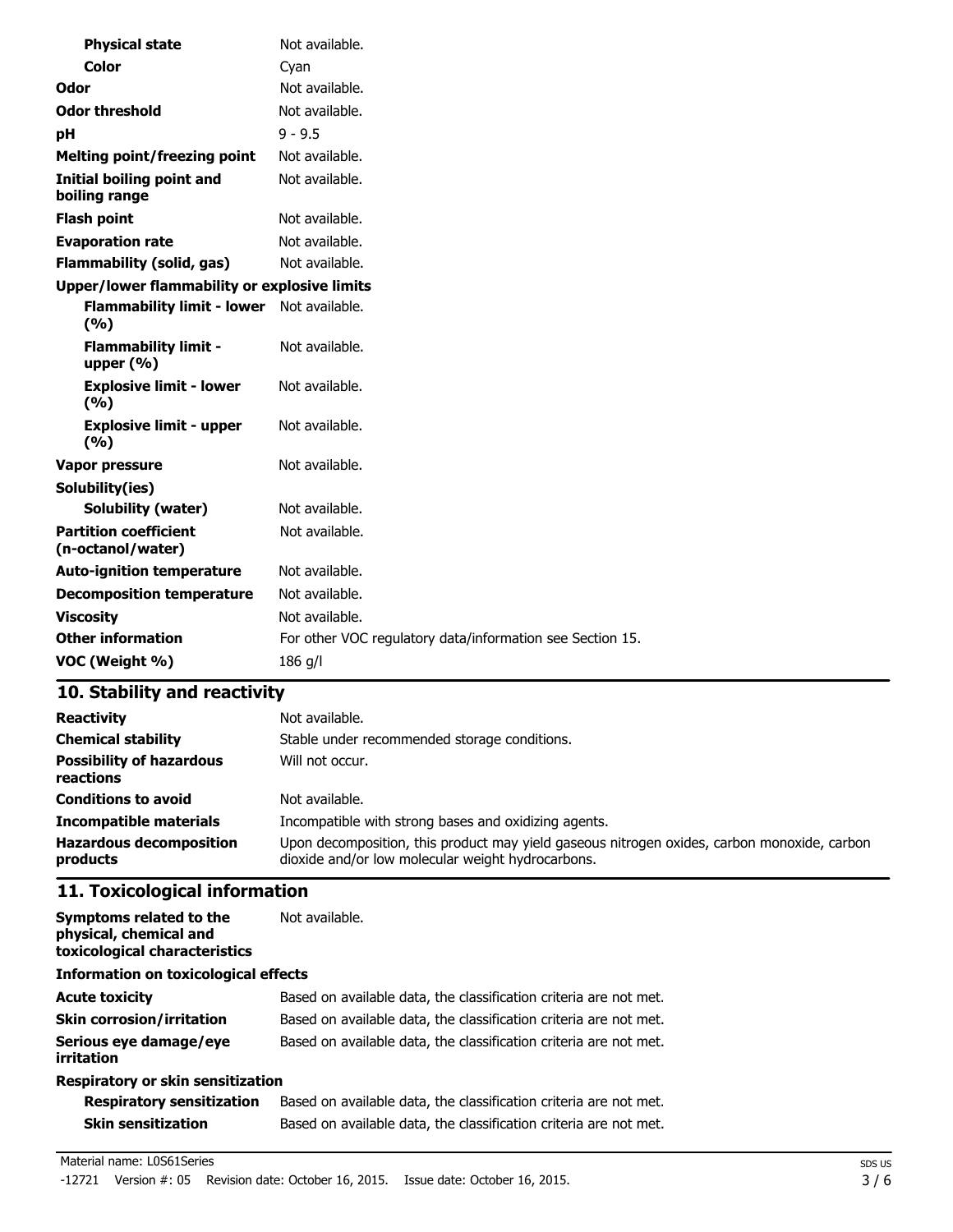| <b>Germ cell mutagenicity</b>                                      |                                                                   | Based on available data, the classification criteria are not met.      |                                                                                                                                                                                                           |
|--------------------------------------------------------------------|-------------------------------------------------------------------|------------------------------------------------------------------------|-----------------------------------------------------------------------------------------------------------------------------------------------------------------------------------------------------------|
| Carcinogenicity                                                    | Based on available data, the classification criteria are not met. |                                                                        |                                                                                                                                                                                                           |
| <b>Reproductive toxicity</b>                                       |                                                                   | Based on available data, the classification criteria are not met.      |                                                                                                                                                                                                           |
| <b>Specific target organ toxicity</b><br>- single exposure         |                                                                   | Based on available data, the classification criteria are not met.      |                                                                                                                                                                                                           |
| <b>Specific target organ toxicity</b><br>- repeated exposure       |                                                                   | Based on available data, the classification criteria are not met.      |                                                                                                                                                                                                           |
| <b>Aspiration hazard</b>                                           |                                                                   | Based on available data, the classification criteria are not met.      |                                                                                                                                                                                                           |
| <b>Further information</b>                                         |                                                                   | Complete toxicity data are not available for this specific formulation | Refer to Section 2 for potential health effects and Section 4 for first aid measures.                                                                                                                     |
| <b>Components</b>                                                  | <b>Species</b>                                                    |                                                                        | <b>Test Results</b>                                                                                                                                                                                       |
| 2-pyrrolidone (CAS 616-45-5)                                       |                                                                   |                                                                        |                                                                                                                                                                                                           |
| <b>Acute</b>                                                       |                                                                   |                                                                        |                                                                                                                                                                                                           |
| Oral                                                               |                                                                   |                                                                        |                                                                                                                                                                                                           |
| LD50                                                               | Guinea pig                                                        |                                                                        | 6500 mg/kg                                                                                                                                                                                                |
|                                                                    | Rat                                                               |                                                                        | 6500 mg/kg                                                                                                                                                                                                |
| 12. Ecological information                                         |                                                                   |                                                                        |                                                                                                                                                                                                           |
| <b>Aquatic toxicity</b>                                            | No information available.                                         |                                                                        |                                                                                                                                                                                                           |
| <b>Ecotoxicity</b>                                                 |                                                                   |                                                                        |                                                                                                                                                                                                           |
| <b>Components</b>                                                  |                                                                   | <b>Species</b>                                                         | <b>Test Results</b>                                                                                                                                                                                       |
| 2-pyrrolidone (CAS 616-45-5)                                       |                                                                   |                                                                        |                                                                                                                                                                                                           |
| <b>Aquatic</b>                                                     |                                                                   |                                                                        |                                                                                                                                                                                                           |
| Crustacea                                                          | <b>EC50</b>                                                       | Water flea (Daphnia pulex)                                             | 13.21 mg/l, 48 hours                                                                                                                                                                                      |
| Persistence and degradability Not available.                       |                                                                   |                                                                        |                                                                                                                                                                                                           |
| <b>Bioaccumulative potential</b>                                   | Not available.                                                    |                                                                        |                                                                                                                                                                                                           |
| Partition coefficient n-octanol / water (log Kow)<br>2-pyrrolidone |                                                                   | $-0.85$                                                                |                                                                                                                                                                                                           |
| <b>Mobility in soil</b>                                            | Not available.                                                    |                                                                        |                                                                                                                                                                                                           |
| <b>Other adverse effects</b>                                       | Not available.                                                    |                                                                        |                                                                                                                                                                                                           |
| 13. Disposal considerations                                        |                                                                   |                                                                        |                                                                                                                                                                                                           |
| <b>Disposal instructions</b>                                       | Regulations.                                                      | Do not allow this material to drain into sewers/water supplies.        | Dispose of waste material according to Local, State, Federal, and Provincial Environmental                                                                                                                |
|                                                                    |                                                                   | available in your location, please visit http://www.hp.com/recycle.    | HP's Planet Partners (trademark) supplies recycling program enables simple, convenient recycling of<br>HP original inkjet and LaserJet supplies. For more information and to determine if this service is |
| 14. Transport information                                          |                                                                   |                                                                        |                                                                                                                                                                                                           |
| DOT<br>Not regulated as dangerous goods.                           |                                                                   |                                                                        |                                                                                                                                                                                                           |
| <b>IATA</b>                                                        |                                                                   |                                                                        |                                                                                                                                                                                                           |
| Not regulated as dangerous goods.<br><b>IMDG</b>                   |                                                                   |                                                                        |                                                                                                                                                                                                           |
| Not regulated as dangerous goods.                                  |                                                                   |                                                                        |                                                                                                                                                                                                           |
| <b>ADR</b>                                                         |                                                                   |                                                                        |                                                                                                                                                                                                           |
| Not regulated as dangerous goods.<br><b>Further information</b>    |                                                                   | Not a dangerous good under DOT, IATA, ADR, IMDG, or RID.               |                                                                                                                                                                                                           |
| 15. Regulatory information                                         |                                                                   |                                                                        |                                                                                                                                                                                                           |
| <b>US federal regulations</b>                                      |                                                                   | US TSCA 12(b): Does not contain listed chemicals.                      |                                                                                                                                                                                                           |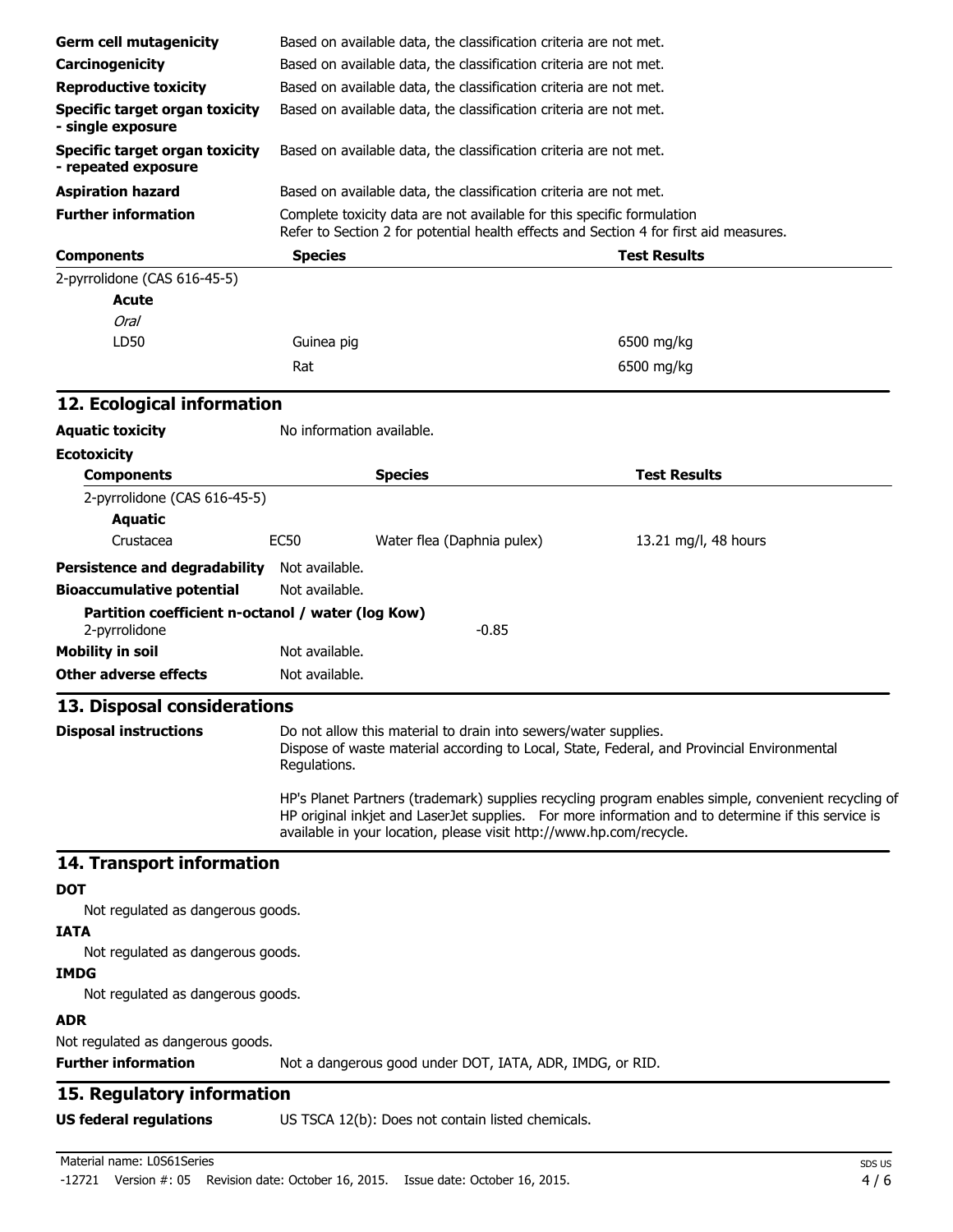|                                                                         | TSCA Section 12(b) Export Notification (40 CFR 707, Subpt. D)                                                                                                                                                                                                                                                     |
|-------------------------------------------------------------------------|-------------------------------------------------------------------------------------------------------------------------------------------------------------------------------------------------------------------------------------------------------------------------------------------------------------------|
| Not regulated.<br><b>CERCLA Hazardous Substance List (40 CFR 302.4)</b> |                                                                                                                                                                                                                                                                                                                   |
| Not listed.                                                             |                                                                                                                                                                                                                                                                                                                   |
| <b>SARA 304 Emergency release notification</b>                          |                                                                                                                                                                                                                                                                                                                   |
| Not regulated.                                                          |                                                                                                                                                                                                                                                                                                                   |
|                                                                         | OSHA Specifically Regulated Substances (29 CFR 1910.1001-1050)                                                                                                                                                                                                                                                    |
| Not listed.                                                             |                                                                                                                                                                                                                                                                                                                   |
|                                                                         | <b>Superfund Amendments and Reauthorization Act of 1986 (SARA)</b>                                                                                                                                                                                                                                                |
| <b>Hazard categories</b>                                                | Immediate Hazard - No                                                                                                                                                                                                                                                                                             |
|                                                                         | Delayed Hazard - No                                                                                                                                                                                                                                                                                               |
|                                                                         | Fire Hazard - No                                                                                                                                                                                                                                                                                                  |
|                                                                         | Pressure Hazard - No<br>Reactivity Hazard - No                                                                                                                                                                                                                                                                    |
| <b>SARA 302 Extremely hazardous substance</b>                           |                                                                                                                                                                                                                                                                                                                   |
| Not listed.                                                             |                                                                                                                                                                                                                                                                                                                   |
| <b>SARA 311/312</b>                                                     | No                                                                                                                                                                                                                                                                                                                |
| <b>Hazardous chemical</b>                                               |                                                                                                                                                                                                                                                                                                                   |
| <b>Other federal regulations</b>                                        |                                                                                                                                                                                                                                                                                                                   |
| <b>Safe Drinking Water Act</b><br>(SDWA)                                | Not regulated.                                                                                                                                                                                                                                                                                                    |
| <b>US state regulations</b>                                             |                                                                                                                                                                                                                                                                                                                   |
| US. Massachusetts RTK - Substance List                                  |                                                                                                                                                                                                                                                                                                                   |
| 2-pyrrolidone (CAS 616-45-5)                                            |                                                                                                                                                                                                                                                                                                                   |
|                                                                         | US. New Jersey Worker and Community Right-to-Know Act                                                                                                                                                                                                                                                             |
| Not listed.                                                             |                                                                                                                                                                                                                                                                                                                   |
|                                                                         | US. Pennsylvania Worker and Community Right-to-Know Law                                                                                                                                                                                                                                                           |
| 2-pyrrolidone (CAS 616-45-5)                                            |                                                                                                                                                                                                                                                                                                                   |
| <b>US. Rhode Island RTK</b>                                             |                                                                                                                                                                                                                                                                                                                   |
| Not regulated.                                                          |                                                                                                                                                                                                                                                                                                                   |
| <b>US. California Proposition 65</b>                                    |                                                                                                                                                                                                                                                                                                                   |
| Not Listed.                                                             |                                                                                                                                                                                                                                                                                                                   |
| <b>Other information</b>                                                | VOC content (less water, less exempt compounds) = $\lt 411$ g/L (U.S. requirement, not for emissions                                                                                                                                                                                                              |
|                                                                         | VOC data based on formulation (Organic compounds minus solids)                                                                                                                                                                                                                                                    |
| <b>Regulatory information</b>                                           | All chemical substances in this HP product have been notified or are exempt from notification under<br>chemical substances notification laws in the following countries: US (TSCA), EU (EINECS/ELINCS),<br>Switzerland, Canada (DSL/NDSL), Australia, Japan, Philippines, South Korea, New Zealand, and<br>China. |
|                                                                         | 16. Other information, including date of preparation or last revision                                                                                                                                                                                                                                             |
| <b>Issue date</b>                                                       | October 16, 2015.                                                                                                                                                                                                                                                                                                 |
| <b>Revision date</b>                                                    | October 16, 2015.                                                                                                                                                                                                                                                                                                 |
| <b>Version #</b>                                                        | 05                                                                                                                                                                                                                                                                                                                |

**Disclaimer** This Safety Data Sheet document is provided without charge to customers of HP. Data is the most current known to HP at the time of preparation of this document and is believed to be accurate. It should not be construed as guaranteeing specific properties of the products as described or suitability for a particular application. This document was prepared to the requirements of the jurisdiction specified in Section 1 above and may not meet regulatory requirements in other countries.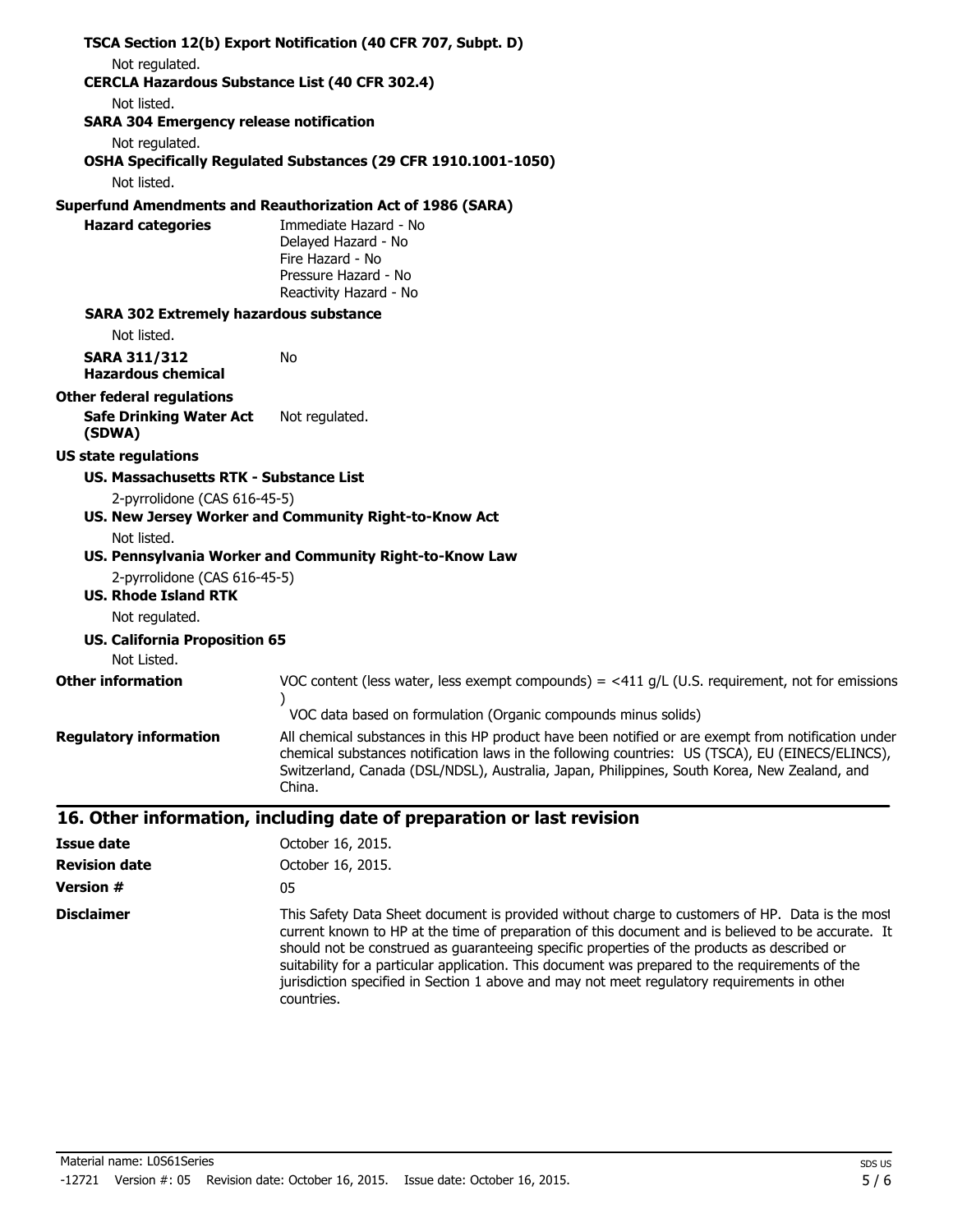| <b>ACGIH</b>  | American Conference of Governmental Industrial Hygienists           |
|---------------|---------------------------------------------------------------------|
| <b>CAS</b>    | <b>Chemical Abstracts Service</b>                                   |
| <b>CERCLA</b> | Comprehensive Environmental Response Compensation and Liability Act |
| <b>CFR</b>    | Code of Federal Regulations                                         |
| <b>COC</b>    | Cleveland Open Cup                                                  |
| <b>DOT</b>    | Department of Transportation                                        |
| <b>EPCRA</b>  | Emergency Planning and Community Right-to-Know Act (aka SARA)       |
| <b>IARC</b>   | International Agency for Research on Cancer                         |
| <b>NIOSH</b>  | National Institute for Occupational Safety and Health               |
| <b>NTP</b>    | National Toxicology Program                                         |
| <b>OSHA</b>   | Occupational Safety and Health Administration                       |
| <b>PEL</b>    | Permissible Exposure Limit                                          |
| <b>RCRA</b>   | Resource Conservation and Recovery Act                              |
| <b>REC</b>    | Recommended                                                         |
| <b>REL</b>    | Recommended Exposure Limit                                          |
| <b>SARA</b>   | Superfund Amendments and Reauthorization Act of 1986                |
| <b>STEL</b>   | Short-Term Exposure Limit                                           |
| <b>TCLP</b>   | Toxicity Characteristics Leaching Procedure                         |
| <b>TLV</b>    | <b>Threshold Limit Value</b>                                        |
| <b>TSCA</b>   | <b>Toxic Substances Control Act</b>                                 |
| voc           | Volatile Organic Compounds                                          |
|               |                                                                     |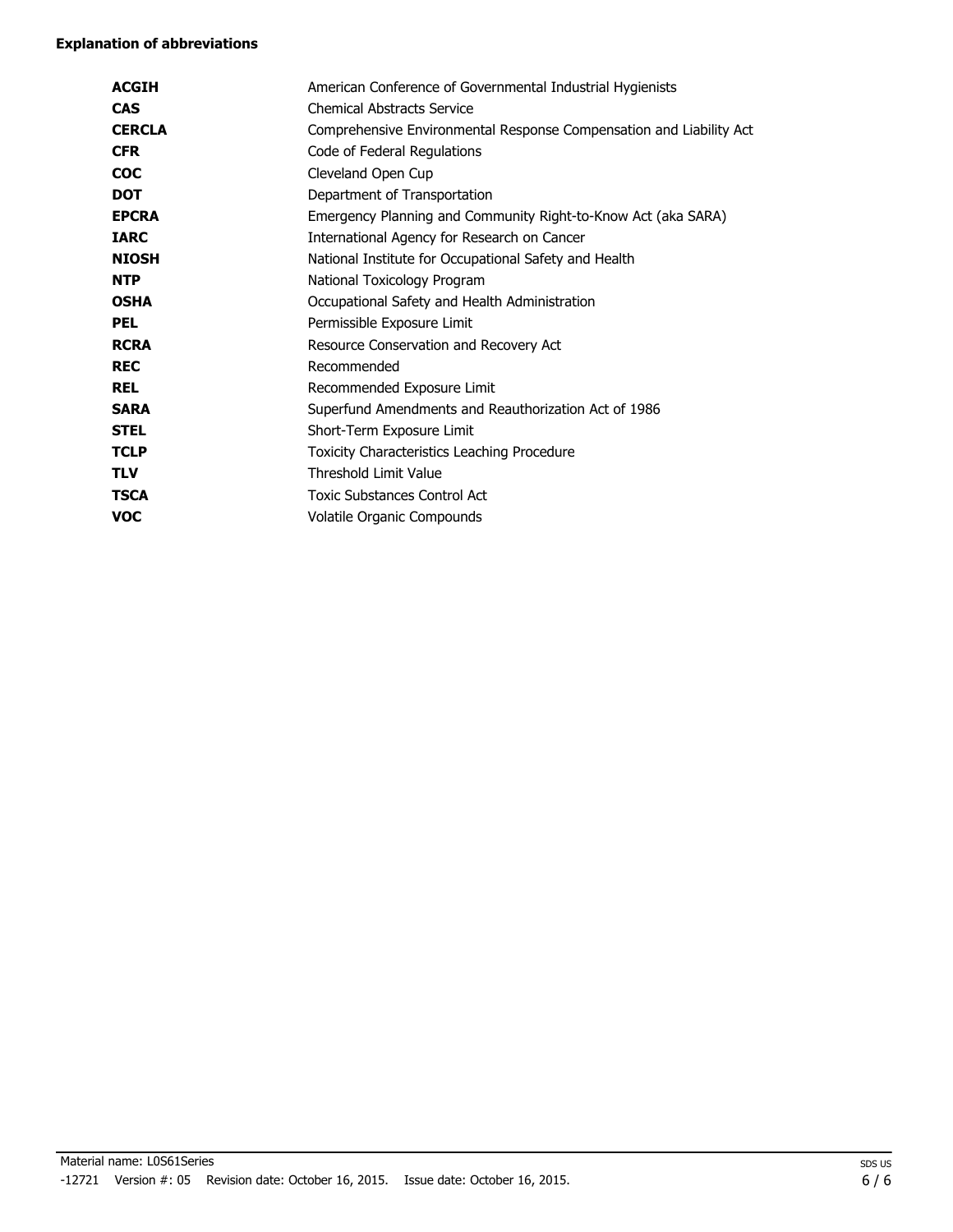

# **1. Identification**

| <b>Product identifier</b>       | L0R86Series                                                                                                                                                                                                                                                                                                                                     |
|---------------------------------|-------------------------------------------------------------------------------------------------------------------------------------------------------------------------------------------------------------------------------------------------------------------------------------------------------------------------------------------------|
| Other means of identification   | Not available.                                                                                                                                                                                                                                                                                                                                  |
| Recommended use                 | Inkjet printing                                                                                                                                                                                                                                                                                                                                 |
| <b>Recommended restrictions</b> | None known.                                                                                                                                                                                                                                                                                                                                     |
| <b>Company identification</b>   | HP.<br>1501 Page Mill Road<br>Palo Alto, CA 94304-1112<br>United States<br>Telephone 650-857-5020<br>HP health effects line<br>(Toll-free within the US) 1-800-457-4209<br>(Direct) 1-760-710-0048<br><b>HP Customer Care Line</b><br>(Toll-free within the US) 1-800-474-6836<br>(Direct) 1-208-323-2551<br>Email: hpcustomer.inguiries@hp.com |

# **2. Hazard(s) identification**

| <b>Physical hazards</b>                      | Not classified.                                                                                                                                                                                                        |
|----------------------------------------------|------------------------------------------------------------------------------------------------------------------------------------------------------------------------------------------------------------------------|
| <b>Health hazards</b>                        | Not classified.                                                                                                                                                                                                        |
| <b>Environmental hazards</b>                 | Not classified.                                                                                                                                                                                                        |
| <b>OSHA defined hazards</b>                  | Not classified.                                                                                                                                                                                                        |
| Label elements                               |                                                                                                                                                                                                                        |
| <b>Hazard symbol</b>                         | None.                                                                                                                                                                                                                  |
| Signal word                                  | None.                                                                                                                                                                                                                  |
| <b>Hazard statement</b>                      | Not available.                                                                                                                                                                                                         |
| <b>Precautionary statement</b>               |                                                                                                                                                                                                                        |
| <b>Prevention</b>                            | Not available.                                                                                                                                                                                                         |
| <b>Response</b>                              | Not available.                                                                                                                                                                                                         |
| <b>Storage</b>                               | Not available.                                                                                                                                                                                                         |
| <b>Disposal</b>                              | Not available.                                                                                                                                                                                                         |
| Hazard(s) not otherwise<br>classified (HNOC) | Complete toxicity data are not available for this specific formulation.                                                                                                                                                |
|                                              | Potential routes of overexposure to this product are skin and eye contact.<br>Inhalation of vapor and ingestion are not expected to be significant routes of exposure for this<br>product under normal use conditions. |
|                                              | None of the components present in this formulation at concentrations equal to or greater than<br>0.1% are listed by EU, MAK, IARC, NTP or OSHA.                                                                        |

```
Supplemental information None.
```
# **3. Composition/information on ingredients**

**Mixtures**

| <b>Chemical name</b> | Common name and synonyms | <b>CAS number</b> | $\frac{0}{0}$ |
|----------------------|--------------------------|-------------------|---------------|
| Water                |                          | 7732-18-5         | 70-85         |
| 2-pyrrolidone        |                          | 616-45-5          | $<$ 10        |
| Pigment Blue         |                          | Proprietary       | <5            |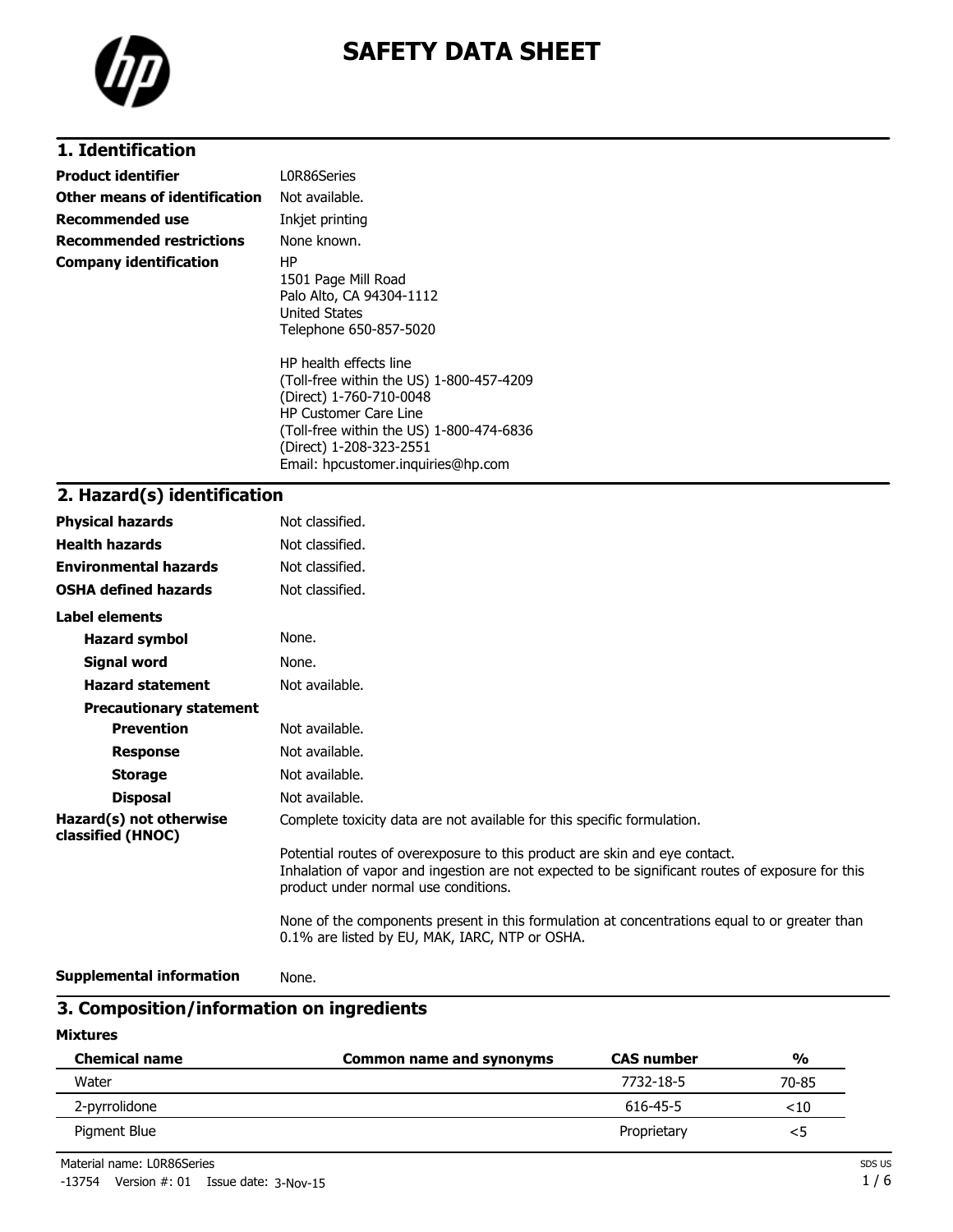| <b>Composition comments</b> | This ink supply contains an aqueous ink formulation.<br>This product has been evaluated using criteria specified in 29 CFR 1910.1200 (Hazard<br>Communication Standard). |
|-----------------------------|--------------------------------------------------------------------------------------------------------------------------------------------------------------------------|
| 4. First-aid measures       |                                                                                                                                                                          |
| The law limit is an         | Maria ta fuash alu If sinantanan nanalati astronodlaal attantian                                                                                                         |

| <b>Inhalation</b>                                               | Move to fresh air. If symptoms persist, get medical attention.                                                                                                                                     |
|-----------------------------------------------------------------|----------------------------------------------------------------------------------------------------------------------------------------------------------------------------------------------------|
| <b>Skin contact</b>                                             | Wash affected areas thoroughly with mild soap and water. Get medical attention if irritation<br>develops or persists.                                                                              |
| Eye contact                                                     | Do not rub eyes. Immediately flush with large amounts of clean, warm water (low pressure) for at<br>least 15 minutes or until particles are removed. If irritation persists get medical attention. |
| <b>Ingestion</b>                                                | If ingestion of a large amount does occur, seek medical attention.                                                                                                                                 |
| <b>Most important</b><br>symptoms/effects, acute and<br>delayed | Not available.                                                                                                                                                                                     |

| Suitable extinguishing media                                        | Dry chemical, CO2, water spray or regular foam. |
|---------------------------------------------------------------------|-------------------------------------------------|
| Unsuitable extinguishing<br>media                                   | None known.                                     |
| <b>Specific hazards arising from</b><br>the chemical                | Not applicable.                                 |
| Special protective equipment<br>and precautions for<br>firefighters | Not available.                                  |
| <b>Specific methods</b>                                             | None established.                               |
| 6. Accidental release measures                                      |                                                 |

#### **Personal precautions, protective equipment and emergency procedures** Wear appropriate personal protective equipment. **Methods and materials for containment and cleaning up** Dike the spilled material, where this is possible. Absorb with inert absorbent such as dry clay, sand or diatomaceous earth, commercial sorbents, or recover using pumps. **Environmental precautions** Do not let product enter drains. Do not flush into surface water or sanitary sewer system.

# **7. Handling and storage**

| <b>Precautions for safe handling</b>                                      | Avoid contact with skin, eyes and clothing.                               |
|---------------------------------------------------------------------------|---------------------------------------------------------------------------|
| <b>Conditions for safe storage,</b><br>including any<br>incompatibilities | Keep out of the reach of children. Keep away from excessive heat or cold. |

### **8. Exposure controls/personal protection**

| <b>Occupational exposure limits</b>        | No exposure limits noted for ingredient(s).                            |  |
|--------------------------------------------|------------------------------------------------------------------------|--|
| <b>Biological limit values</b>             | No biological exposure limits noted for the ingredient(s).             |  |
| <b>Exposure guidelines</b>                 | Exposure limits have not been established for this product.            |  |
| <b>Appropriate engineering</b><br>controls | Use in a well ventilated area.                                         |  |
|                                            | Individual protection measures, such as personal protective equipment  |  |
| Eye/face protection                        | Not available.                                                         |  |
| <b>Skin protection</b>                     |                                                                        |  |
| <b>Hand protection</b>                     | Not available.                                                         |  |
| <b>Other</b>                               | Not available.                                                         |  |
| <b>Respiratory protection</b>              | Not available.                                                         |  |
| <b>Thermal hazards</b>                     | Not available.                                                         |  |
| <b>General hygiene</b><br>considerations   | Handle in accordance with good industrial hygiene and safety practice. |  |

## **9. Physical and chemical properties**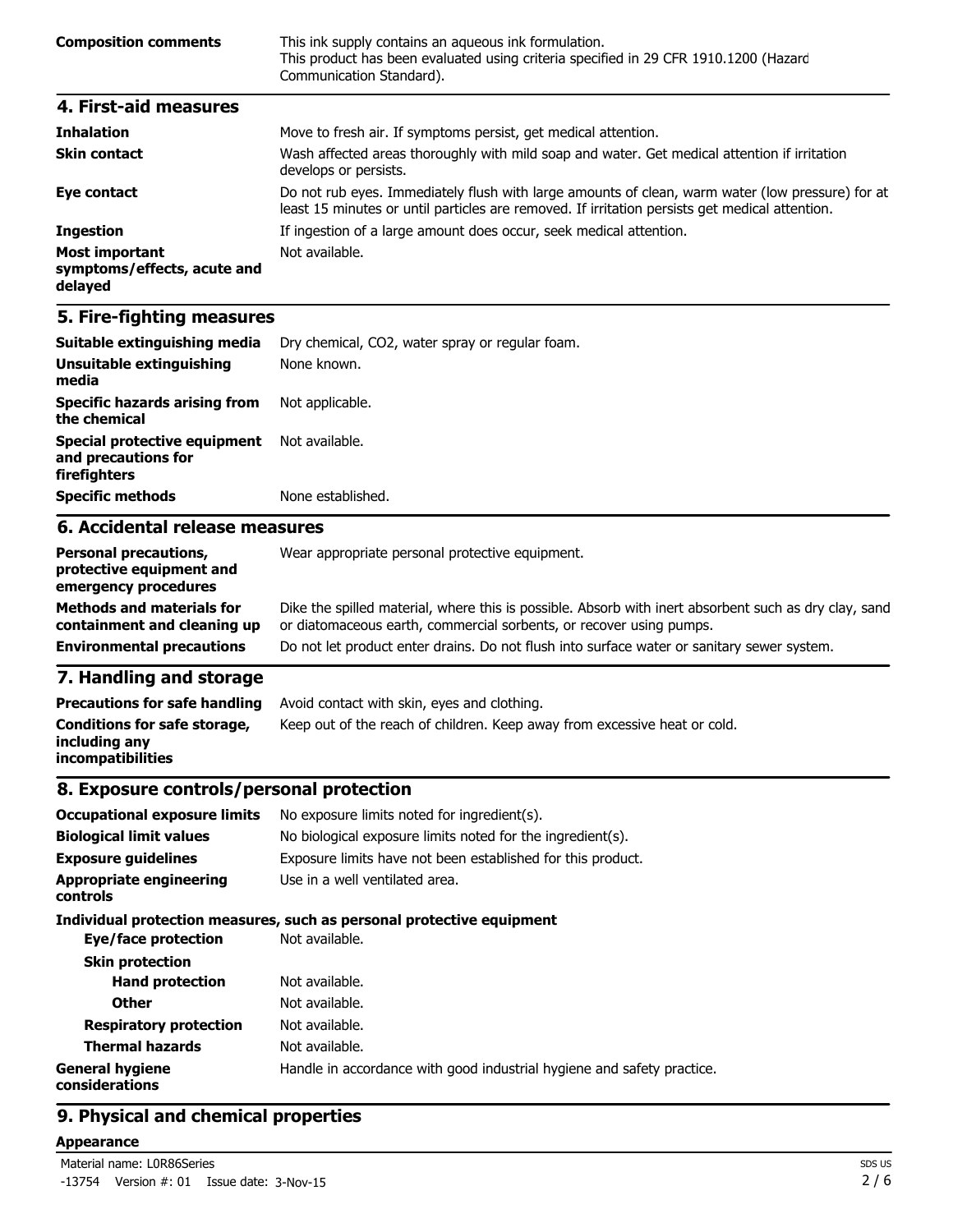| <b>Physical state</b>                              | Liquid.                                                   |
|----------------------------------------------------|-----------------------------------------------------------|
| <b>Color</b>                                       | Cyan                                                      |
| Odor                                               | Not available.                                            |
| <b>Odor threshold</b>                              | Not available.                                            |
| pH                                                 | $9 - 9.5$                                                 |
| <b>Melting point/freezing point</b>                | Not available.                                            |
| Initial boiling point and<br>boiling range         | Not available.                                            |
| <b>Flash point</b>                                 | Not available.                                            |
| <b>Evaporation rate</b>                            | Not available.                                            |
| <b>Flammability (solid, gas)</b>                   | Not available.                                            |
| Upper/lower flammability or explosive limits       |                                                           |
| Flammability limit - lower Not available.<br>(9/6) |                                                           |
| <b>Flammability limit -</b><br>upper $(\% )$       | Not available.                                            |
| <b>Explosive limit - lower</b><br>(9/6)            | Not available.                                            |
| <b>Explosive limit - upper</b><br>(9/6)            | Not available.                                            |
| Vapor pressure                                     | Not available.                                            |
| Solubility(ies)                                    |                                                           |
| Solubility (water)                                 | Not available.                                            |
| <b>Partition coefficient</b><br>(n-octanol/water)  | Not available.                                            |
| <b>Auto-ignition temperature</b>                   | Not available.                                            |
| <b>Decomposition temperature</b>                   | Not available.                                            |
| <b>Viscosity</b>                                   | Not available.                                            |
| <b>Other information</b>                           | For other VOC regulatory data/information see Section 15. |
| VOC (Weight %)                                     | 186 g/l                                                   |

| <b>Reactivity</b>                            | Not available.                                                                                                                                   |
|----------------------------------------------|--------------------------------------------------------------------------------------------------------------------------------------------------|
| <b>Chemical stability</b>                    | Stable under recommended storage conditions.                                                                                                     |
| <b>Possibility of hazardous</b><br>reactions | Will not occur.                                                                                                                                  |
| <b>Conditions to avoid</b>                   | Not available.                                                                                                                                   |
| <b>Incompatible materials</b>                | Incompatible with strong bases and oxidizing agents.                                                                                             |
| <b>Hazardous decomposition</b><br>products   | Upon decomposition, this product may yield gaseous nitrogen oxides, carbon monoxide, carbon<br>dioxide and/or low molecular weight hydrocarbons. |

# **11. Toxicological information**

| Symptoms related to the<br>physical, chemical and<br>toxicological characteristics | Not available.                                                    |  |
|------------------------------------------------------------------------------------|-------------------------------------------------------------------|--|
| <b>Information on toxicological effects</b>                                        |                                                                   |  |
| <b>Acute toxicity</b>                                                              | Based on available data, the classification criteria are not met. |  |
| <b>Skin corrosion/irritation</b>                                                   | Based on available data, the classification criteria are not met. |  |
| Serious eye damage/eye<br>irritation                                               | Based on available data, the classification criteria are not met. |  |
| Respiratory or skin sensitization                                                  |                                                                   |  |

| <b>Respiratory sensitization</b> | Based on available data, the classification criteria are not met. |
|----------------------------------|-------------------------------------------------------------------|
| <b>Skin sensitization</b>        | Based on available data, the classification criteria are not met. |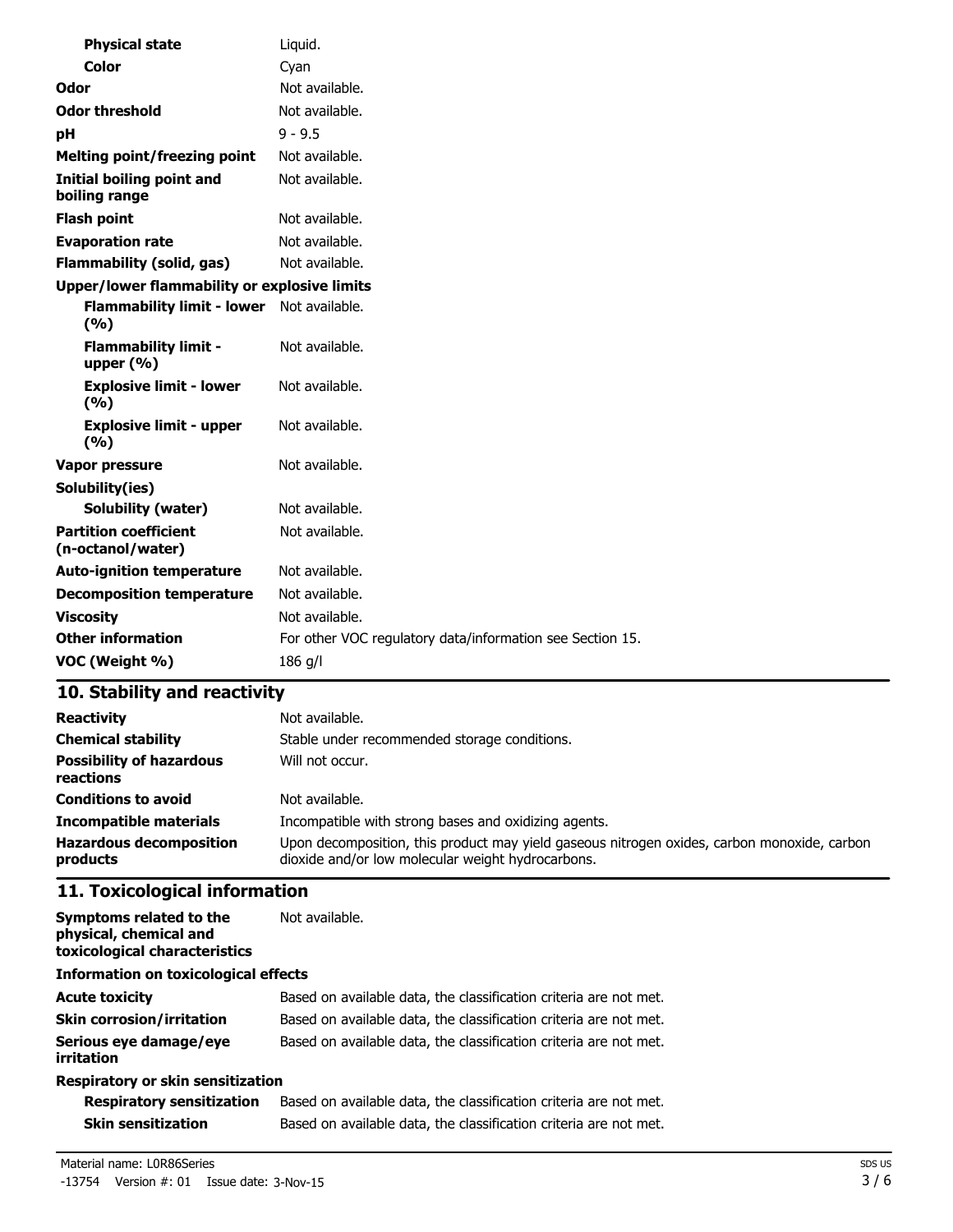| <b>Germ cell mutagenicity</b>                                                                                                                                                                                                                                                    |                                                                                                                                                                                                             |                                                                                                                                                                 |                      |  |
|----------------------------------------------------------------------------------------------------------------------------------------------------------------------------------------------------------------------------------------------------------------------------------|-------------------------------------------------------------------------------------------------------------------------------------------------------------------------------------------------------------|-----------------------------------------------------------------------------------------------------------------------------------------------------------------|----------------------|--|
| Carcinogenicity                                                                                                                                                                                                                                                                  |                                                                                                                                                                                                             | Based on available data, the classification criteria are not met.                                                                                               |                      |  |
| <b>Reproductive toxicity</b>                                                                                                                                                                                                                                                     | Based on available data, the classification criteria are not met.<br>Based on available data, the classification criteria are not met.<br>Based on available data, the classification criteria are not met. |                                                                                                                                                                 |                      |  |
|                                                                                                                                                                                                                                                                                  |                                                                                                                                                                                                             |                                                                                                                                                                 |                      |  |
| <b>Specific target organ toxicity</b><br>- single exposure                                                                                                                                                                                                                       |                                                                                                                                                                                                             |                                                                                                                                                                 |                      |  |
| <b>Specific target organ toxicity</b><br>- repeated exposure                                                                                                                                                                                                                     | Based on available data, the classification criteria are not met.                                                                                                                                           |                                                                                                                                                                 |                      |  |
| <b>Aspiration hazard</b>                                                                                                                                                                                                                                                         |                                                                                                                                                                                                             | Based on available data, the classification criteria are not met.                                                                                               |                      |  |
| <b>Further information</b>                                                                                                                                                                                                                                                       |                                                                                                                                                                                                             | Complete toxicity data are not available for this specific formulation<br>Refer to Section 2 for potential health effects and Section 4 for first aid measures. |                      |  |
| <b>Components</b>                                                                                                                                                                                                                                                                | <b>Species</b>                                                                                                                                                                                              |                                                                                                                                                                 | <b>Test Results</b>  |  |
| 2-pyrrolidone (CAS 616-45-5)                                                                                                                                                                                                                                                     |                                                                                                                                                                                                             |                                                                                                                                                                 |                      |  |
| <b>Acute</b>                                                                                                                                                                                                                                                                     |                                                                                                                                                                                                             |                                                                                                                                                                 |                      |  |
| Oral                                                                                                                                                                                                                                                                             |                                                                                                                                                                                                             |                                                                                                                                                                 |                      |  |
| LD50                                                                                                                                                                                                                                                                             | Guinea pig                                                                                                                                                                                                  |                                                                                                                                                                 | 6500 mg/kg           |  |
|                                                                                                                                                                                                                                                                                  | Rat                                                                                                                                                                                                         |                                                                                                                                                                 | 6500 mg/kg           |  |
| 12. Ecological information                                                                                                                                                                                                                                                       |                                                                                                                                                                                                             |                                                                                                                                                                 |                      |  |
| <b>Aquatic toxicity</b>                                                                                                                                                                                                                                                          | No information available.                                                                                                                                                                                   |                                                                                                                                                                 |                      |  |
| <b>Ecotoxicity</b>                                                                                                                                                                                                                                                               |                                                                                                                                                                                                             |                                                                                                                                                                 |                      |  |
| <b>Components</b>                                                                                                                                                                                                                                                                |                                                                                                                                                                                                             | <b>Species</b>                                                                                                                                                  | <b>Test Results</b>  |  |
| 2-pyrrolidone (CAS 616-45-5)                                                                                                                                                                                                                                                     |                                                                                                                                                                                                             |                                                                                                                                                                 |                      |  |
| <b>Aquatic</b>                                                                                                                                                                                                                                                                   |                                                                                                                                                                                                             |                                                                                                                                                                 |                      |  |
| Crustacea                                                                                                                                                                                                                                                                        | <b>EC50</b>                                                                                                                                                                                                 | Water flea (Daphnia pulex)                                                                                                                                      | 13.21 mg/l, 48 hours |  |
| <b>Persistence and degradability</b>                                                                                                                                                                                                                                             | Not available.                                                                                                                                                                                              |                                                                                                                                                                 |                      |  |
| <b>Bioaccumulative potential</b>                                                                                                                                                                                                                                                 | Not available.                                                                                                                                                                                              |                                                                                                                                                                 |                      |  |
|                                                                                                                                                                                                                                                                                  |                                                                                                                                                                                                             |                                                                                                                                                                 |                      |  |
| Partition coefficient n-octanol / water (log Kow)<br>2-pyrrolidone                                                                                                                                                                                                               |                                                                                                                                                                                                             | $-0.85$                                                                                                                                                         |                      |  |
| <b>Mobility in soil</b>                                                                                                                                                                                                                                                          | Not available.                                                                                                                                                                                              |                                                                                                                                                                 |                      |  |
| <b>Other adverse effects</b>                                                                                                                                                                                                                                                     | Not available.                                                                                                                                                                                              |                                                                                                                                                                 |                      |  |
| 13. Disposal considerations                                                                                                                                                                                                                                                      |                                                                                                                                                                                                             |                                                                                                                                                                 |                      |  |
| <b>Disposal instructions</b>                                                                                                                                                                                                                                                     | Do not allow this material to drain into sewers/water supplies.<br>Dispose of waste material according to Local, State, Federal, and Provincial Environmental<br>Regulations.                               |                                                                                                                                                                 |                      |  |
| HP's Planet Partners (trademark) supplies recycling program enables simple, convenient recycling of<br>HP original inkjet and LaserJet supplies. For more information and to determine if this service is<br>available in your location, please visit http://www.hp.com/recycle. |                                                                                                                                                                                                             |                                                                                                                                                                 |                      |  |
| 14. Transport information                                                                                                                                                                                                                                                        |                                                                                                                                                                                                             |                                                                                                                                                                 |                      |  |
| <b>DOT</b><br>Not regulated as dangerous goods.                                                                                                                                                                                                                                  |                                                                                                                                                                                                             |                                                                                                                                                                 |                      |  |
| <b>IATA</b>                                                                                                                                                                                                                                                                      |                                                                                                                                                                                                             |                                                                                                                                                                 |                      |  |
| Not regulated as dangerous goods.                                                                                                                                                                                                                                                |                                                                                                                                                                                                             |                                                                                                                                                                 |                      |  |
| <b>IMDG</b>                                                                                                                                                                                                                                                                      |                                                                                                                                                                                                             |                                                                                                                                                                 |                      |  |
| Not regulated as dangerous goods.                                                                                                                                                                                                                                                |                                                                                                                                                                                                             |                                                                                                                                                                 |                      |  |
|                                                                                                                                                                                                                                                                                  |                                                                                                                                                                                                             |                                                                                                                                                                 |                      |  |
| <b>ADR</b>                                                                                                                                                                                                                                                                       |                                                                                                                                                                                                             |                                                                                                                                                                 |                      |  |
| Not regulated as dangerous goods.<br><b>Further information</b>                                                                                                                                                                                                                  |                                                                                                                                                                                                             |                                                                                                                                                                 |                      |  |
|                                                                                                                                                                                                                                                                                  |                                                                                                                                                                                                             | Not a dangerous good under DOT, IATA, ADR, IMDG, or RID.                                                                                                        |                      |  |
| 15. Regulatory information                                                                                                                                                                                                                                                       |                                                                                                                                                                                                             |                                                                                                                                                                 |                      |  |
| <b>US federal regulations</b>                                                                                                                                                                                                                                                    |                                                                                                                                                                                                             | US TSCA 12(b): Does not contain listed chemicals.                                                                                                               |                      |  |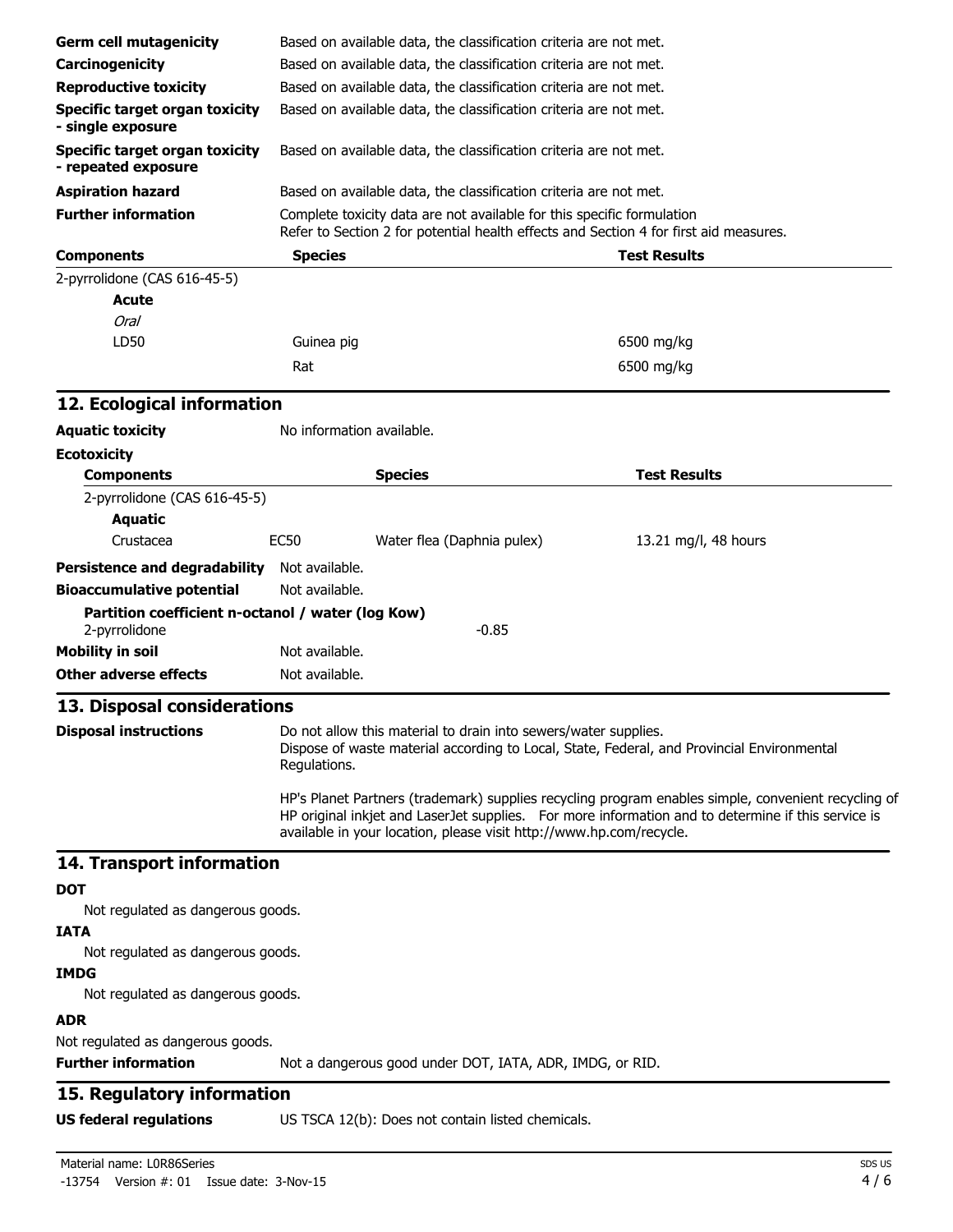|                                                             | TSCA Section 12(b) Export Notification (40 CFR 707, Subpt. D)                                                                                                                                                                                                                                                                                                                                                     |
|-------------------------------------------------------------|-------------------------------------------------------------------------------------------------------------------------------------------------------------------------------------------------------------------------------------------------------------------------------------------------------------------------------------------------------------------------------------------------------------------|
| Not regulated.                                              |                                                                                                                                                                                                                                                                                                                                                                                                                   |
| <b>CERCLA Hazardous Substance List (40 CFR 302.4)</b>       |                                                                                                                                                                                                                                                                                                                                                                                                                   |
| Not listed.                                                 |                                                                                                                                                                                                                                                                                                                                                                                                                   |
| <b>SARA 304 Emergency release notification</b>              |                                                                                                                                                                                                                                                                                                                                                                                                                   |
| Not regulated.                                              | OSHA Specifically Regulated Substances (29 CFR 1910.1001-1050)                                                                                                                                                                                                                                                                                                                                                    |
| Not listed.                                                 |                                                                                                                                                                                                                                                                                                                                                                                                                   |
|                                                             | <b>Superfund Amendments and Reauthorization Act of 1986 (SARA)</b>                                                                                                                                                                                                                                                                                                                                                |
| <b>Hazard categories</b>                                    | Immediate Hazard - No<br>Delayed Hazard - No<br>Fire Hazard - No<br>Pressure Hazard - No<br>Reactivity Hazard - No                                                                                                                                                                                                                                                                                                |
| <b>SARA 302 Extremely hazardous substance</b>               |                                                                                                                                                                                                                                                                                                                                                                                                                   |
| Not listed.                                                 |                                                                                                                                                                                                                                                                                                                                                                                                                   |
| <b>SARA 311/312</b><br><b>Hazardous chemical</b>            | No                                                                                                                                                                                                                                                                                                                                                                                                                |
| <b>Other federal regulations</b>                            |                                                                                                                                                                                                                                                                                                                                                                                                                   |
| <b>Safe Drinking Water Act</b><br>(SDWA)                    | Not regulated.                                                                                                                                                                                                                                                                                                                                                                                                    |
| <b>US state regulations</b>                                 |                                                                                                                                                                                                                                                                                                                                                                                                                   |
| US. Massachusetts RTK - Substance List                      |                                                                                                                                                                                                                                                                                                                                                                                                                   |
| 2-pyrrolidone (CAS 616-45-5)                                |                                                                                                                                                                                                                                                                                                                                                                                                                   |
| Not listed.                                                 | US. New Jersey Worker and Community Right-to-Know Act                                                                                                                                                                                                                                                                                                                                                             |
|                                                             | US. Pennsylvania Worker and Community Right-to-Know Law                                                                                                                                                                                                                                                                                                                                                           |
| 2-pyrrolidone (CAS 616-45-5)<br><b>US. Rhode Island RTK</b> |                                                                                                                                                                                                                                                                                                                                                                                                                   |
| Not regulated.                                              |                                                                                                                                                                                                                                                                                                                                                                                                                   |
| <b>US. California Proposition 65</b>                        |                                                                                                                                                                                                                                                                                                                                                                                                                   |
| Not Listed.                                                 |                                                                                                                                                                                                                                                                                                                                                                                                                   |
| <b>Other information</b>                                    | VOC content (less water, less exempt compounds) = $684$ g/L (U.S. requirement, not for emissions)                                                                                                                                                                                                                                                                                                                 |
|                                                             | VOC data based on formulation (Organic compounds minus solids)                                                                                                                                                                                                                                                                                                                                                    |
| <b>Regulatory information</b>                               | All chemical substances in this HP product have been notified or are exempt from notification under<br>chemical substances notification laws in the following countries: US (TSCA), EU (EINECS/ELINCS),<br>Switzerland, Canada (DSL/NDSL), Australia, Japan, Philippines, South Korea, New Zealand, and<br>China.                                                                                                 |
|                                                             | 16. Other information, including date of preparation or last revision                                                                                                                                                                                                                                                                                                                                             |
| <b>Issue date</b>                                           | 3-Nov-15                                                                                                                                                                                                                                                                                                                                                                                                          |
| <b>Version #</b>                                            | 01                                                                                                                                                                                                                                                                                                                                                                                                                |
| <b>Disclaimer</b>                                           | This Safety Data Sheet document is provided without charge to customers of HP. Data is the most                                                                                                                                                                                                                                                                                                                   |
|                                                             | current known to HP at the time of preparation of this document and is believed to be accurate. It<br>should not be construed as guaranteeing specific properties of the products as described or<br>suitability for a particular application. This document was prepared to the requirements of the<br>jurisdiction specified in Section 1 above and may not meet regulatory requirements in other<br>countries. |
| <b>Revision Information</b>                                 | Composition / Information on Ingredients                                                                                                                                                                                                                                                                                                                                                                          |
| <b>Manufacturer information</b>                             | <b>HP</b>                                                                                                                                                                                                                                                                                                                                                                                                         |
|                                                             | 1501 Page Mill Road<br>Palo Alto, CA 94304-1112 US<br>Direct 1-650-857-5020                                                                                                                                                                                                                                                                                                                                       |
| Material name: L0R86Series                                  | SDS US                                                                                                                                                                                                                                                                                                                                                                                                            |
| $-13754$ Version $\#$ : 01 Issue date: 3-Nov-15             | 5/6                                                                                                                                                                                                                                                                                                                                                                                                               |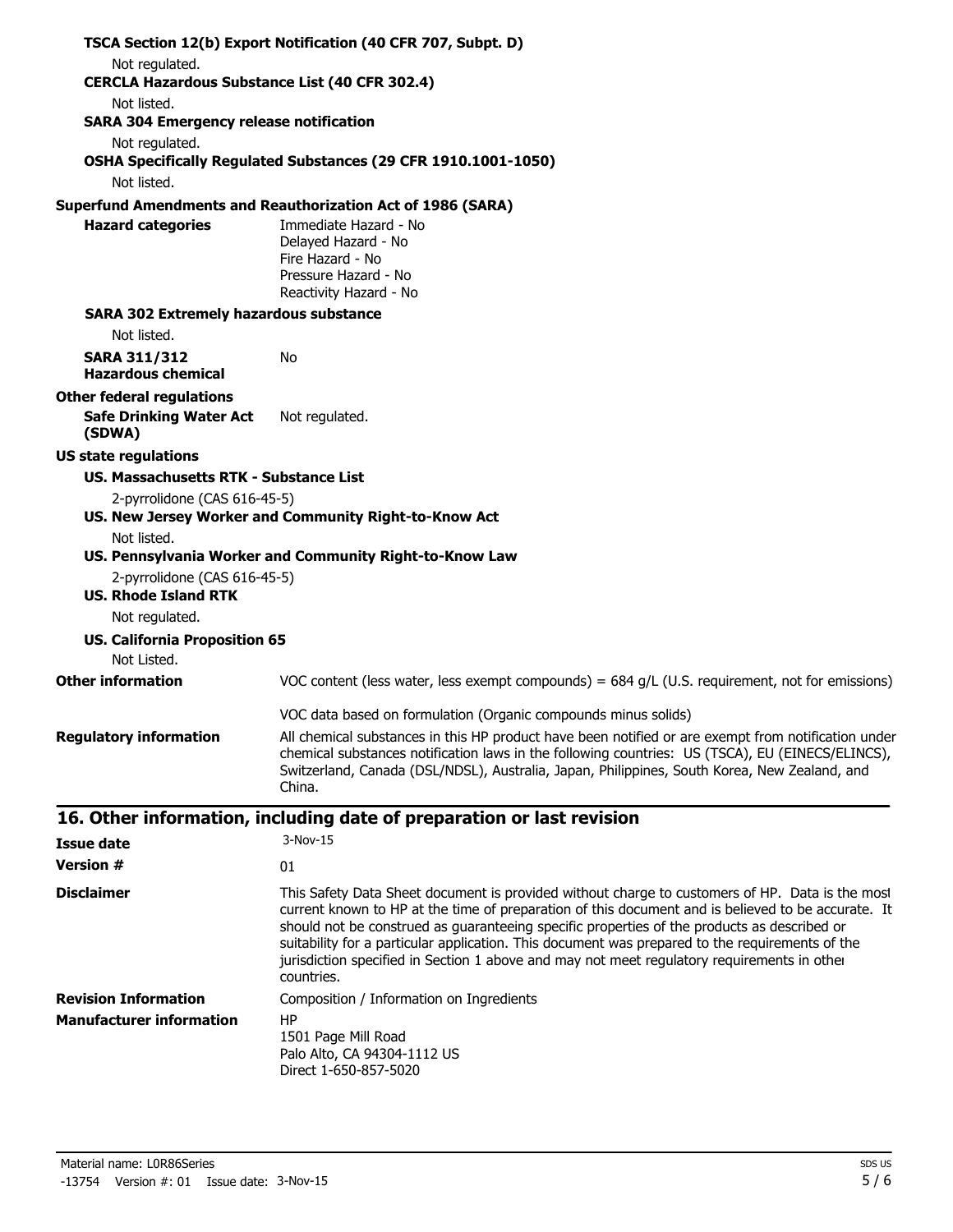| <b>ACGIH</b>  | American Conference of Governmental Industrial Hygienists           |
|---------------|---------------------------------------------------------------------|
| <b>CAS</b>    | <b>Chemical Abstracts Service</b>                                   |
| <b>CERCLA</b> | Comprehensive Environmental Response Compensation and Liability Act |
| <b>CFR</b>    | Code of Federal Regulations                                         |
| <b>COC</b>    | Cleveland Open Cup                                                  |
| <b>DOT</b>    | Department of Transportation                                        |
| <b>EPCRA</b>  | Emergency Planning and Community Right-to-Know Act (aka SARA)       |
| <b>IARC</b>   | International Agency for Research on Cancer                         |
| <b>NIOSH</b>  | National Institute for Occupational Safety and Health               |
| <b>NTP</b>    | National Toxicology Program                                         |
| <b>OSHA</b>   | Occupational Safety and Health Administration                       |
| <b>PEL</b>    | Permissible Exposure Limit                                          |
| <b>RCRA</b>   | Resource Conservation and Recovery Act                              |
| <b>REC</b>    | Recommended                                                         |
| <b>REL</b>    | Recommended Exposure Limit                                          |
| <b>SARA</b>   | Superfund Amendments and Reauthorization Act of 1986                |
| <b>STEL</b>   | Short-Term Exposure Limit                                           |
| <b>TCLP</b>   | Toxicity Characteristics Leaching Procedure                         |
| <b>TLV</b>    | Threshold Limit Value                                               |
| <b>TSCA</b>   | <b>Toxic Substances Control Act</b>                                 |
| <b>VOC</b>    | Volatile Organic Compounds                                          |
|               |                                                                     |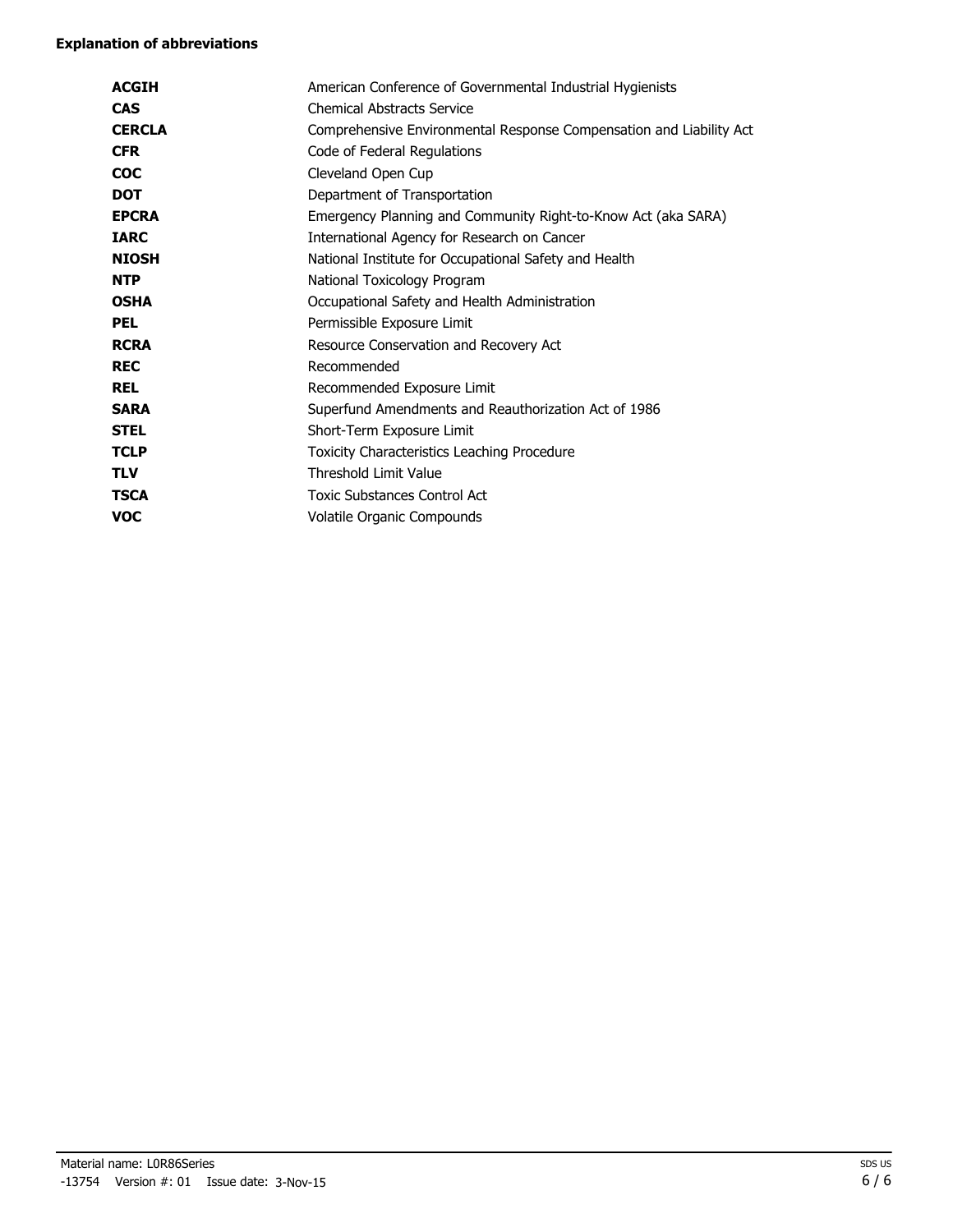

# **1. Identification**

| <b>Product identifier</b>       | L0R05Series                                                                                                                                                                                                                                                                                                                                     |
|---------------------------------|-------------------------------------------------------------------------------------------------------------------------------------------------------------------------------------------------------------------------------------------------------------------------------------------------------------------------------------------------|
| Other means of identification   | Not available.                                                                                                                                                                                                                                                                                                                                  |
| Recommended use                 | Inkjet printing                                                                                                                                                                                                                                                                                                                                 |
| <b>Recommended restrictions</b> | None known.                                                                                                                                                                                                                                                                                                                                     |
| <b>Company identification</b>   | HP.<br>1501 Page Mill Road<br>Palo Alto, CA 94304-1112<br>United States<br>Telephone 650-857-5020<br>HP health effects line<br>(Toll-free within the US) 1-800-457-4209<br>(Direct) 1-760-710-0048<br><b>HP Customer Care Line</b><br>(Toll-free within the US) 1-800-474-6836<br>(Direct) 1-208-323-2551<br>Email: hpcustomer.inguiries@hp.com |

# **2. Hazard(s) identification**

| <b>Physical hazards</b>                      | Not classified.                                                                                                                                                                                                        |
|----------------------------------------------|------------------------------------------------------------------------------------------------------------------------------------------------------------------------------------------------------------------------|
| <b>Health hazards</b>                        | Not classified.                                                                                                                                                                                                        |
| <b>Environmental hazards</b>                 | Not classified.                                                                                                                                                                                                        |
| <b>OSHA defined hazards</b>                  | Not classified.                                                                                                                                                                                                        |
| Label elements                               |                                                                                                                                                                                                                        |
| <b>Hazard symbol</b>                         | None.                                                                                                                                                                                                                  |
| Signal word                                  | None.                                                                                                                                                                                                                  |
| <b>Hazard statement</b>                      | Not available.                                                                                                                                                                                                         |
| <b>Precautionary statement</b>               |                                                                                                                                                                                                                        |
| <b>Prevention</b>                            | Not available.                                                                                                                                                                                                         |
| <b>Response</b>                              | Not available.                                                                                                                                                                                                         |
| <b>Storage</b>                               | Not available.                                                                                                                                                                                                         |
| <b>Disposal</b>                              | Not available.                                                                                                                                                                                                         |
| Hazard(s) not otherwise<br>classified (HNOC) | Complete toxicity data are not available for this specific formulation.                                                                                                                                                |
|                                              | Potential routes of overexposure to this product are skin and eye contact.<br>Inhalation of vapor and ingestion are not expected to be significant routes of exposure for this<br>product under normal use conditions. |
|                                              | None of the components present in this formulation at concentrations equal to or greater than<br>0.1% are listed by EU, MAK, IARC, NTP or OSHA.                                                                        |

```
Supplemental information None.
```
# **3. Composition/information on ingredients**

**Mixtures**

| <b>Chemical name</b> | Common name and synonyms | <b>CAS number</b> | $\frac{0}{0}$ |
|----------------------|--------------------------|-------------------|---------------|
| Water                |                          | 7732-18-5         | 70-85         |
| 2-pyrrolidone        |                          | 616-45-5          | $<$ 10        |
| Pigment Blue         |                          | Proprietary       | <5            |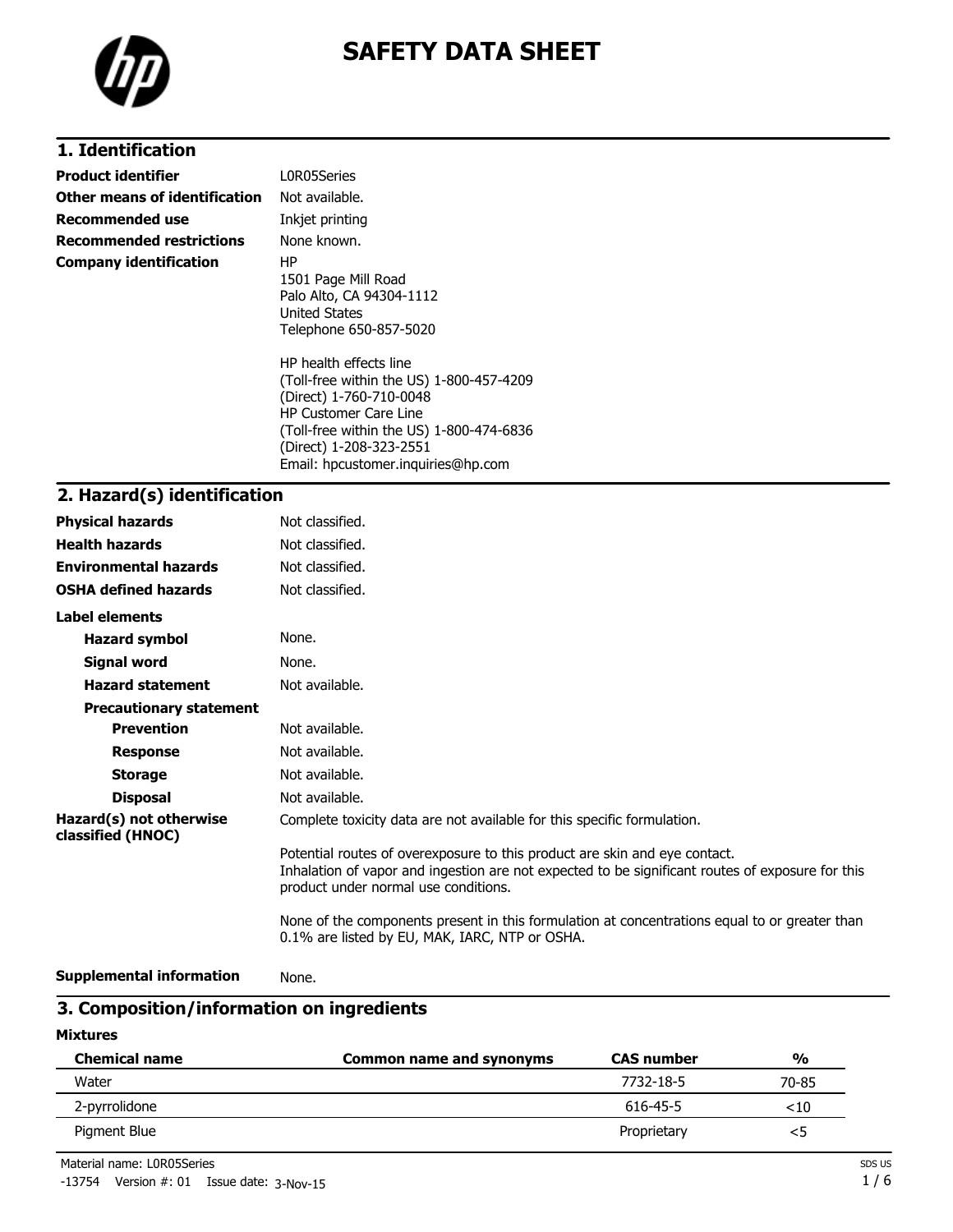| <b>Composition comments</b> | This ink supply contains an aqueous ink formulation.<br>This product has been evaluated using criteria specified in 29 CFR 1910.1200 (Hazard<br>Communication Standard). |  |
|-----------------------------|--------------------------------------------------------------------------------------------------------------------------------------------------------------------------|--|
| 4. First-aid measures       |                                                                                                                                                                          |  |
| <b>Inhalation</b>           | Move to fresh air. If symptoms persist, get medical attention.                                                                                                           |  |

| THIRRHOH                                                        | <u>riove to fresh all. It syniptoms persist, get medical attention.</u>                                                                                                                            |
|-----------------------------------------------------------------|----------------------------------------------------------------------------------------------------------------------------------------------------------------------------------------------------|
| <b>Skin contact</b>                                             | Wash affected areas thoroughly with mild soap and water. Get medical attention if irritation<br>develops or persists.                                                                              |
| Eye contact                                                     | Do not rub eyes. Immediately flush with large amounts of clean, warm water (low pressure) for at<br>least 15 minutes or until particles are removed. If irritation persists get medical attention. |
| <b>Ingestion</b>                                                | If ingestion of a large amount does occur, seek medical attention.                                                                                                                                 |
| <b>Most important</b><br>symptoms/effects, acute and<br>delayed | Not available.                                                                                                                                                                                     |

| Suitable extinguishing media                                                                                                                                                                                                         | Dry chemical, CO2, water spray or regular foam. |  |  |  |
|--------------------------------------------------------------------------------------------------------------------------------------------------------------------------------------------------------------------------------------|-------------------------------------------------|--|--|--|
| Unsuitable extinguishing<br>media                                                                                                                                                                                                    | None known.                                     |  |  |  |
| <b>Specific hazards arising from</b><br>the chemical                                                                                                                                                                                 | Not applicable.                                 |  |  |  |
| Special protective equipment<br>and precautions for<br>firefighters                                                                                                                                                                  | Not available.                                  |  |  |  |
| <b>Specific methods</b>                                                                                                                                                                                                              | None established.                               |  |  |  |
| 6. Accidental release measures                                                                                                                                                                                                       |                                                 |  |  |  |
| $\blacksquare$ . The contract of the contract of the contract of the contract of the contract of the contract of the contract of the contract of the contract of the contract of the contract of the contract of the contract of the | $\mathbf{u}$                                    |  |  |  |

| <b>Personal precautions,</b><br>protective equipment and<br>emergency procedures | Wear appropriate personal protective equipment.                                                                                                                              |
|----------------------------------------------------------------------------------|------------------------------------------------------------------------------------------------------------------------------------------------------------------------------|
| <b>Methods and materials for</b><br>containment and cleaning up                  | Dike the spilled material, where this is possible. Absorb with inert absorbent such as dry clay, sand<br>or diatomaceous earth, commercial sorbents, or recover using pumps. |
| <b>Environmental precautions</b>                                                 | Do not let product enter drains. Do not flush into surface water or sanitary sewer system.                                                                                   |
| 7 Hemaling and stevens                                                           |                                                                                                                                                                              |

### **7. Handling and storage**

| <b>Precautions for safe handling</b>                                      | Avoid contact with skin, eyes and clothing.                               |
|---------------------------------------------------------------------------|---------------------------------------------------------------------------|
| Conditions for safe storage,<br>including any<br><i>incompatibilities</i> | Keep out of the reach of children. Keep away from excessive heat or cold. |

### **8. Exposure controls/personal protection**

| <b>Occupational exposure limits</b><br><b>Biological limit values</b><br><b>Exposure quidelines</b> | No exposure limits noted for ingredient(s).<br>No biological exposure limits noted for the ingredient(s).<br>Exposure limits have not been established for this product. |  |  |
|-----------------------------------------------------------------------------------------------------|--------------------------------------------------------------------------------------------------------------------------------------------------------------------------|--|--|
| <b>Appropriate engineering</b><br>controls                                                          | Use in a well ventilated area.                                                                                                                                           |  |  |
|                                                                                                     | Individual protection measures, such as personal protective equipment                                                                                                    |  |  |
| Eye/face protection                                                                                 | Not available.                                                                                                                                                           |  |  |
| <b>Skin protection</b>                                                                              |                                                                                                                                                                          |  |  |
| <b>Hand protection</b>                                                                              | Not available.                                                                                                                                                           |  |  |
| <b>Other</b>                                                                                        | Not available.                                                                                                                                                           |  |  |
| <b>Respiratory protection</b>                                                                       | Not available.                                                                                                                                                           |  |  |
| <b>Thermal hazards</b>                                                                              | Not available.                                                                                                                                                           |  |  |
| <b>General hygiene</b><br>considerations                                                            | Handle in accordance with good industrial hygiene and safety practice.                                                                                                   |  |  |

# **9. Physical and chemical properties**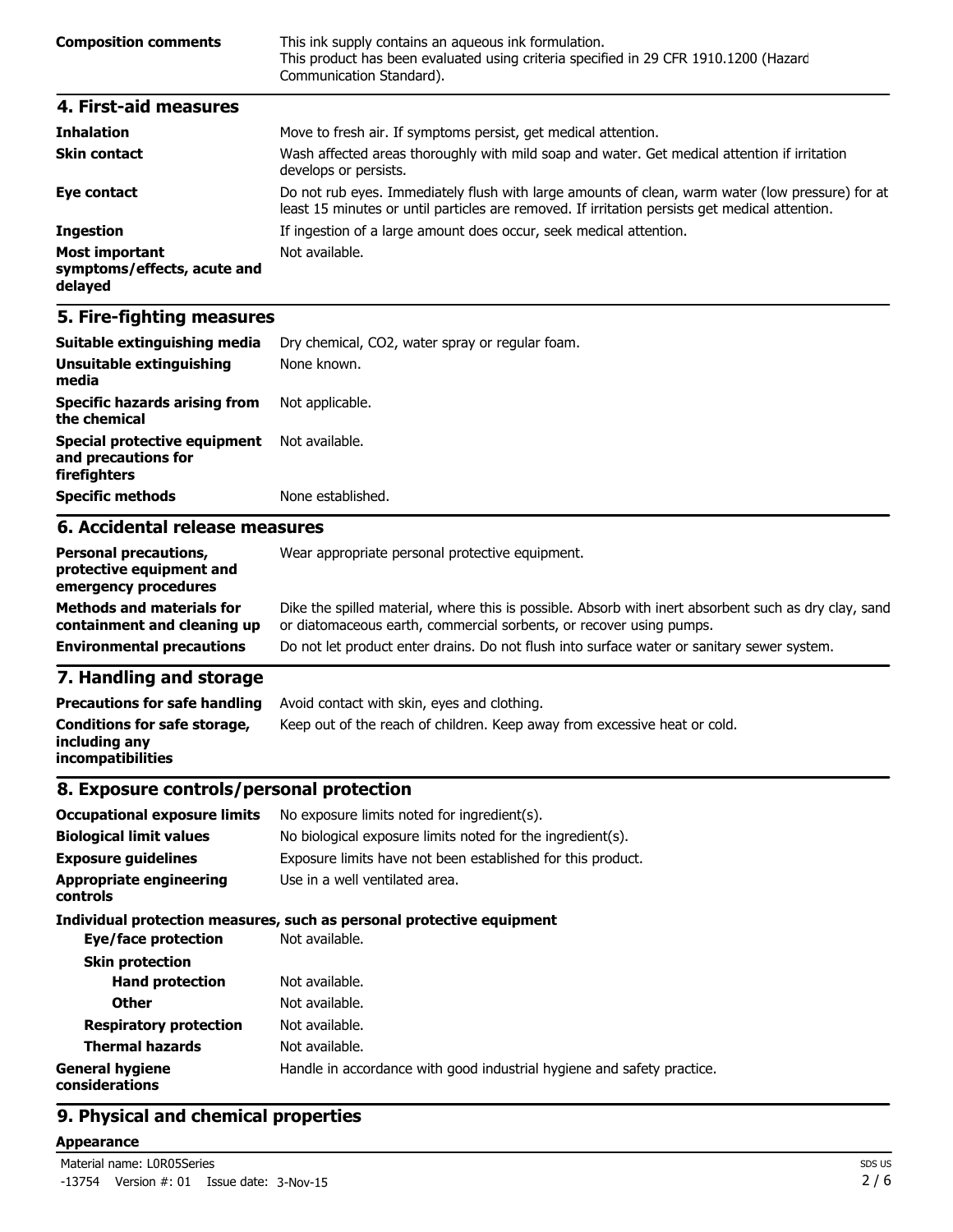| <b>Physical state</b>                             | Liquid.                                                   |
|---------------------------------------------------|-----------------------------------------------------------|
| <b>Color</b>                                      | Cyan                                                      |
| Odor                                              | Not available.                                            |
| <b>Odor threshold</b>                             | Not available.                                            |
| рH                                                | $9 - 9.5$                                                 |
| <b>Melting point/freezing point</b>               | Not available.                                            |
| Initial boiling point and<br>boiling range        | Not available.                                            |
| <b>Flash point</b>                                | Not available.                                            |
| <b>Evaporation rate</b>                           | Not available.                                            |
| <b>Flammability (solid, gas)</b>                  | Not available.                                            |
| Upper/lower flammability or explosive limits      |                                                           |
| <b>Flammability limit - lower</b><br>(9/6)        | Not available.                                            |
| <b>Flammability limit -</b><br>upper $(% )$       | Not available.                                            |
| <b>Explosive limit - lower</b><br>(9/6)           | Not available.                                            |
| <b>Explosive limit - upper</b><br>(9/6)           | Not available.                                            |
| Vapor pressure                                    | Not available.                                            |
| Solubility(ies)                                   |                                                           |
| <b>Solubility (water)</b>                         | Not available.                                            |
| <b>Partition coefficient</b><br>(n-octanol/water) | Not available.                                            |
| <b>Auto-ignition temperature</b>                  | Not available.                                            |
| <b>Decomposition temperature</b>                  | Not available.                                            |
| <b>Viscosity</b>                                  | Not available.                                            |
| <b>Other information</b>                          | For other VOC regulatory data/information see Section 15. |
| VOC (Weight %)                                    | 186 g/l                                                   |

| <b>Reactivity</b>                            | Not available.                                                                                                                                   |  |  |
|----------------------------------------------|--------------------------------------------------------------------------------------------------------------------------------------------------|--|--|
| <b>Chemical stability</b>                    | Stable under recommended storage conditions.                                                                                                     |  |  |
| <b>Possibility of hazardous</b><br>reactions | Will not occur.                                                                                                                                  |  |  |
| <b>Conditions to avoid</b>                   | Not available.                                                                                                                                   |  |  |
| <b>Incompatible materials</b>                | Incompatible with strong bases and oxidizing agents.                                                                                             |  |  |
| <b>Hazardous decomposition</b><br>products   | Upon decomposition, this product may yield gaseous nitrogen oxides, carbon monoxide, carbon<br>dioxide and/or low molecular weight hydrocarbons. |  |  |

# **11. Toxicological information**

| Symptoms related to the<br>physical, chemical and<br>toxicological characteristics | Not available.                                                    |  |
|------------------------------------------------------------------------------------|-------------------------------------------------------------------|--|
| <b>Information on toxicological effects</b>                                        |                                                                   |  |
| <b>Acute toxicity</b>                                                              | Based on available data, the classification criteria are not met. |  |
| <b>Skin corrosion/irritation</b>                                                   | Based on available data, the classification criteria are not met. |  |
| Serious eye damage/eye<br>irritation                                               | Based on available data, the classification criteria are not met. |  |
| Respiratory or skin sensitization                                                  |                                                                   |  |

| <b>Respiratory sensitization</b> | Based on available data, the classification criteria are not met. |
|----------------------------------|-------------------------------------------------------------------|
| Skin sensitization               | Based on available data, the classification criteria are not met. |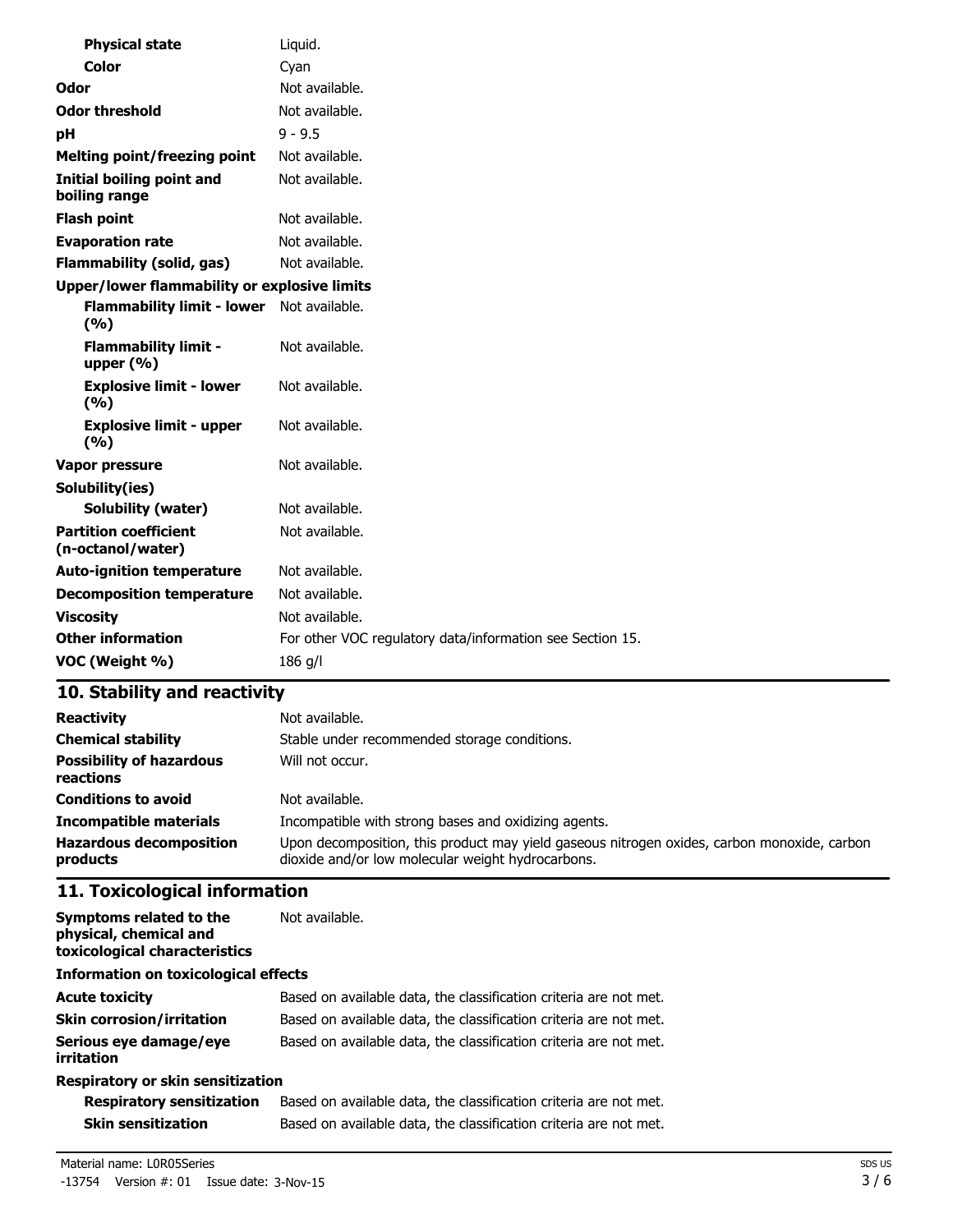| <b>Germ cell mutagenicity</b>                                   |                                                                                                                                                                                                               | Based on available data, the classification criteria are not met.                                                                                               |                                                                                                     |  |  |
|-----------------------------------------------------------------|---------------------------------------------------------------------------------------------------------------------------------------------------------------------------------------------------------------|-----------------------------------------------------------------------------------------------------------------------------------------------------------------|-----------------------------------------------------------------------------------------------------|--|--|
| Carcinogenicity                                                 | Based on available data, the classification criteria are not met.                                                                                                                                             |                                                                                                                                                                 |                                                                                                     |  |  |
| <b>Reproductive toxicity</b>                                    | Based on available data, the classification criteria are not met.                                                                                                                                             |                                                                                                                                                                 |                                                                                                     |  |  |
| <b>Specific target organ toxicity</b>                           |                                                                                                                                                                                                               |                                                                                                                                                                 |                                                                                                     |  |  |
| - single exposure                                               | Based on available data, the classification criteria are not met.                                                                                                                                             |                                                                                                                                                                 |                                                                                                     |  |  |
| <b>Specific target organ toxicity</b><br>- repeated exposure    |                                                                                                                                                                                                               | Based on available data, the classification criteria are not met.                                                                                               |                                                                                                     |  |  |
| <b>Aspiration hazard</b>                                        |                                                                                                                                                                                                               | Based on available data, the classification criteria are not met.                                                                                               |                                                                                                     |  |  |
| <b>Further information</b>                                      |                                                                                                                                                                                                               | Complete toxicity data are not available for this specific formulation<br>Refer to Section 2 for potential health effects and Section 4 for first aid measures. |                                                                                                     |  |  |
| <b>Components</b>                                               | <b>Species</b>                                                                                                                                                                                                |                                                                                                                                                                 | <b>Test Results</b>                                                                                 |  |  |
| 2-pyrrolidone (CAS 616-45-5)                                    |                                                                                                                                                                                                               |                                                                                                                                                                 |                                                                                                     |  |  |
| <b>Acute</b>                                                    |                                                                                                                                                                                                               |                                                                                                                                                                 |                                                                                                     |  |  |
| Oral                                                            |                                                                                                                                                                                                               |                                                                                                                                                                 |                                                                                                     |  |  |
| LD50                                                            | Guinea pig                                                                                                                                                                                                    |                                                                                                                                                                 | 6500 mg/kg                                                                                          |  |  |
|                                                                 | Rat                                                                                                                                                                                                           |                                                                                                                                                                 | 6500 mg/kg                                                                                          |  |  |
| 12. Ecological information                                      |                                                                                                                                                                                                               |                                                                                                                                                                 |                                                                                                     |  |  |
| <b>Aquatic toxicity</b>                                         | No information available.                                                                                                                                                                                     |                                                                                                                                                                 |                                                                                                     |  |  |
| <b>Ecotoxicity</b>                                              |                                                                                                                                                                                                               |                                                                                                                                                                 |                                                                                                     |  |  |
| <b>Components</b>                                               |                                                                                                                                                                                                               | <b>Species</b>                                                                                                                                                  | <b>Test Results</b>                                                                                 |  |  |
| 2-pyrrolidone (CAS 616-45-5)                                    |                                                                                                                                                                                                               |                                                                                                                                                                 |                                                                                                     |  |  |
| <b>Aquatic</b>                                                  |                                                                                                                                                                                                               |                                                                                                                                                                 |                                                                                                     |  |  |
| Crustacea                                                       | <b>EC50</b>                                                                                                                                                                                                   | Water flea (Daphnia pulex)                                                                                                                                      | 13.21 mg/l, 48 hours                                                                                |  |  |
| <b>Persistence and degradability</b>                            | Not available.                                                                                                                                                                                                |                                                                                                                                                                 |                                                                                                     |  |  |
| <b>Bioaccumulative potential</b>                                | Not available.                                                                                                                                                                                                |                                                                                                                                                                 |                                                                                                     |  |  |
| Partition coefficient n-octanol / water (log Kow)               |                                                                                                                                                                                                               |                                                                                                                                                                 |                                                                                                     |  |  |
| 2-pyrrolidone                                                   |                                                                                                                                                                                                               | $-0.85$                                                                                                                                                         |                                                                                                     |  |  |
| <b>Mobility in soil</b>                                         | Not available.                                                                                                                                                                                                |                                                                                                                                                                 |                                                                                                     |  |  |
| <b>Other adverse effects</b>                                    | Not available.                                                                                                                                                                                                |                                                                                                                                                                 |                                                                                                     |  |  |
| 13. Disposal considerations                                     |                                                                                                                                                                                                               |                                                                                                                                                                 |                                                                                                     |  |  |
|                                                                 |                                                                                                                                                                                                               |                                                                                                                                                                 |                                                                                                     |  |  |
|                                                                 | Do not allow this material to drain into sewers/water supplies.<br><b>Disposal instructions</b><br>Dispose of waste material according to Local, State, Federal, and Provincial Environmental<br>Regulations. |                                                                                                                                                                 |                                                                                                     |  |  |
|                                                                 |                                                                                                                                                                                                               |                                                                                                                                                                 | HP's Planet Partners (trademark) supplies recycling program enables simple, convenient recycling of |  |  |
|                                                                 | HP original inkjet and LaserJet supplies. For more information and to determine if this service is<br>available in your location, please visit http://www.hp.com/recycle.                                     |                                                                                                                                                                 |                                                                                                     |  |  |
| 14. Transport information                                       |                                                                                                                                                                                                               |                                                                                                                                                                 |                                                                                                     |  |  |
| <b>DOT</b>                                                      |                                                                                                                                                                                                               |                                                                                                                                                                 |                                                                                                     |  |  |
| Not regulated as dangerous goods.                               |                                                                                                                                                                                                               |                                                                                                                                                                 |                                                                                                     |  |  |
| <b>IATA</b><br>Not regulated as dangerous goods.                |                                                                                                                                                                                                               |                                                                                                                                                                 |                                                                                                     |  |  |
| <b>IMDG</b>                                                     |                                                                                                                                                                                                               |                                                                                                                                                                 |                                                                                                     |  |  |
| Not regulated as dangerous goods.                               |                                                                                                                                                                                                               |                                                                                                                                                                 |                                                                                                     |  |  |
|                                                                 |                                                                                                                                                                                                               |                                                                                                                                                                 |                                                                                                     |  |  |
| <b>ADR</b>                                                      |                                                                                                                                                                                                               |                                                                                                                                                                 |                                                                                                     |  |  |
| Not regulated as dangerous goods.<br><b>Further information</b> |                                                                                                                                                                                                               | Not a dangerous good under DOT, IATA, ADR, IMDG, or RID.                                                                                                        |                                                                                                     |  |  |
|                                                                 |                                                                                                                                                                                                               |                                                                                                                                                                 |                                                                                                     |  |  |
| 15. Regulatory information                                      |                                                                                                                                                                                                               |                                                                                                                                                                 |                                                                                                     |  |  |
| <b>US federal regulations</b>                                   |                                                                                                                                                                                                               | US TSCA 12(b): Does not contain listed chemicals.                                                                                                               |                                                                                                     |  |  |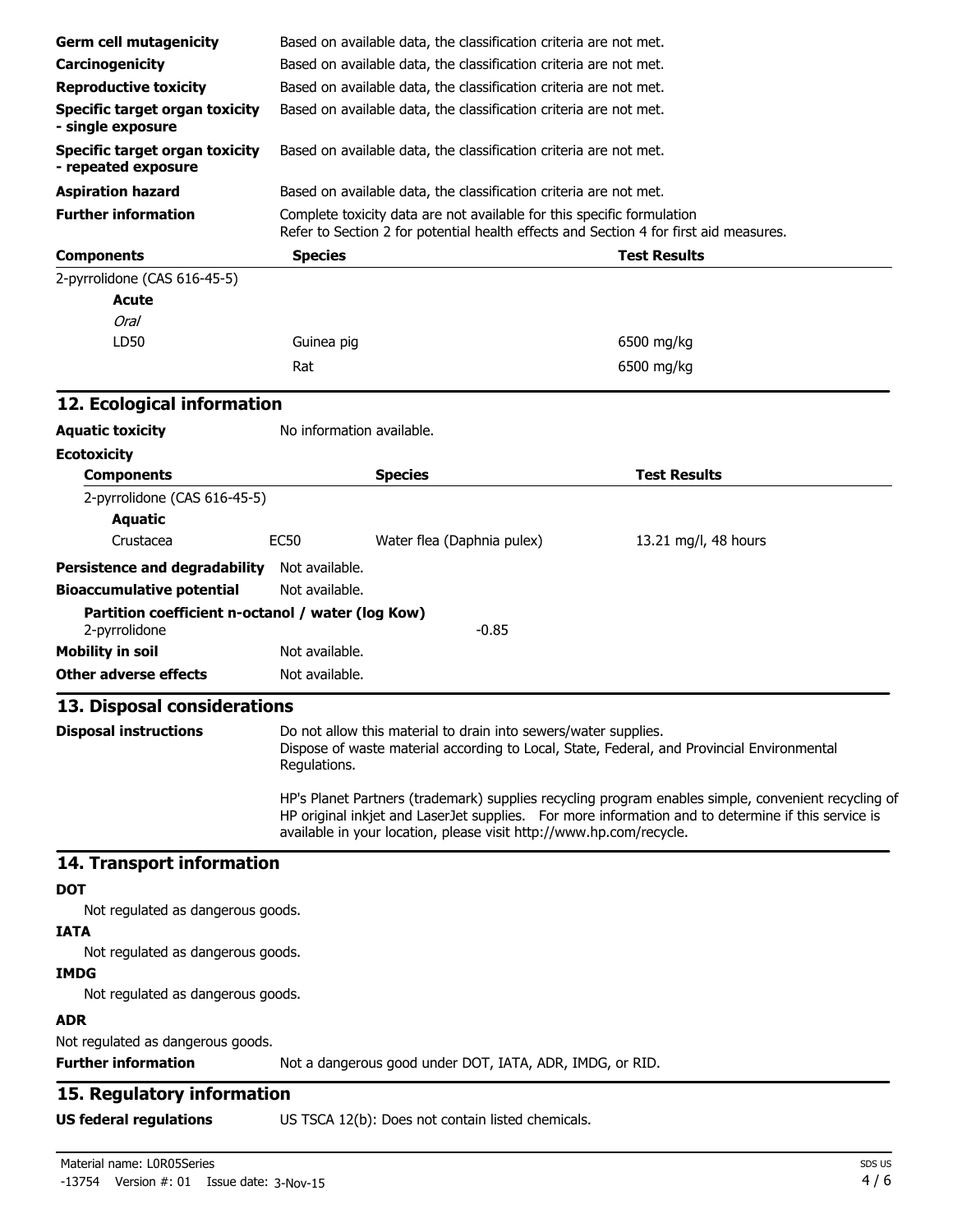|                                                             | TSCA Section 12(b) Export Notification (40 CFR 707, Subpt. D)                                                                                                                                                                                                                                                                                                                                                                                                                                                        |
|-------------------------------------------------------------|----------------------------------------------------------------------------------------------------------------------------------------------------------------------------------------------------------------------------------------------------------------------------------------------------------------------------------------------------------------------------------------------------------------------------------------------------------------------------------------------------------------------|
| Not regulated.                                              |                                                                                                                                                                                                                                                                                                                                                                                                                                                                                                                      |
| <b>CERCLA Hazardous Substance List (40 CFR 302.4)</b>       |                                                                                                                                                                                                                                                                                                                                                                                                                                                                                                                      |
| Not listed.                                                 |                                                                                                                                                                                                                                                                                                                                                                                                                                                                                                                      |
| <b>SARA 304 Emergency release notification</b>              |                                                                                                                                                                                                                                                                                                                                                                                                                                                                                                                      |
| Not regulated.                                              | OSHA Specifically Regulated Substances (29 CFR 1910.1001-1050)                                                                                                                                                                                                                                                                                                                                                                                                                                                       |
| Not listed.                                                 |                                                                                                                                                                                                                                                                                                                                                                                                                                                                                                                      |
|                                                             | <b>Superfund Amendments and Reauthorization Act of 1986 (SARA)</b>                                                                                                                                                                                                                                                                                                                                                                                                                                                   |
| <b>Hazard categories</b>                                    | Immediate Hazard - No<br>Delayed Hazard - No<br>Fire Hazard - No<br>Pressure Hazard - No<br>Reactivity Hazard - No                                                                                                                                                                                                                                                                                                                                                                                                   |
| <b>SARA 302 Extremely hazardous substance</b>               |                                                                                                                                                                                                                                                                                                                                                                                                                                                                                                                      |
| Not listed.                                                 |                                                                                                                                                                                                                                                                                                                                                                                                                                                                                                                      |
| <b>SARA 311/312</b>                                         | No                                                                                                                                                                                                                                                                                                                                                                                                                                                                                                                   |
| <b>Hazardous chemical</b>                                   |                                                                                                                                                                                                                                                                                                                                                                                                                                                                                                                      |
| <b>Other federal regulations</b>                            |                                                                                                                                                                                                                                                                                                                                                                                                                                                                                                                      |
| <b>Safe Drinking Water Act</b><br>(SDWA)                    | Not regulated.                                                                                                                                                                                                                                                                                                                                                                                                                                                                                                       |
| <b>US state regulations</b>                                 |                                                                                                                                                                                                                                                                                                                                                                                                                                                                                                                      |
| US. Massachusetts RTK - Substance List                      |                                                                                                                                                                                                                                                                                                                                                                                                                                                                                                                      |
| 2-pyrrolidone (CAS 616-45-5)                                |                                                                                                                                                                                                                                                                                                                                                                                                                                                                                                                      |
|                                                             | US. New Jersey Worker and Community Right-to-Know Act                                                                                                                                                                                                                                                                                                                                                                                                                                                                |
| Not listed.                                                 |                                                                                                                                                                                                                                                                                                                                                                                                                                                                                                                      |
|                                                             | US. Pennsylvania Worker and Community Right-to-Know Law                                                                                                                                                                                                                                                                                                                                                                                                                                                              |
| 2-pyrrolidone (CAS 616-45-5)<br><b>US. Rhode Island RTK</b> |                                                                                                                                                                                                                                                                                                                                                                                                                                                                                                                      |
| Not regulated.                                              |                                                                                                                                                                                                                                                                                                                                                                                                                                                                                                                      |
| <b>US. California Proposition 65</b>                        |                                                                                                                                                                                                                                                                                                                                                                                                                                                                                                                      |
| Not Listed.<br><b>Other information</b>                     |                                                                                                                                                                                                                                                                                                                                                                                                                                                                                                                      |
|                                                             | VOC content (less water, less exempt compounds) = $684$ g/L (U.S. requirement, not for emissions)                                                                                                                                                                                                                                                                                                                                                                                                                    |
|                                                             | VOC data based on formulation (Organic compounds minus solids)                                                                                                                                                                                                                                                                                                                                                                                                                                                       |
| <b>Regulatory information</b>                               | All chemical substances in this HP product have been notified or are exempt from notification under<br>chemical substances notification laws in the following countries: US (TSCA), EU (EINECS/ELINCS),<br>Switzerland, Canada (DSL/NDSL), Australia, Japan, Philippines, South Korea, New Zealand, and<br>China.                                                                                                                                                                                                    |
|                                                             | 16. Other information, including date of preparation or last revision                                                                                                                                                                                                                                                                                                                                                                                                                                                |
| <b>Issue date</b>                                           | 3-Nov-15                                                                                                                                                                                                                                                                                                                                                                                                                                                                                                             |
| <b>Version #</b>                                            | 01                                                                                                                                                                                                                                                                                                                                                                                                                                                                                                                   |
| <b>Disclaimer</b>                                           |                                                                                                                                                                                                                                                                                                                                                                                                                                                                                                                      |
|                                                             | This Safety Data Sheet document is provided without charge to customers of HP. Data is the most<br>current known to HP at the time of preparation of this document and is believed to be accurate. It<br>should not be construed as guaranteeing specific properties of the products as described or<br>suitability for a particular application. This document was prepared to the requirements of the<br>jurisdiction specified in Section 1 above and may not meet regulatory requirements in other<br>countries. |
| <b>Revision Information</b>                                 | Composition / Information on Ingredients                                                                                                                                                                                                                                                                                                                                                                                                                                                                             |
| <b>Manufacturer information</b>                             | HP                                                                                                                                                                                                                                                                                                                                                                                                                                                                                                                   |
|                                                             | 1501 Page Mill Road<br>Palo Alto, CA 94304-1112 US<br>Direct 1-650-857-5020                                                                                                                                                                                                                                                                                                                                                                                                                                          |
| Material name: L0R05Series                                  | SDS US                                                                                                                                                                                                                                                                                                                                                                                                                                                                                                               |
| $-13754$ Version $\#$ : 01 Issue date: 3-Nov-15             | 5/6                                                                                                                                                                                                                                                                                                                                                                                                                                                                                                                  |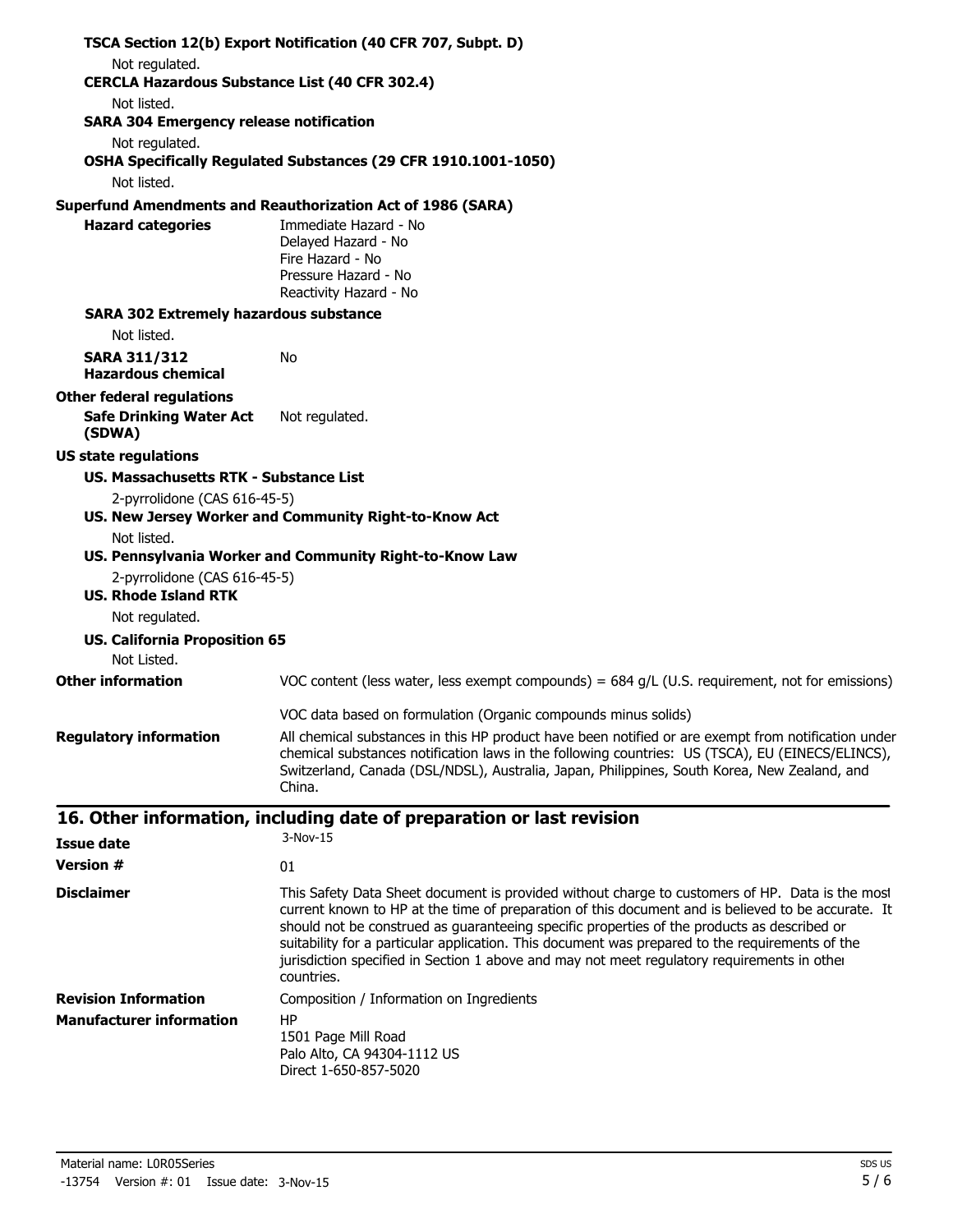| <b>ACGIH</b>  | American Conference of Governmental Industrial Hygienists           |
|---------------|---------------------------------------------------------------------|
| <b>CAS</b>    | <b>Chemical Abstracts Service</b>                                   |
| <b>CERCLA</b> | Comprehensive Environmental Response Compensation and Liability Act |
| <b>CFR</b>    | Code of Federal Regulations                                         |
| <b>COC</b>    | Cleveland Open Cup                                                  |
| <b>DOT</b>    | Department of Transportation                                        |
| <b>EPCRA</b>  | Emergency Planning and Community Right-to-Know Act (aka SARA)       |
| <b>IARC</b>   | International Agency for Research on Cancer                         |
| <b>NIOSH</b>  | National Institute for Occupational Safety and Health               |
| <b>NTP</b>    | National Toxicology Program                                         |
| <b>OSHA</b>   | Occupational Safety and Health Administration                       |
| <b>PEL</b>    | Permissible Exposure Limit                                          |
| <b>RCRA</b>   | Resource Conservation and Recovery Act                              |
| <b>REC</b>    | Recommended                                                         |
| <b>REL</b>    | Recommended Exposure Limit                                          |
| <b>SARA</b>   | Superfund Amendments and Reauthorization Act of 1986                |
| <b>STEL</b>   | Short-Term Exposure Limit                                           |
| <b>TCLP</b>   | Toxicity Characteristics Leaching Procedure                         |
| <b>TLV</b>    | Threshold Limit Value                                               |
| <b>TSCA</b>   | <b>Toxic Substances Control Act</b>                                 |
| <b>VOC</b>    | Volatile Organic Compounds                                          |
|               |                                                                     |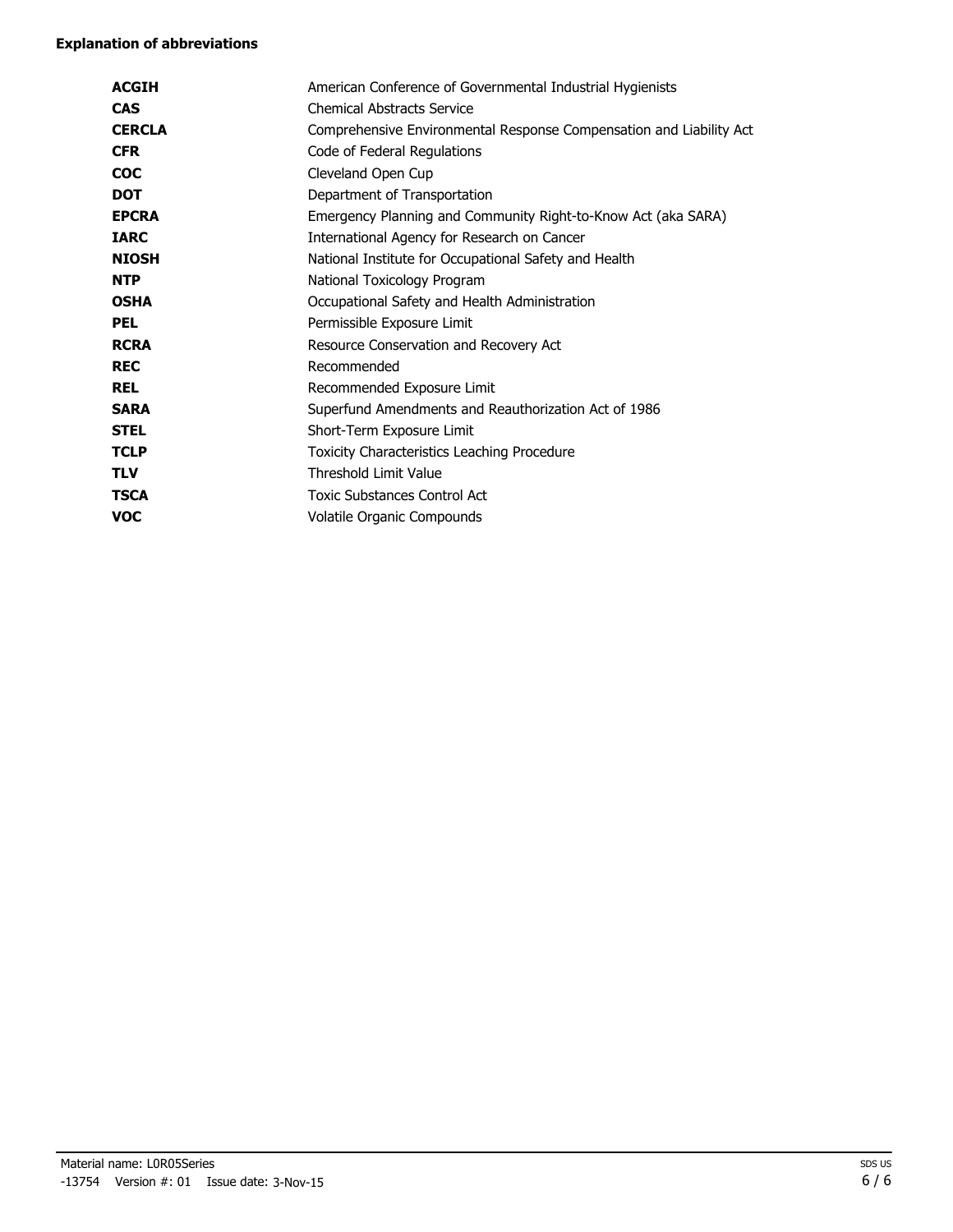

# **1. Identification**

| <b>Product identifier</b>     | J3M64Series                                                                                                                                                                                                                                   |
|-------------------------------|-----------------------------------------------------------------------------------------------------------------------------------------------------------------------------------------------------------------------------------------------|
| Other means of identification | Not available.                                                                                                                                                                                                                                |
| Recommended use               | Inkjet printing                                                                                                                                                                                                                               |
| Recommended restrictions      | None known.                                                                                                                                                                                                                                   |
| <b>Company identification</b> | HP Inc.<br>1501 Page Mill Road<br>Palo Alto, CA 94304-1112<br>United States<br>Telephone 650-857-5020                                                                                                                                         |
|                               | HP Inc. health effects line<br>(Toll-free within the US) 1-800-457-4209<br>(Direct) 1-760-710-0048<br>HP Inc. Customer Care Line<br>(Toll-free within the US) 1-800-474-6836<br>(Direct) 1-208-323-2551<br>Email: hpcustomer.inquiries@hp.com |

### **2. Hazard(s) identification**

| <b>Physical hazards</b>                      | Not classified.                                                                                                                                                                                                        |
|----------------------------------------------|------------------------------------------------------------------------------------------------------------------------------------------------------------------------------------------------------------------------|
| <b>Health hazards</b>                        | Not classified.                                                                                                                                                                                                        |
| <b>Environmental hazards</b>                 | Not classified.                                                                                                                                                                                                        |
| <b>OSHA defined hazards</b>                  | Not classified.                                                                                                                                                                                                        |
| Label elements                               |                                                                                                                                                                                                                        |
| <b>Hazard symbol</b>                         | None.                                                                                                                                                                                                                  |
| Signal word                                  | None.                                                                                                                                                                                                                  |
| <b>Hazard statement</b>                      | Not available.                                                                                                                                                                                                         |
| <b>Precautionary statement</b>               |                                                                                                                                                                                                                        |
| <b>Prevention</b>                            | Not available.                                                                                                                                                                                                         |
| <b>Response</b>                              | Not available.                                                                                                                                                                                                         |
| <b>Storage</b>                               | Not available.                                                                                                                                                                                                         |
| <b>Disposal</b>                              | Not available.                                                                                                                                                                                                         |
| Hazard(s) not otherwise<br>classified (HNOC) | Complete toxicity data are not available for this specific formulation.                                                                                                                                                |
|                                              | Potential routes of overexposure to this product are skin and eye contact.<br>Inhalation of vapor and ingestion are not expected to be significant routes of exposure for this<br>product under normal use conditions. |
|                                              | None of the components present in this formulation at concentrations equal to or greater than<br>0.1% are listed by EU, MAK, IARC, NTP or OSHA.                                                                        |
| <b>Supplemental information</b>              | This product is not classified as hazardous according to OSHA CFR 1910.1200 (HazCom 2012).                                                                                                                             |

# **3. Composition/information on ingredients**

#### **Mixtures**

| <b>Chemical name</b> | Common name and synonyms | <b>CAS number</b> | $\frac{0}{0}$ |
|----------------------|--------------------------|-------------------|---------------|
| Water                |                          | 7732-18-5         | 70-85         |
| 2-pyrrolidone        |                          | 616-45-5          | $<$ 10        |
| Pigment Blue         |                          | Proprietary       | - 3           |

Material name: J3M64Series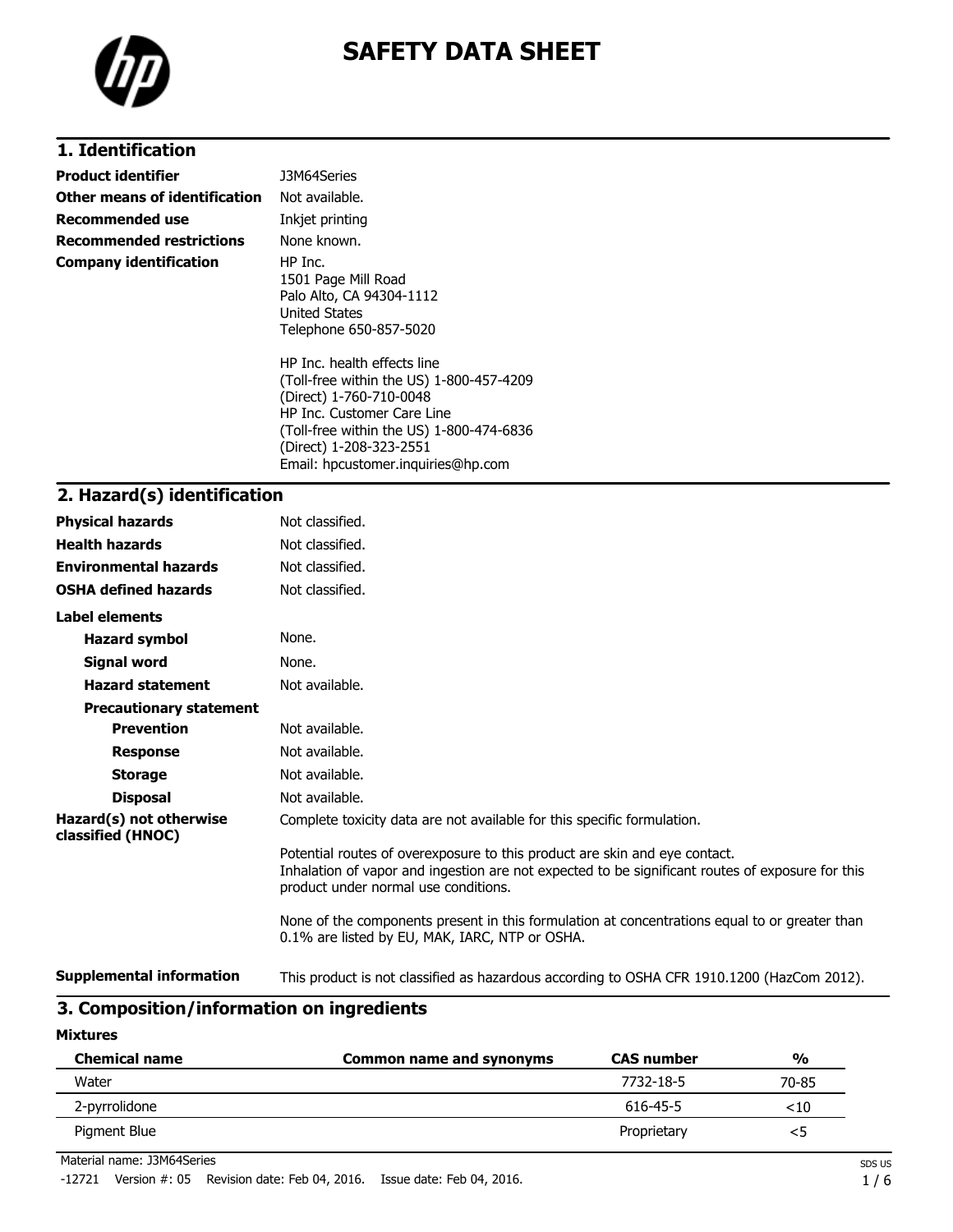| <b>Composition comments</b> | This ink supply contains an aqueous ink formulation.<br>This product has been evaluated using criteria specified in 29 CFR 1910.1200 (Hazard<br>Communication Standard). |
|-----------------------------|--------------------------------------------------------------------------------------------------------------------------------------------------------------------------|
| 4. First-aid measures       |                                                                                                                                                                          |
| <b>Teleslation</b>          | Mouse to froch air. If symptoms norsist, not modical attention                                                                                                           |

| THIRRHOH                                                        | <u>riove to fresh all. It syniptoms persist, get medical attention.</u>                                                                                                                            |
|-----------------------------------------------------------------|----------------------------------------------------------------------------------------------------------------------------------------------------------------------------------------------------|
| <b>Skin contact</b>                                             | Wash affected areas thoroughly with mild soap and water. Get medical attention if irritation<br>develops or persists.                                                                              |
| Eye contact                                                     | Do not rub eyes. Immediately flush with large amounts of clean, warm water (low pressure) for at<br>least 15 minutes or until particles are removed. If irritation persists get medical attention. |
| <b>Ingestion</b>                                                | If ingestion of a large amount does occur, seek medical attention.                                                                                                                                 |
| <b>Most important</b><br>symptoms/effects, acute and<br>delayed | Not available.                                                                                                                                                                                     |

| Suitable extinguishing media                                               | Dry chemical, CO2, water spray or regular foam. |
|----------------------------------------------------------------------------|-------------------------------------------------|
| Unsuitable extinguishing<br>media                                          | None known.                                     |
| <b>Specific hazards arising from</b><br>the chemical                       | Not applicable.                                 |
| <b>Special protective equipment</b><br>and precautions for<br>firefighters | Not available.                                  |
| <b>Specific methods</b>                                                    | None established.                               |
| 6. Accidental release measures                                             |                                                 |

#### **Personal precautions, protective equipment and emergency procedures** Wear appropriate personal protective equipment. **Methods and materials for containment and cleaning up** Dike the spilled material, where this is possible. Absorb with inert absorbent such as dry clay, sand or diatomaceous earth, commercial sorbents, or recover using pumps. **Environmental precautions** Do not let product enter drains. Do not flush into surface water or sanitary sewer system.

### **7. Handling and storage**

| <b>Precautions for safe handling</b>                                      | Avoid contact with skin, eyes and clothing.                               |
|---------------------------------------------------------------------------|---------------------------------------------------------------------------|
| Conditions for safe storage,<br>including any<br><b>incompatibilities</b> | Keep out of the reach of children. Keep away from excessive heat or cold. |

### **8. Exposure controls/personal protection**

| <b>Occupational exposure limits</b>        | No exposure limits noted for ingredient(s).                            |  |
|--------------------------------------------|------------------------------------------------------------------------|--|
| <b>Biological limit values</b>             | No biological exposure limits noted for the ingredient(s).             |  |
| <b>Exposure guidelines</b>                 | Exposure limits have not been established for this product.            |  |
| <b>Appropriate engineering</b><br>controls | Use in a well ventilated area.                                         |  |
|                                            | Individual protection measures, such as personal protective equipment  |  |
| Eye/face protection                        | Not available.                                                         |  |
| <b>Skin protection</b>                     |                                                                        |  |
| <b>Hand protection</b>                     | Not available.                                                         |  |
| <b>Other</b>                               | Not available.                                                         |  |
| <b>Respiratory protection</b>              | Not available.                                                         |  |
| <b>Thermal hazards</b>                     | Not available.                                                         |  |
| <b>General hygiene</b><br>considerations   | Handle in accordance with good industrial hygiene and safety practice. |  |

## **9. Physical and chemical properties**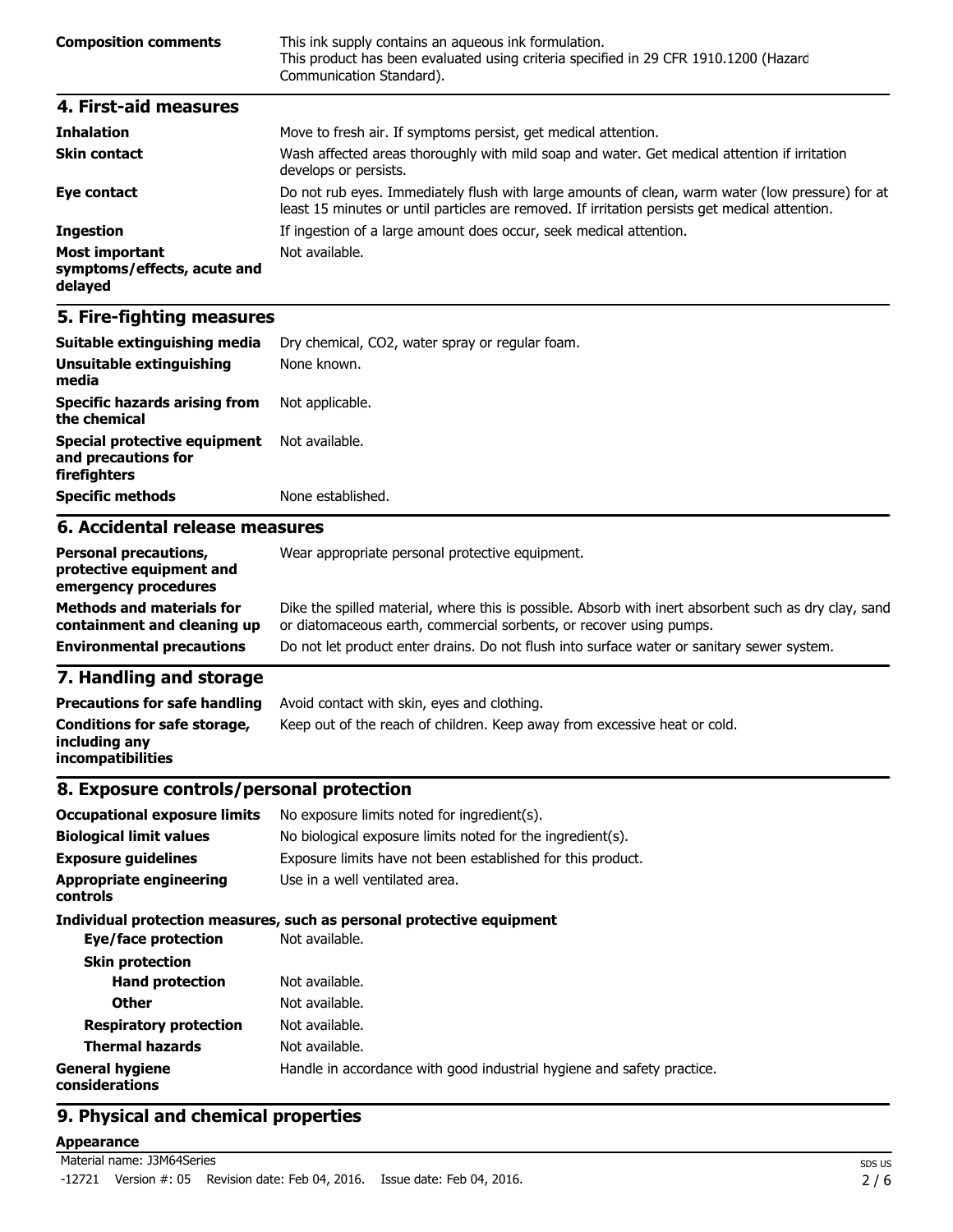| <b>Physical state</b>                               | Not available.                                            |
|-----------------------------------------------------|-----------------------------------------------------------|
| Color                                               | Cyan                                                      |
| Odor                                                | Not available.                                            |
| <b>Odor threshold</b>                               | Not available.                                            |
| рH                                                  | $9 - 9.5$                                                 |
| <b>Melting point/freezing point</b>                 | Not available.                                            |
| <b>Initial boiling point and</b><br>boiling range   | Not available.                                            |
| <b>Flash point</b>                                  | > 230.0 °F (> 110.0 °C) Pensky-Martens Closed Cup         |
| <b>Evaporation rate</b>                             | Not available.                                            |
| <b>Flammability (solid, gas)</b>                    | Not available.                                            |
| <b>Upper/lower flammability or explosive limits</b> |                                                           |
| <b>Flammability limit - lower</b><br>(%)            | Not available.                                            |
| <b>Flammability limit -</b><br>upper $(% )$         | Not available.                                            |
| <b>Explosive limit - lower</b><br>(%)               | Not available.                                            |
| <b>Explosive limit - upper</b><br>(%)               | Not available.                                            |
| <b>Vapor pressure</b>                               | Not available.                                            |
| Solubility(ies)                                     |                                                           |
| <b>Solubility (water)</b>                           | Not available.                                            |
| <b>Partition coefficient</b><br>(n-octanol/water)   | Not available.                                            |
| <b>Auto-ignition temperature</b>                    | Not available.                                            |
| <b>Decomposition temperature</b>                    | Not available.                                            |
| <b>Viscosity</b>                                    | Not available.                                            |
| <b>Other information</b>                            | For other VOC regulatory data/information see Section 15. |
| VOC (Weight %)                                      | 186 g/l                                                   |

| <b>Reactivity</b>                            | Not available.                                                                                                                                   |
|----------------------------------------------|--------------------------------------------------------------------------------------------------------------------------------------------------|
| <b>Chemical stability</b>                    | Stable under recommended storage conditions.                                                                                                     |
| <b>Possibility of hazardous</b><br>reactions | Will not occur.                                                                                                                                  |
| <b>Conditions to avoid</b>                   | Not available.                                                                                                                                   |
| <b>Incompatible materials</b>                | Incompatible with strong bases and oxidizing agents.                                                                                             |
| <b>Hazardous decomposition</b><br>products   | Upon decomposition, this product may yield gaseous nitrogen oxides, carbon monoxide, carbon<br>dioxide and/or low molecular weight hydrocarbons. |

# **11. Toxicological information**

| Symptoms related to the<br>physical, chemical and<br>toxicological characteristics | Not available.                                                    |  |  |  |
|------------------------------------------------------------------------------------|-------------------------------------------------------------------|--|--|--|
| <b>Information on toxicological effects</b>                                        |                                                                   |  |  |  |
| <b>Acute toxicity</b>                                                              | Based on available data, the classification criteria are not met. |  |  |  |
| <b>Skin corrosion/irritation</b>                                                   | Based on available data, the classification criteria are not met. |  |  |  |
| Serious eye damage/eye<br>irritation                                               | Based on available data, the classification criteria are not met. |  |  |  |
| Respiratory or skin sensitization                                                  |                                                                   |  |  |  |

| <b>Respiratory sensitization</b> | Based on available data, the classification criteria are not met. |
|----------------------------------|-------------------------------------------------------------------|
| Skin sensitization               | Based on available data, the classification criteria are not met. |

#### Material name: J3M64Series

-12721 Version #: 05 Revision date: Feb 04, 2016. Issue date: Feb 04, 2016.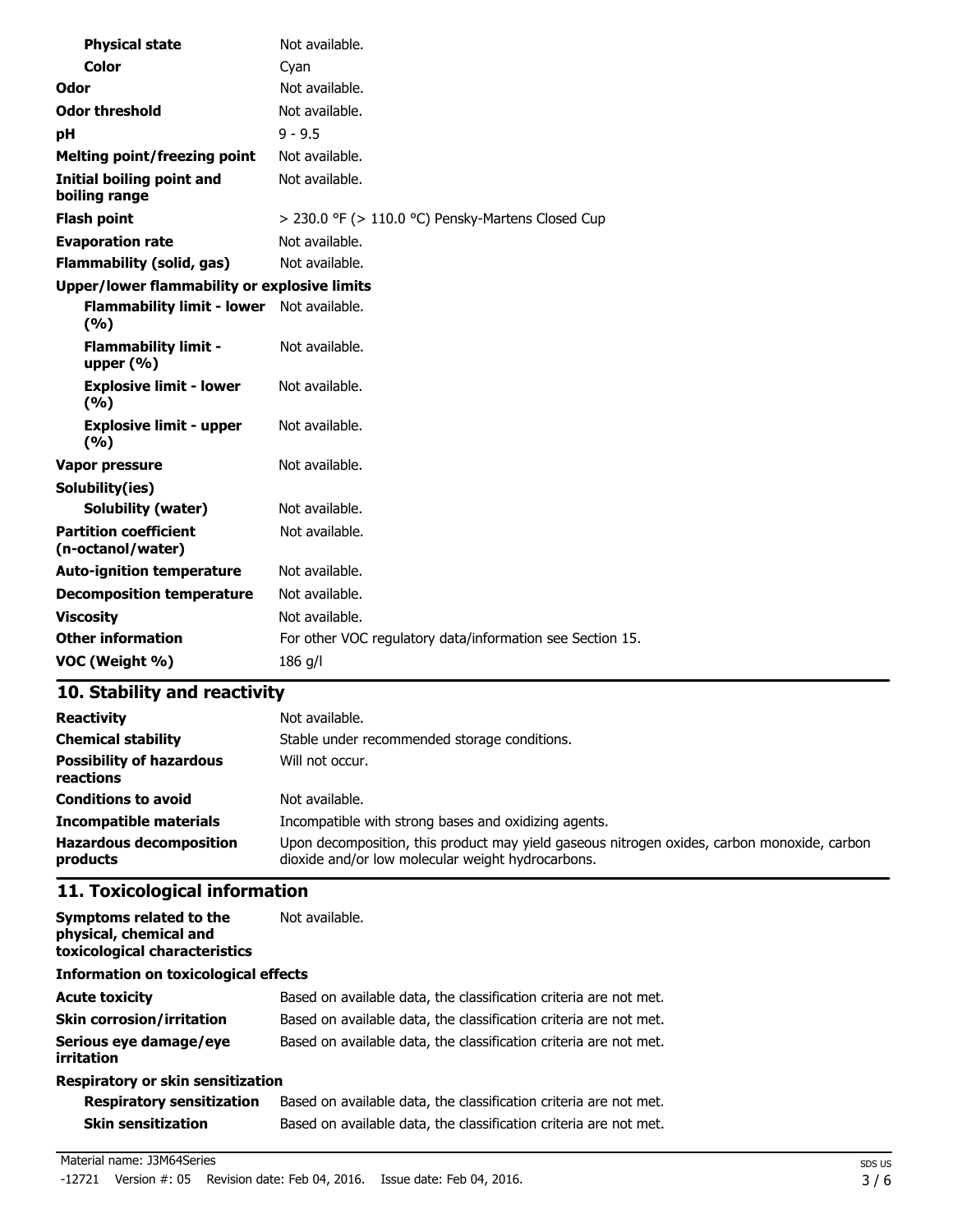| Carcinogenicity<br>Based on available data, the classification criteria are not met.<br><b>Reproductive toxicity</b><br>Based on available data, the classification criteria are not met.<br><b>Specific target organ toxicity</b><br>Based on available data, the classification criteria are not met.<br>Based on available data, the classification criteria are not met.<br>- repeated exposure<br>Based on available data, the classification criteria are not met.<br>Complete toxicity data are not available for this specific formulation<br>Refer to Section 2 for potential health effects and Section 4 for first aid measures.<br><b>Test Results</b><br><b>Species</b><br><b>Acute</b><br><b>Oral</b><br>LD50<br>6500 mg/kg<br>Guinea pig<br>6500 mg/kg<br>Rat<br>12. Ecological information<br>No information available.<br><b>Species</b><br><b>Test Results</b><br><b>Components</b><br>2-pyrrolidone (CAS 616-45-5)<br><b>Aquatic</b><br><b>EC50</b><br>Crustacea<br>Water flea (Daphnia pulex)<br>13.21 mg/l, 48 hours<br>Persistence and degradability Not available.<br><b>Bioaccumulative potential</b><br>Not available.<br>Partition coefficient n-octanol / water (log Kow)<br>2-pyrrolidone<br>$-0.85$<br>Not available.<br>Not available.<br>13. Disposal considerations<br>Do not allow this material to drain into sewers/water supplies.<br>Dispose of waste material according to Local, State, Federal, and Provincial Environmental<br>Regulations.<br>HP's Planet Partners (trademark) supplies recycling program enables simple, convenient recycling of<br>HP original inkjet and LaserJet supplies. For more information and to determine if this service is<br>available in your location, please visit http://www.hp.com/recycle.<br>14. Transport information<br>Not regulated as dangerous goods.<br><b>IATA</b><br>Not regulated as dangerous goods.<br><b>IMDG</b><br>Not regulated as dangerous goods.<br><b>ADR</b><br>Not regulated as dangerous goods.<br><b>Further information</b><br>Not a dangerous good under DOT, IATA, ADR, IMDG, or RID.<br>15. Regulatory information<br>US TSCA 12(b): Does not contain listed chemicals. | <b>Germ cell mutagenicity</b>         |  | Based on available data, the classification criteria are not met. |  |  |  |  |
|------------------------------------------------------------------------------------------------------------------------------------------------------------------------------------------------------------------------------------------------------------------------------------------------------------------------------------------------------------------------------------------------------------------------------------------------------------------------------------------------------------------------------------------------------------------------------------------------------------------------------------------------------------------------------------------------------------------------------------------------------------------------------------------------------------------------------------------------------------------------------------------------------------------------------------------------------------------------------------------------------------------------------------------------------------------------------------------------------------------------------------------------------------------------------------------------------------------------------------------------------------------------------------------------------------------------------------------------------------------------------------------------------------------------------------------------------------------------------------------------------------------------------------------------------------------------------------------------------------------------------------------------------------------------------------------------------------------------------------------------------------------------------------------------------------------------------------------------------------------------------------------------------------------------------------------------------------------------------------------------------------------------------------------------------------------------------------------------------------------------------------------------------------------------------------|---------------------------------------|--|-------------------------------------------------------------------|--|--|--|--|
|                                                                                                                                                                                                                                                                                                                                                                                                                                                                                                                                                                                                                                                                                                                                                                                                                                                                                                                                                                                                                                                                                                                                                                                                                                                                                                                                                                                                                                                                                                                                                                                                                                                                                                                                                                                                                                                                                                                                                                                                                                                                                                                                                                                    |                                       |  |                                                                   |  |  |  |  |
|                                                                                                                                                                                                                                                                                                                                                                                                                                                                                                                                                                                                                                                                                                                                                                                                                                                                                                                                                                                                                                                                                                                                                                                                                                                                                                                                                                                                                                                                                                                                                                                                                                                                                                                                                                                                                                                                                                                                                                                                                                                                                                                                                                                    |                                       |  |                                                                   |  |  |  |  |
|                                                                                                                                                                                                                                                                                                                                                                                                                                                                                                                                                                                                                                                                                                                                                                                                                                                                                                                                                                                                                                                                                                                                                                                                                                                                                                                                                                                                                                                                                                                                                                                                                                                                                                                                                                                                                                                                                                                                                                                                                                                                                                                                                                                    |                                       |  |                                                                   |  |  |  |  |
|                                                                                                                                                                                                                                                                                                                                                                                                                                                                                                                                                                                                                                                                                                                                                                                                                                                                                                                                                                                                                                                                                                                                                                                                                                                                                                                                                                                                                                                                                                                                                                                                                                                                                                                                                                                                                                                                                                                                                                                                                                                                                                                                                                                    | - single exposure                     |  |                                                                   |  |  |  |  |
|                                                                                                                                                                                                                                                                                                                                                                                                                                                                                                                                                                                                                                                                                                                                                                                                                                                                                                                                                                                                                                                                                                                                                                                                                                                                                                                                                                                                                                                                                                                                                                                                                                                                                                                                                                                                                                                                                                                                                                                                                                                                                                                                                                                    | <b>Specific target organ toxicity</b> |  |                                                                   |  |  |  |  |
|                                                                                                                                                                                                                                                                                                                                                                                                                                                                                                                                                                                                                                                                                                                                                                                                                                                                                                                                                                                                                                                                                                                                                                                                                                                                                                                                                                                                                                                                                                                                                                                                                                                                                                                                                                                                                                                                                                                                                                                                                                                                                                                                                                                    | <b>Aspiration hazard</b>              |  |                                                                   |  |  |  |  |
|                                                                                                                                                                                                                                                                                                                                                                                                                                                                                                                                                                                                                                                                                                                                                                                                                                                                                                                                                                                                                                                                                                                                                                                                                                                                                                                                                                                                                                                                                                                                                                                                                                                                                                                                                                                                                                                                                                                                                                                                                                                                                                                                                                                    | <b>Further information</b>            |  |                                                                   |  |  |  |  |
|                                                                                                                                                                                                                                                                                                                                                                                                                                                                                                                                                                                                                                                                                                                                                                                                                                                                                                                                                                                                                                                                                                                                                                                                                                                                                                                                                                                                                                                                                                                                                                                                                                                                                                                                                                                                                                                                                                                                                                                                                                                                                                                                                                                    | <b>Components</b>                     |  |                                                                   |  |  |  |  |
|                                                                                                                                                                                                                                                                                                                                                                                                                                                                                                                                                                                                                                                                                                                                                                                                                                                                                                                                                                                                                                                                                                                                                                                                                                                                                                                                                                                                                                                                                                                                                                                                                                                                                                                                                                                                                                                                                                                                                                                                                                                                                                                                                                                    | 2-pyrrolidone (CAS 616-45-5)          |  |                                                                   |  |  |  |  |
|                                                                                                                                                                                                                                                                                                                                                                                                                                                                                                                                                                                                                                                                                                                                                                                                                                                                                                                                                                                                                                                                                                                                                                                                                                                                                                                                                                                                                                                                                                                                                                                                                                                                                                                                                                                                                                                                                                                                                                                                                                                                                                                                                                                    |                                       |  |                                                                   |  |  |  |  |
|                                                                                                                                                                                                                                                                                                                                                                                                                                                                                                                                                                                                                                                                                                                                                                                                                                                                                                                                                                                                                                                                                                                                                                                                                                                                                                                                                                                                                                                                                                                                                                                                                                                                                                                                                                                                                                                                                                                                                                                                                                                                                                                                                                                    |                                       |  |                                                                   |  |  |  |  |
|                                                                                                                                                                                                                                                                                                                                                                                                                                                                                                                                                                                                                                                                                                                                                                                                                                                                                                                                                                                                                                                                                                                                                                                                                                                                                                                                                                                                                                                                                                                                                                                                                                                                                                                                                                                                                                                                                                                                                                                                                                                                                                                                                                                    |                                       |  |                                                                   |  |  |  |  |
|                                                                                                                                                                                                                                                                                                                                                                                                                                                                                                                                                                                                                                                                                                                                                                                                                                                                                                                                                                                                                                                                                                                                                                                                                                                                                                                                                                                                                                                                                                                                                                                                                                                                                                                                                                                                                                                                                                                                                                                                                                                                                                                                                                                    |                                       |  |                                                                   |  |  |  |  |
|                                                                                                                                                                                                                                                                                                                                                                                                                                                                                                                                                                                                                                                                                                                                                                                                                                                                                                                                                                                                                                                                                                                                                                                                                                                                                                                                                                                                                                                                                                                                                                                                                                                                                                                                                                                                                                                                                                                                                                                                                                                                                                                                                                                    |                                       |  |                                                                   |  |  |  |  |
|                                                                                                                                                                                                                                                                                                                                                                                                                                                                                                                                                                                                                                                                                                                                                                                                                                                                                                                                                                                                                                                                                                                                                                                                                                                                                                                                                                                                                                                                                                                                                                                                                                                                                                                                                                                                                                                                                                                                                                                                                                                                                                                                                                                    | <b>Aquatic toxicity</b>               |  |                                                                   |  |  |  |  |
|                                                                                                                                                                                                                                                                                                                                                                                                                                                                                                                                                                                                                                                                                                                                                                                                                                                                                                                                                                                                                                                                                                                                                                                                                                                                                                                                                                                                                                                                                                                                                                                                                                                                                                                                                                                                                                                                                                                                                                                                                                                                                                                                                                                    | <b>Ecotoxicity</b>                    |  |                                                                   |  |  |  |  |
|                                                                                                                                                                                                                                                                                                                                                                                                                                                                                                                                                                                                                                                                                                                                                                                                                                                                                                                                                                                                                                                                                                                                                                                                                                                                                                                                                                                                                                                                                                                                                                                                                                                                                                                                                                                                                                                                                                                                                                                                                                                                                                                                                                                    |                                       |  |                                                                   |  |  |  |  |
|                                                                                                                                                                                                                                                                                                                                                                                                                                                                                                                                                                                                                                                                                                                                                                                                                                                                                                                                                                                                                                                                                                                                                                                                                                                                                                                                                                                                                                                                                                                                                                                                                                                                                                                                                                                                                                                                                                                                                                                                                                                                                                                                                                                    |                                       |  |                                                                   |  |  |  |  |
|                                                                                                                                                                                                                                                                                                                                                                                                                                                                                                                                                                                                                                                                                                                                                                                                                                                                                                                                                                                                                                                                                                                                                                                                                                                                                                                                                                                                                                                                                                                                                                                                                                                                                                                                                                                                                                                                                                                                                                                                                                                                                                                                                                                    |                                       |  |                                                                   |  |  |  |  |
|                                                                                                                                                                                                                                                                                                                                                                                                                                                                                                                                                                                                                                                                                                                                                                                                                                                                                                                                                                                                                                                                                                                                                                                                                                                                                                                                                                                                                                                                                                                                                                                                                                                                                                                                                                                                                                                                                                                                                                                                                                                                                                                                                                                    |                                       |  |                                                                   |  |  |  |  |
|                                                                                                                                                                                                                                                                                                                                                                                                                                                                                                                                                                                                                                                                                                                                                                                                                                                                                                                                                                                                                                                                                                                                                                                                                                                                                                                                                                                                                                                                                                                                                                                                                                                                                                                                                                                                                                                                                                                                                                                                                                                                                                                                                                                    |                                       |  |                                                                   |  |  |  |  |
|                                                                                                                                                                                                                                                                                                                                                                                                                                                                                                                                                                                                                                                                                                                                                                                                                                                                                                                                                                                                                                                                                                                                                                                                                                                                                                                                                                                                                                                                                                                                                                                                                                                                                                                                                                                                                                                                                                                                                                                                                                                                                                                                                                                    |                                       |  |                                                                   |  |  |  |  |
|                                                                                                                                                                                                                                                                                                                                                                                                                                                                                                                                                                                                                                                                                                                                                                                                                                                                                                                                                                                                                                                                                                                                                                                                                                                                                                                                                                                                                                                                                                                                                                                                                                                                                                                                                                                                                                                                                                                                                                                                                                                                                                                                                                                    |                                       |  |                                                                   |  |  |  |  |
|                                                                                                                                                                                                                                                                                                                                                                                                                                                                                                                                                                                                                                                                                                                                                                                                                                                                                                                                                                                                                                                                                                                                                                                                                                                                                                                                                                                                                                                                                                                                                                                                                                                                                                                                                                                                                                                                                                                                                                                                                                                                                                                                                                                    |                                       |  |                                                                   |  |  |  |  |
|                                                                                                                                                                                                                                                                                                                                                                                                                                                                                                                                                                                                                                                                                                                                                                                                                                                                                                                                                                                                                                                                                                                                                                                                                                                                                                                                                                                                                                                                                                                                                                                                                                                                                                                                                                                                                                                                                                                                                                                                                                                                                                                                                                                    | <b>Mobility in soil</b>               |  |                                                                   |  |  |  |  |
|                                                                                                                                                                                                                                                                                                                                                                                                                                                                                                                                                                                                                                                                                                                                                                                                                                                                                                                                                                                                                                                                                                                                                                                                                                                                                                                                                                                                                                                                                                                                                                                                                                                                                                                                                                                                                                                                                                                                                                                                                                                                                                                                                                                    | <b>Other adverse effects</b>          |  |                                                                   |  |  |  |  |
|                                                                                                                                                                                                                                                                                                                                                                                                                                                                                                                                                                                                                                                                                                                                                                                                                                                                                                                                                                                                                                                                                                                                                                                                                                                                                                                                                                                                                                                                                                                                                                                                                                                                                                                                                                                                                                                                                                                                                                                                                                                                                                                                                                                    |                                       |  |                                                                   |  |  |  |  |
|                                                                                                                                                                                                                                                                                                                                                                                                                                                                                                                                                                                                                                                                                                                                                                                                                                                                                                                                                                                                                                                                                                                                                                                                                                                                                                                                                                                                                                                                                                                                                                                                                                                                                                                                                                                                                                                                                                                                                                                                                                                                                                                                                                                    | <b>Disposal instructions</b>          |  |                                                                   |  |  |  |  |
|                                                                                                                                                                                                                                                                                                                                                                                                                                                                                                                                                                                                                                                                                                                                                                                                                                                                                                                                                                                                                                                                                                                                                                                                                                                                                                                                                                                                                                                                                                                                                                                                                                                                                                                                                                                                                                                                                                                                                                                                                                                                                                                                                                                    |                                       |  |                                                                   |  |  |  |  |
|                                                                                                                                                                                                                                                                                                                                                                                                                                                                                                                                                                                                                                                                                                                                                                                                                                                                                                                                                                                                                                                                                                                                                                                                                                                                                                                                                                                                                                                                                                                                                                                                                                                                                                                                                                                                                                                                                                                                                                                                                                                                                                                                                                                    |                                       |  |                                                                   |  |  |  |  |
|                                                                                                                                                                                                                                                                                                                                                                                                                                                                                                                                                                                                                                                                                                                                                                                                                                                                                                                                                                                                                                                                                                                                                                                                                                                                                                                                                                                                                                                                                                                                                                                                                                                                                                                                                                                                                                                                                                                                                                                                                                                                                                                                                                                    | <b>DOT</b>                            |  |                                                                   |  |  |  |  |
|                                                                                                                                                                                                                                                                                                                                                                                                                                                                                                                                                                                                                                                                                                                                                                                                                                                                                                                                                                                                                                                                                                                                                                                                                                                                                                                                                                                                                                                                                                                                                                                                                                                                                                                                                                                                                                                                                                                                                                                                                                                                                                                                                                                    |                                       |  |                                                                   |  |  |  |  |
|                                                                                                                                                                                                                                                                                                                                                                                                                                                                                                                                                                                                                                                                                                                                                                                                                                                                                                                                                                                                                                                                                                                                                                                                                                                                                                                                                                                                                                                                                                                                                                                                                                                                                                                                                                                                                                                                                                                                                                                                                                                                                                                                                                                    |                                       |  |                                                                   |  |  |  |  |
|                                                                                                                                                                                                                                                                                                                                                                                                                                                                                                                                                                                                                                                                                                                                                                                                                                                                                                                                                                                                                                                                                                                                                                                                                                                                                                                                                                                                                                                                                                                                                                                                                                                                                                                                                                                                                                                                                                                                                                                                                                                                                                                                                                                    |                                       |  |                                                                   |  |  |  |  |
|                                                                                                                                                                                                                                                                                                                                                                                                                                                                                                                                                                                                                                                                                                                                                                                                                                                                                                                                                                                                                                                                                                                                                                                                                                                                                                                                                                                                                                                                                                                                                                                                                                                                                                                                                                                                                                                                                                                                                                                                                                                                                                                                                                                    |                                       |  |                                                                   |  |  |  |  |
|                                                                                                                                                                                                                                                                                                                                                                                                                                                                                                                                                                                                                                                                                                                                                                                                                                                                                                                                                                                                                                                                                                                                                                                                                                                                                                                                                                                                                                                                                                                                                                                                                                                                                                                                                                                                                                                                                                                                                                                                                                                                                                                                                                                    |                                       |  |                                                                   |  |  |  |  |
|                                                                                                                                                                                                                                                                                                                                                                                                                                                                                                                                                                                                                                                                                                                                                                                                                                                                                                                                                                                                                                                                                                                                                                                                                                                                                                                                                                                                                                                                                                                                                                                                                                                                                                                                                                                                                                                                                                                                                                                                                                                                                                                                                                                    |                                       |  |                                                                   |  |  |  |  |
|                                                                                                                                                                                                                                                                                                                                                                                                                                                                                                                                                                                                                                                                                                                                                                                                                                                                                                                                                                                                                                                                                                                                                                                                                                                                                                                                                                                                                                                                                                                                                                                                                                                                                                                                                                                                                                                                                                                                                                                                                                                                                                                                                                                    |                                       |  |                                                                   |  |  |  |  |
|                                                                                                                                                                                                                                                                                                                                                                                                                                                                                                                                                                                                                                                                                                                                                                                                                                                                                                                                                                                                                                                                                                                                                                                                                                                                                                                                                                                                                                                                                                                                                                                                                                                                                                                                                                                                                                                                                                                                                                                                                                                                                                                                                                                    |                                       |  |                                                                   |  |  |  |  |
|                                                                                                                                                                                                                                                                                                                                                                                                                                                                                                                                                                                                                                                                                                                                                                                                                                                                                                                                                                                                                                                                                                                                                                                                                                                                                                                                                                                                                                                                                                                                                                                                                                                                                                                                                                                                                                                                                                                                                                                                                                                                                                                                                                                    | <b>US federal regulations</b>         |  |                                                                   |  |  |  |  |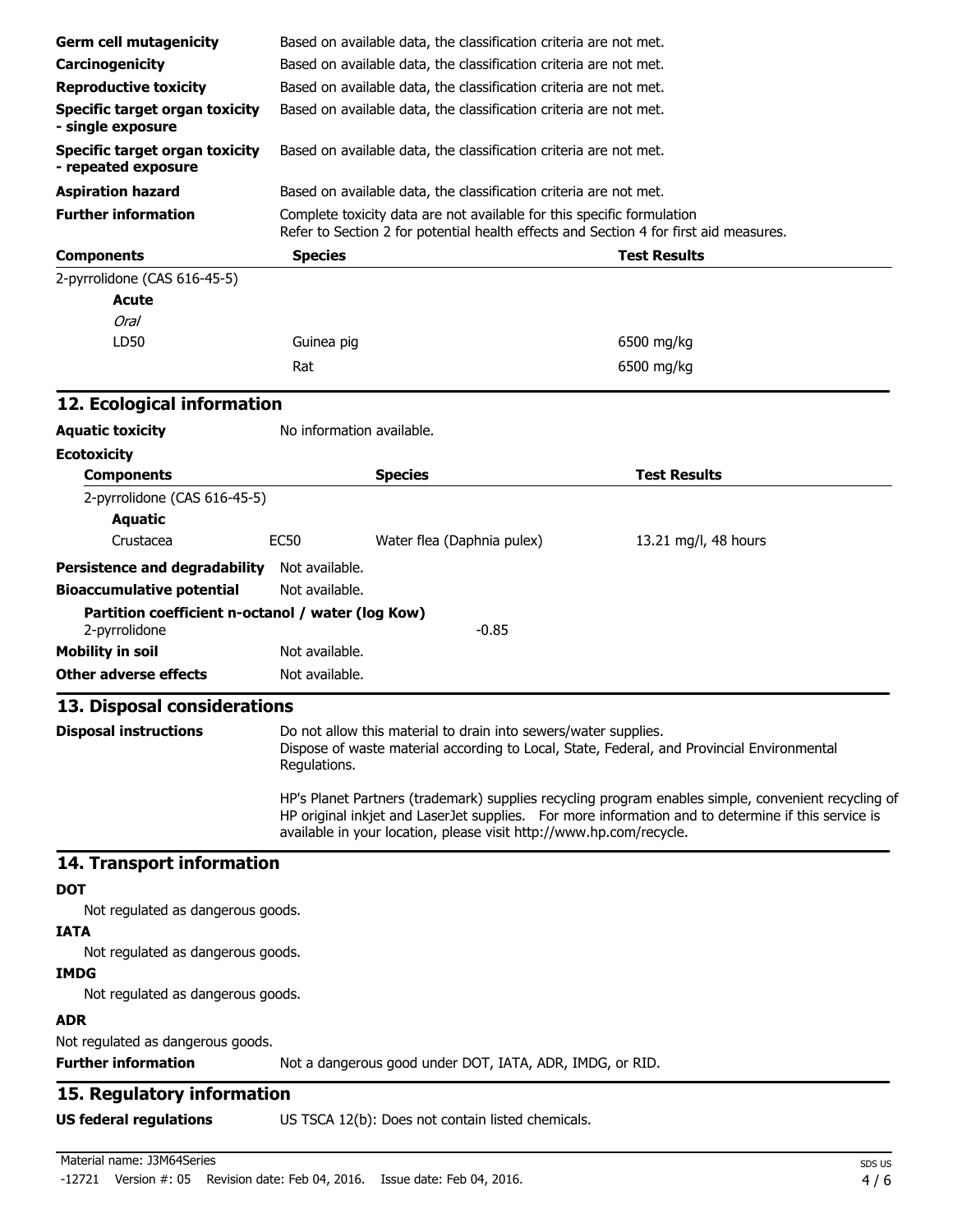|                                                                                       | TSCA Section 12(b) Export Notification (40 CFR 707, Subpt. D)                                                                                                                                                                                                                                                                                                                                                                                                                                                        |  |  |  |  |
|---------------------------------------------------------------------------------------|----------------------------------------------------------------------------------------------------------------------------------------------------------------------------------------------------------------------------------------------------------------------------------------------------------------------------------------------------------------------------------------------------------------------------------------------------------------------------------------------------------------------|--|--|--|--|
| Not regulated.                                                                        |                                                                                                                                                                                                                                                                                                                                                                                                                                                                                                                      |  |  |  |  |
|                                                                                       | <b>CERCLA Hazardous Substance List (40 CFR 302.4)</b>                                                                                                                                                                                                                                                                                                                                                                                                                                                                |  |  |  |  |
| Not listed.<br><b>SARA 304 Emergency release notification</b>                         |                                                                                                                                                                                                                                                                                                                                                                                                                                                                                                                      |  |  |  |  |
| Not regulated.                                                                        |                                                                                                                                                                                                                                                                                                                                                                                                                                                                                                                      |  |  |  |  |
|                                                                                       | OSHA Specifically Regulated Substances (29 CFR 1910.1001-1050)                                                                                                                                                                                                                                                                                                                                                                                                                                                       |  |  |  |  |
| Not listed.                                                                           |                                                                                                                                                                                                                                                                                                                                                                                                                                                                                                                      |  |  |  |  |
|                                                                                       | <b>Superfund Amendments and Reauthorization Act of 1986 (SARA)</b>                                                                                                                                                                                                                                                                                                                                                                                                                                                   |  |  |  |  |
| <b>Hazard categories</b>                                                              | Immediate Hazard - No<br>Delayed Hazard - No                                                                                                                                                                                                                                                                                                                                                                                                                                                                         |  |  |  |  |
|                                                                                       | Fire Hazard - No                                                                                                                                                                                                                                                                                                                                                                                                                                                                                                     |  |  |  |  |
|                                                                                       | Pressure Hazard - No                                                                                                                                                                                                                                                                                                                                                                                                                                                                                                 |  |  |  |  |
|                                                                                       | Reactivity Hazard - No                                                                                                                                                                                                                                                                                                                                                                                                                                                                                               |  |  |  |  |
| <b>SARA 302 Extremely hazardous substance</b>                                         |                                                                                                                                                                                                                                                                                                                                                                                                                                                                                                                      |  |  |  |  |
| Not listed.                                                                           |                                                                                                                                                                                                                                                                                                                                                                                                                                                                                                                      |  |  |  |  |
| <b>SARA 311/312</b><br><b>Hazardous chemical</b>                                      | No                                                                                                                                                                                                                                                                                                                                                                                                                                                                                                                   |  |  |  |  |
| <b>Other federal regulations</b>                                                      |                                                                                                                                                                                                                                                                                                                                                                                                                                                                                                                      |  |  |  |  |
| <b>Safe Drinking Water Act</b><br>(SDWA)                                              | Not regulated.                                                                                                                                                                                                                                                                                                                                                                                                                                                                                                       |  |  |  |  |
| <b>US state regulations</b>                                                           |                                                                                                                                                                                                                                                                                                                                                                                                                                                                                                                      |  |  |  |  |
| <b>US. Massachusetts RTK - Substance List</b>                                         |                                                                                                                                                                                                                                                                                                                                                                                                                                                                                                                      |  |  |  |  |
| 2-pyrrolidone (CAS 616-45-5)<br>US. New Jersey Worker and Community Right-to-Know Act |                                                                                                                                                                                                                                                                                                                                                                                                                                                                                                                      |  |  |  |  |
| Not listed.<br>US. Pennsylvania Worker and Community Right-to-Know Law                |                                                                                                                                                                                                                                                                                                                                                                                                                                                                                                                      |  |  |  |  |
| 2-pyrrolidone (CAS 616-45-5)                                                          |                                                                                                                                                                                                                                                                                                                                                                                                                                                                                                                      |  |  |  |  |
| <b>US. Rhode Island RTK</b>                                                           |                                                                                                                                                                                                                                                                                                                                                                                                                                                                                                                      |  |  |  |  |
| Not regulated.                                                                        |                                                                                                                                                                                                                                                                                                                                                                                                                                                                                                                      |  |  |  |  |
| <b>US. California Proposition 65</b><br>Not Listed.                                   |                                                                                                                                                                                                                                                                                                                                                                                                                                                                                                                      |  |  |  |  |
| <b>Other information</b>                                                              | VOC content (less water, less exempt compounds) = $684$ g/L (U.S. requirement, not for emissions)                                                                                                                                                                                                                                                                                                                                                                                                                    |  |  |  |  |
|                                                                                       | VOC data based on formulation (Organic compounds minus solids)                                                                                                                                                                                                                                                                                                                                                                                                                                                       |  |  |  |  |
| <b>Regulatory information</b>                                                         | All chemical substances in this HP product have been notified or are exempt from notification under<br>chemical substances notification laws in the following countries: US (TSCA), EU (EINECS/ELINCS),<br>Switzerland, Canada (DSL/NDSL), Australia, Japan, Philippines, South Korea, New Zealand, and<br>China.                                                                                                                                                                                                    |  |  |  |  |
|                                                                                       | 16. Other information, including date of preparation or last revision                                                                                                                                                                                                                                                                                                                                                                                                                                                |  |  |  |  |
| <b>Issue date</b>                                                                     | Feb 04, 2016.                                                                                                                                                                                                                                                                                                                                                                                                                                                                                                        |  |  |  |  |
| <b>Revision date</b>                                                                  | Feb 04, 2016.                                                                                                                                                                                                                                                                                                                                                                                                                                                                                                        |  |  |  |  |
| <b>Version #</b>                                                                      | 05                                                                                                                                                                                                                                                                                                                                                                                                                                                                                                                   |  |  |  |  |
| <b>Disclaimer</b>                                                                     | This Safety Data Sheet document is provided without charge to customers of HP. Data is the most<br>current known to HP at the time of preparation of this document and is believed to be accurate. It<br>should not be construed as guaranteeing specific properties of the products as described or<br>suitability for a particular application. This document was prepared to the requirements of the<br>jurisdiction specified in Section 1 above and may not meet regulatory requirements in other<br>countries. |  |  |  |  |
| <b>Manufacturer information</b>                                                       | HP Inc.<br>1501 Page Mill Road                                                                                                                                                                                                                                                                                                                                                                                                                                                                                       |  |  |  |  |